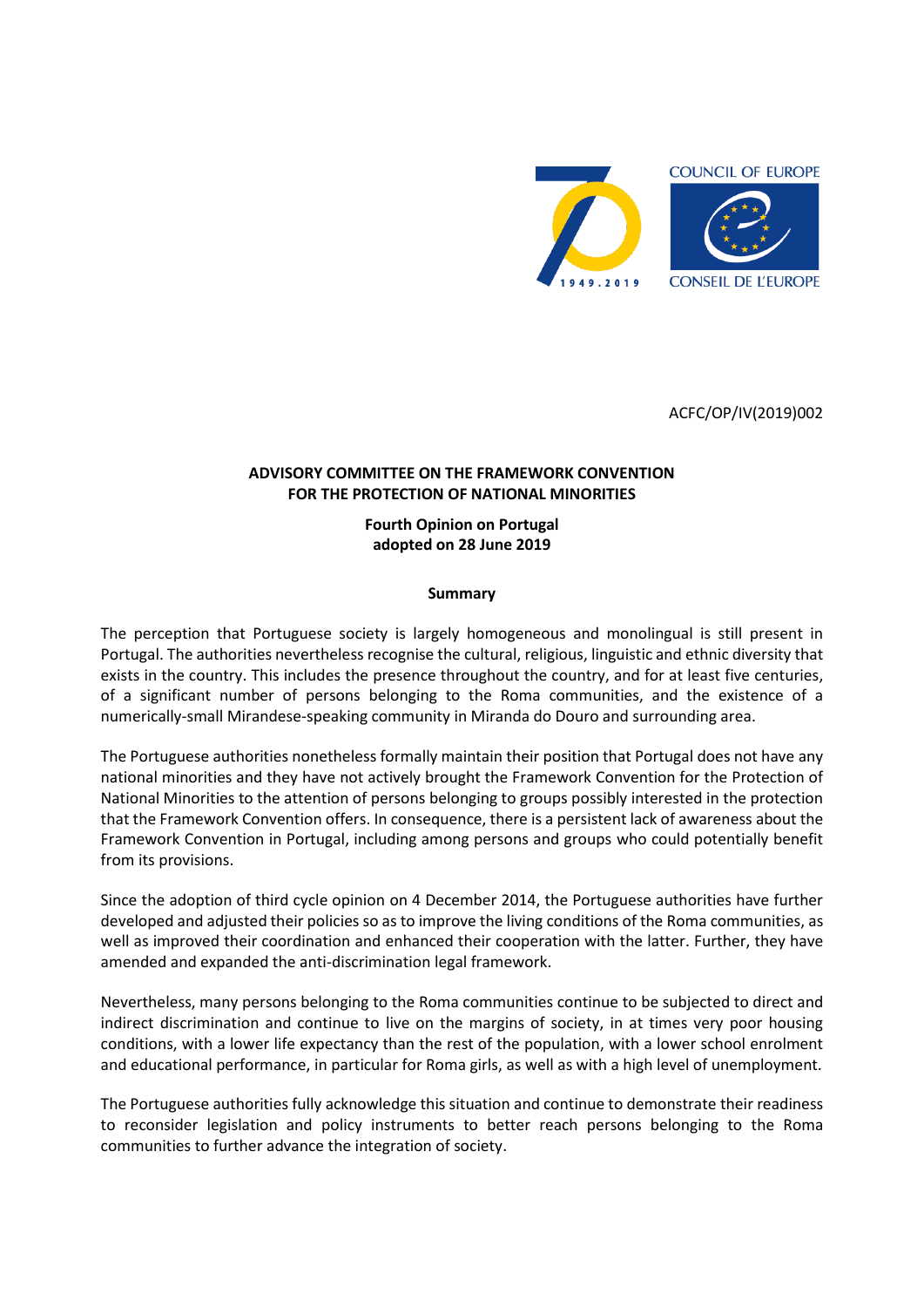Unfortunately, in some policy fields, further improvement may be impeded by the lack of reliable quantitative and qualitative data, by the absence of an earmarked budget for line ministries, by relying too heavily on a project-based approach which may negatively affect sustainability of actions taken, and by a scattered field of anti-discrimination complaints bodies. The lack of knowledge about Romani culture, language and history among the majority population generates prejudice and negative stereotypes.

## **Recommendations for immediate action**

 resolutely address and combat direct and indirect discrimination faced by persons belonging to the Roma communities by stepping up efforts to raise their awareness of legislative standards and of existing human rights and equality bodies, as well as of various mechanisms for filing complaints and remedies available to victims of discrimination, hatred and racism;

 $\triangleright$  endow the sectorial anti-discrimination complaints bodies, as well as the Ombudsperson, with proper investigative powers and the power to impose sanctions; effectively monitor cases of discrimination, hatred and racism; shorten and simplify complaint procedures; and provide timely followup and feedback to complainants on the status of and response to their complaint;

 implement as soon as possible national and local plans to develop affordable and adequate housing conditions for vulnerable Roma communities; rehouse as a priority those Roma families and individuals still living in substandard housing conditions;

 extend the Intercultural Municipal Mediators Programme to more municipalities, whilst ensuring Roma mediators' independence from undue interference, as well as regulating the professional status of the socio-cultural mediators, promoting and securing certified training and employability of Roma mediators, in particular women, and ensuring the programme's sustainability through adequate state support.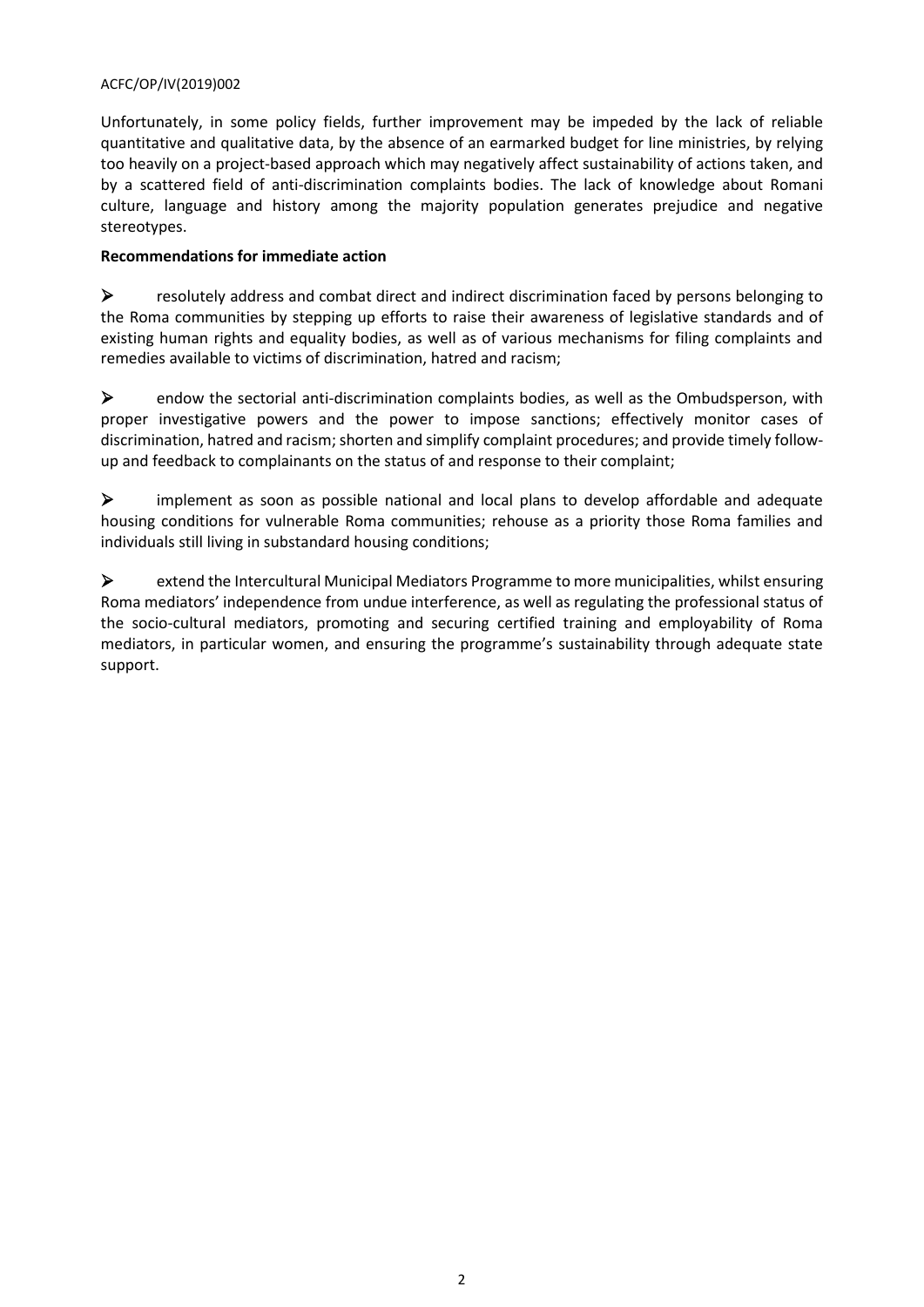### **TABLE OF CONTENTS**

| $\mathbf{L}$ |                                                                                       |  |
|--------------|---------------------------------------------------------------------------------------|--|
|              |                                                                                       |  |
|              |                                                                                       |  |
|              | ASSESSMENT OF MEASURES TAKEN TO IMPLEMENT THE RECOMMENDATIONS FOR IMMEDIATE ACTION  5 |  |
|              | ASSESSMENT OF MEASURES TAKEN TO IMPLEMENT THE FURTHER RECOMMENDATIONS  6              |  |
| II.          |                                                                                       |  |
|              |                                                                                       |  |
|              |                                                                                       |  |
|              |                                                                                       |  |
|              |                                                                                       |  |
|              |                                                                                       |  |
|              |                                                                                       |  |
|              |                                                                                       |  |
| III.         |                                                                                       |  |
|              |                                                                                       |  |
|              |                                                                                       |  |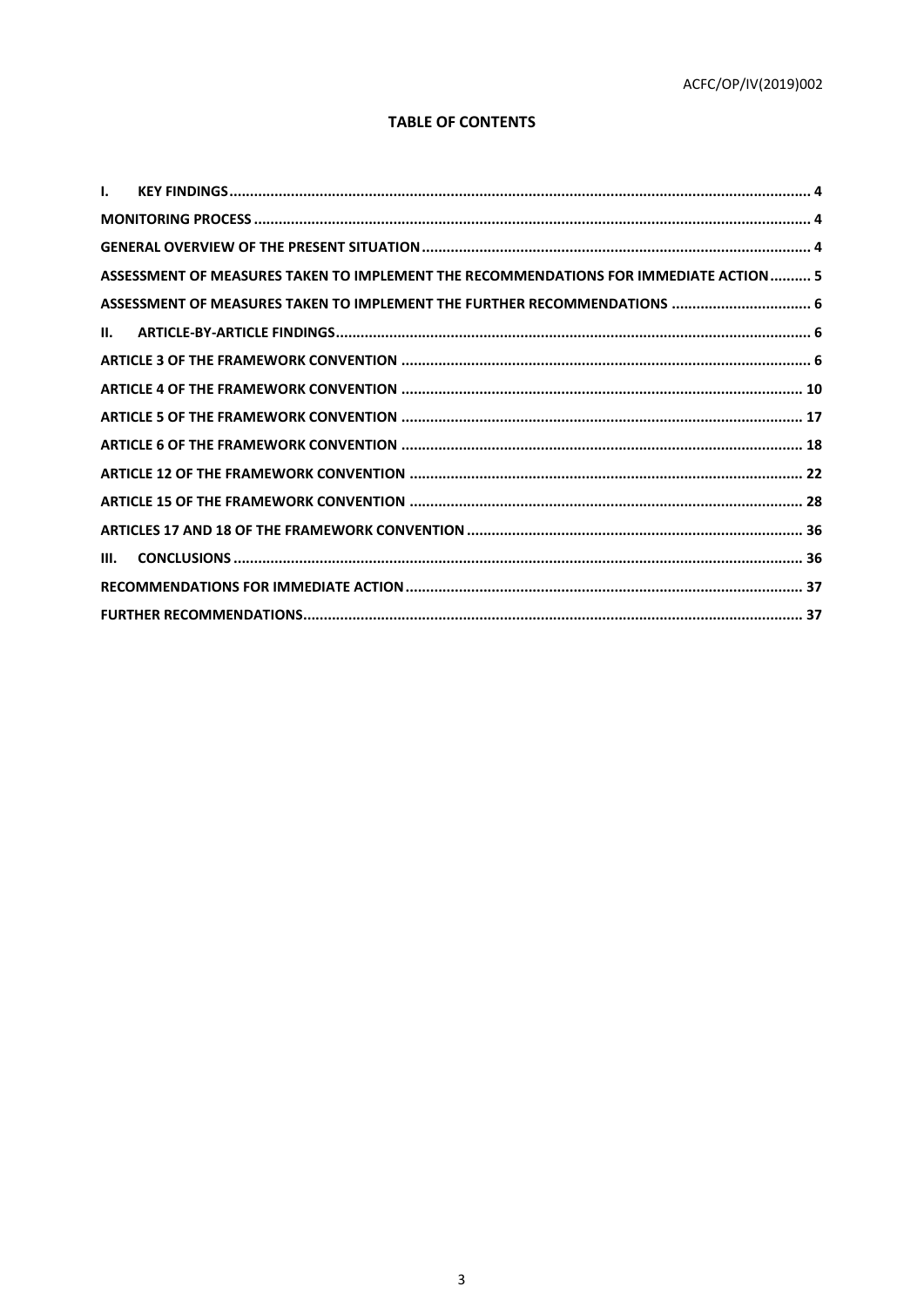### <span id="page-3-0"></span>**I. Key findings**

## <span id="page-3-1"></span>**Monitoring process**

1. This fourth cycle Opinion on the implementation of the Framework Convention by Portugal was adopted in accordance with Article 26(1) of the Framework Convention and Rule 23 of Resolution(97)10 of the Committee of Ministers. The findings are based on information contained in the fourth [State](https://rm.coe.int/CoERMPublicCommonSearchServices/DisplayDCTMContent?documentId=090000168065895c)  [Report](https://rm.coe.int/CoERMPublicCommonSearchServices/DisplayDCTMContent?documentId=090000168065895c)  $1$  and other written sources and information obtained by the Advisory Committee from governmental and non-governmental sources, including during its visit to Porto, Figueira da Foz, Torres Vedras, Moura and Lisbon, from 28 to 31 May 2019.

2. The Advisory Committee welcomes the authorities' co-operative approach during the preparation of this opinion and appreciates the excellent assistance provided before, during and after the visit. The fourth State Report, due on 1 September 2018, was submitted on 8 0ctober 2018 and responds to most of the Advisory Committee's previous recommendations, as well as containing additional information concerning the main issues raised in the third monitoring cycle. A consultation meeting with NGOs was organised by the Portuguese National Human Rights Commission (PNHCR) 2 in September 2018, where recommendations and suggestions were collected to be incorporated in the fourth State Report.

3. For the first time since the Framework Convention entered into force in Portugal on 1 September 2002, the Advisory Committee was invited for a visit to Portugal. The visit enabled the Advisory Committee to gain a more detailed and therefore more nuanced impression of the Portuguese efforts to implement the Framework Convention directly from central and local authorities, from members of the Roma communities and non-governmental organisations, as well as from representatives of Mirandesespeakers.

4. The Advisory Committee looks forward to continuing its dialogue with the authorities, as well as with others involved in the implementation of the Framework Convention. In order to promote an inclusive and transparent process, the Advisory Committee strongly encourages the authorities to make the present opinion public upon its receipt. It also invites the authorities to translate the present opinion and the forthcoming Committee of Ministers' Resolution into Portuguese, and to disseminate it widely among all relevant actors. The Advisory Committee considers that a follow-up meeting in Portugal to discuss and review the observations and recommendations made in the current opinion, as announced in the State Report would be particularly beneficial to all. The Advisory Committee welcomesthe proposal made by the Portuguese authorities during the visit to organise information events on the Framework Convention in the near future which could be combined with the above follow-up event.

### <span id="page-3-2"></span>**General overview of the present situation**

5. While continuing to promote the integration of society, Portugal maintains its position that there are no national minorities in the country. However, it continues to apply the Framework Convention on an *ad hoc* basis to persons belonging to the Roma communities. 3

l <sup>1</sup> Available in [English.](https://rm.coe.int/4th-sr-portugal-en/16808e563a)

<sup>&</sup>lt;sup>2</sup> The PNHRC is an inter-ministerial coordination body in charge of the coordination between various ministries in order to define the national position in international human rights bodies and also to uphold the compliance of obligations arising from international instruments. Resolution 27/2010 that created the PNHCR provides for the participation of civil society representatives who should ask to become part of PNHCR´s mailing list, thus receiving invitations to open meetings where the drafts of national reports are discussed before being sent to international human rights organisations.

<sup>3</sup> Roma in Portugal are called *ciganos* (Gypsies), a term widely used both by persons belonging to the Roma communities and the authorities. The Advisory Committee understands that this term is not considered as pejorative and its use is therefore acceptable in the Portuguese context. In the present Opinion, however, the word "Roma" will be used in line with the Council of Europe Descriptive Glossary of Roma and Travellers related terminology and, in the Opinion, refers to Portuguese citizens of Roma ethnic affiliation. The term "non-Portuguese Roma" is used when the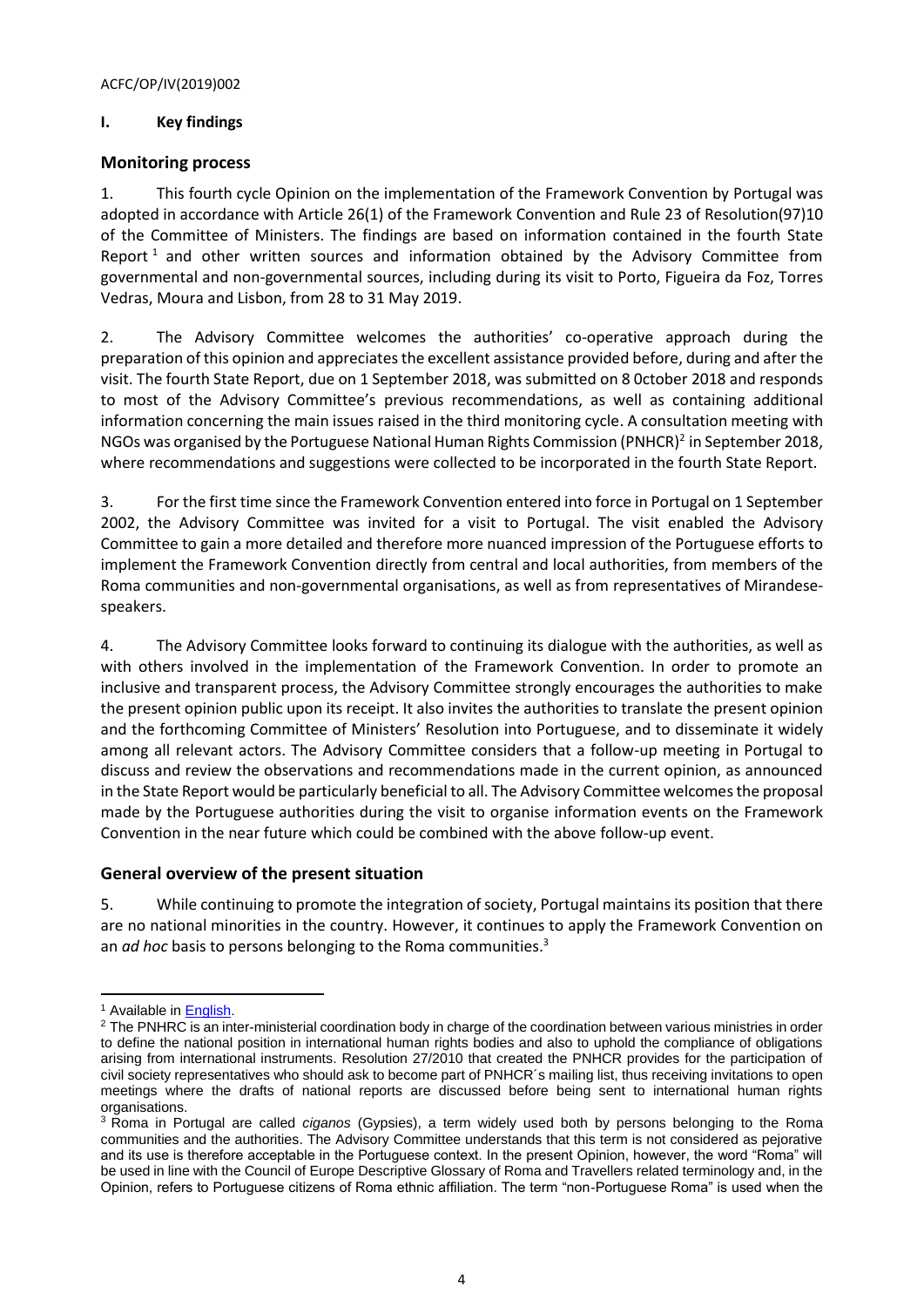6. Overall, the legal framework has considerably improved since the third monitoring cycle with the adoption of a new Anti-Discrimination Law no. 93/2017 which entered into force on 1 September 2017 and amendments to Articles 132, 145 and 240 of the Criminal Code.

7. Several changes have also been introduced in the institutional framework. Through Resolution no. 154/2018 of the Council of Ministers, adopted on 28 November 2018, the National Roma Communities Integration Strategy 2013-2020 (ENICC) (hereafter the "Roma Integration Strategy") has been extended until 2022 and the composition and functioning of the Consultative Council for the Integration of Roma Communities (CONCIG) (hereafter the "Consultative Council") 4 , coordinated by the High Commission for Migration (ACM) and acting as an inter-ministerial commission in charge of monitoring the implementation of the Roma Integration Strategy, have been reviewed. The Consultative Council now includes permanent and non-permanent members. Furthermore, the number of representatives of Roma associations has been doubled (eight instead of four) and are no longer designated by the High Commission for Migration but elected by Roma associations themselves.

8. Whilst the Advisory Committee welcomes these developments, problems persist in the concrete impact of existing legislation and policies on the day-to-day living conditions for persons belonging to the Roma communities, including their protection against discrimination.

9. In the following part of the opinion, a number of articles of the Framework Convention are not addressed. Based on the information currently at its disposal, the Advisory Committee considers that the implementation of these articles does not give rise to any specific observations. This statement is not to be understood as signalling that adequate measures have now been taken and that efforts in this respect may be diminished or even halted. Rather, the Advisory Committee considers that the obligations of the Framework Convention require a sustained effort by the authorities. Furthermore, a certain state of affairs which may be considered acceptable at this stage may not necessarily be so in further cycles of monitoring. Finally, it may be that issues which appear at this stage to be of relatively minor concern prove over time to have been underestimated.

## <span id="page-4-0"></span>**Assessment of measures taken to implement the recommendations for immediate action**

10. The legal framework concerning complaints about discrimination has been revised. The new Anti-Discrimination law<sup>5</sup> introduces new grounds of discrimination (discrimination based on ancestry and place of origin and discrimination by association), as well as the concept of multiple discrimination. Furthermore, the law reinforces the role of the Commission for Equality and Against Racial Discrimination  $(CICDR)^6$  as the central anti-discrimination complaints body and the High Commission for Migration as its coordinating body. Also, since the legislative change, it is possible to launch a mediation procedure "with the consent of the offender and of the victim or of his or her legal representatives". In addition, the new law allows for the possibility of migrant and Roma associations to act in representation of the victim.

 $\overline{a}$ text refers to citizens of other nationalities of Roma ethnic affiliation. In Portugal, policy documents, such as the National Roma Communities Integration Strategy, or institutions, such as the Observatory of Roma Communities, use the plural "communities" to stress the diversity among Roma; the wording in the Opinion reflects this practice.

<sup>4</sup> The CONCIG was created in 2013 as an advisory group to monitor the implementation of the Roma Integration Strategy and to assess the socio-economic situation of Roma communities. See [http://www.acm.gov.pt/-/grupo](http://www.acm.gov.pt/-/grupo-consultivo-para-a-integracao-das-comunidades-ciganas)[consultivo-para-a-integracao-das-comunidades-ciganas.](http://www.acm.gov.pt/-/grupo-consultivo-para-a-integracao-das-comunidades-ciganas)

<sup>5</sup> The full text of Law no. 93/2017, which entered in force on 1 September 2017, is available at <https://dre.pt/application/file/a/108039214> (in Portuguese).

<sup>6</sup> The Commission for Equality and Against Racial Discrimination was established by Law No. 134/99, on 28 August 1999. See paragraph 34 for a description of its new tasks. Further information is also available at [www.cicdr.pt](http://www.cicdr.pt/) (in Portuguese).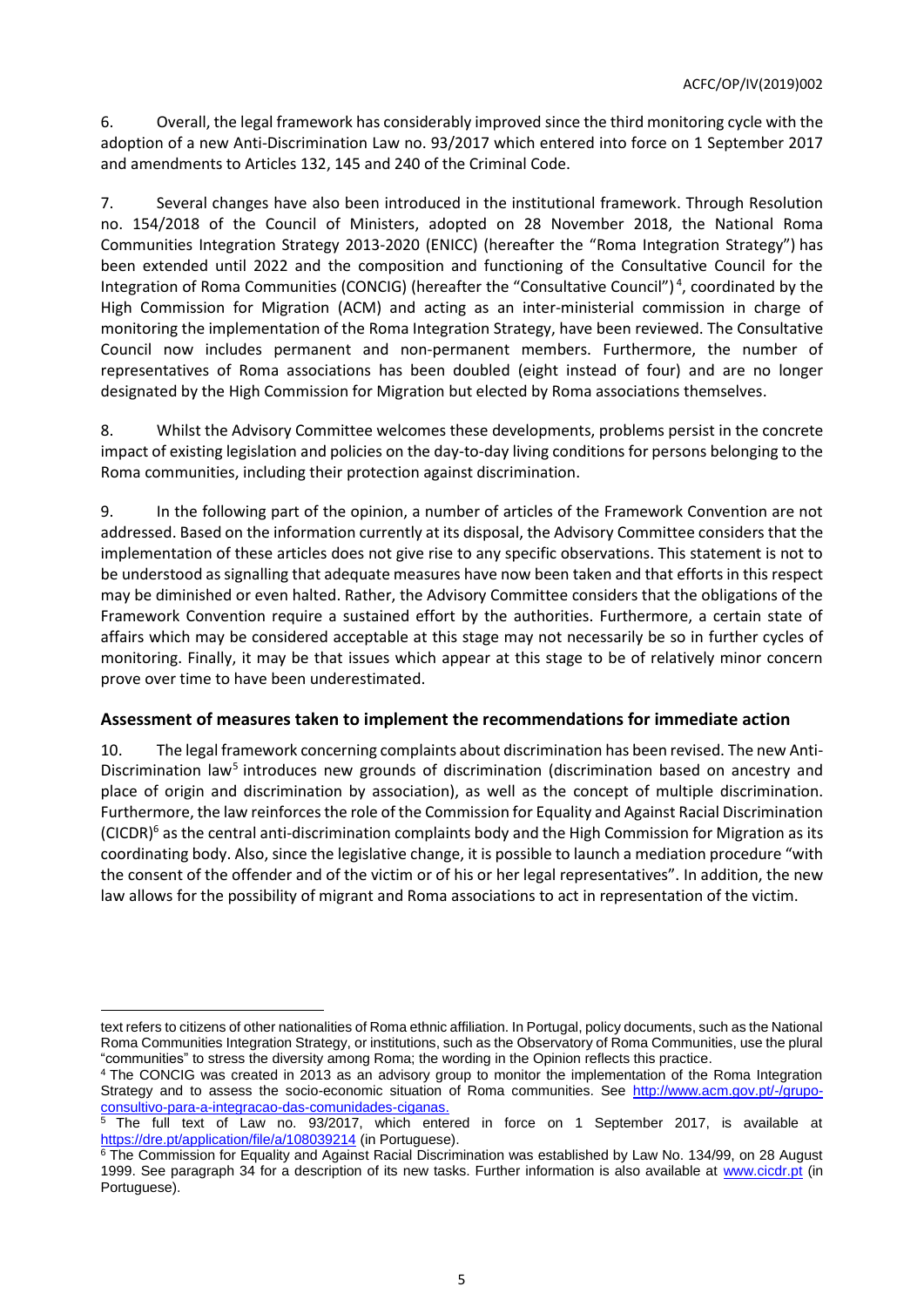11. However, the existence of various parallel complaints mechanisms makes the complaint system complex and confusing and the modest fines imposed may render the system insufficiently deterrent. Furthermore, the lack of confidence in and slowness of the complaints system are limiting factors.

## <span id="page-5-0"></span>**Assessment of measures taken to implement the further recommendations**

12. A growing number of municipalities have developed local Roma action plans and financial means for both their implementation and for supporting Roma associations' projects have increased. Furthermore, the participation of Roma representatives in consultative structures at national and local levels has improved. Also, some progress has been achieved in the school enrolment of Roma children at all educational levels, thanks to Roma mediators, the granting of scholarships, as well as tailored educational programmes (e.g. Choices and OPRE). In addition, nation-wide and Roma-specific studies were conducted which provided authorities with relevant data, in particular in the field of housing and education.

13. On a few occasions, school administrations still decide to open special classes for Roma children, which would lead to an intervention by the authorities. At the same time, in certain areas the concentration of persons belonging to Roma communities is such that certain school classes largely or completely consist of Roma children. Early "marriages" 7 seem to be a significant reason for school dropout, in particular in rural areas. The lack of recent in-depth studies on this issue makes it difficult to obtain a clear picture as to their prevalence.

# <span id="page-5-1"></span>**II. Article-by-article findings**

# <span id="page-5-2"></span>**Article 3 of the Framework Convention**

## **Personal scope of application**

14. The application of the Framework Convention for the Protection of National Minorities by Portugal continues to be restricted. In their fourth State Report, the Portuguese authorities recalled their position that there is no formal recognition of persons belonging to national minorities in Portugal. They acknowledge, however, the existence of an ethnic minority in the country, namely persons belonging to the Roma communities, and they apply the Framework Convention *de facto* to persons belonging to these communities. It is the understanding of the Advisory Committee that no distinction is made between Portuguese Roma and non-Portuguese Roma residing in Portugal: both the work of the High Commission for Migration and the Roma Integration Strategy apply to citizens and non-citizens, although no targeted measures have been designed for non-Portuguese Roma. The Advisory Committee also notes with interest that the State Report provides information about Mirandese-speakers.<sup>8</sup>

15. The Advisory Committee has not been made aware of persons belonging to any other groups who might have expressed their wish to benefit from the provisions of the Framework Convention. At the same time, the Portuguese authorities still have not made dedicated efforts to spread and increase knowledge about the Framework Convention and its objectives. As a consequence, even amongst communities that could possibly benefit from its protection, there is little awareness about the Framework Convention.

 $\overline{a}$ <sup>7</sup> The term "marriages" - commonly used to describe the practice according to which Roma families agree to formalize the unofficial [i.e. legally unregistered] union between their children as husband and wife and agree to their living as a couple outside the girl's family home - should however be understood as "unions", in particular when there is not official record of the marriage, in line with the position expressed by CAHROM thematic group' experts (page 12, CAHROM(2015)8 Thematic report on early and forced marriages in Roma communities: [https://rm.coe.int/CoERMPublicCommonSearchServices/DisplayDCTMContent?documentId=0900001680651475&fo](https://rm.coe.int/CoERMPublicCommonSearchServices/DisplayDCTMContent?documentId=0900001680651475&format=native) [rmat=native.](https://rm.coe.int/CoERMPublicCommonSearchServices/DisplayDCTMContent?documentId=0900001680651475&format=native)

<sup>8</sup> See fourth State Report, ps.19-20.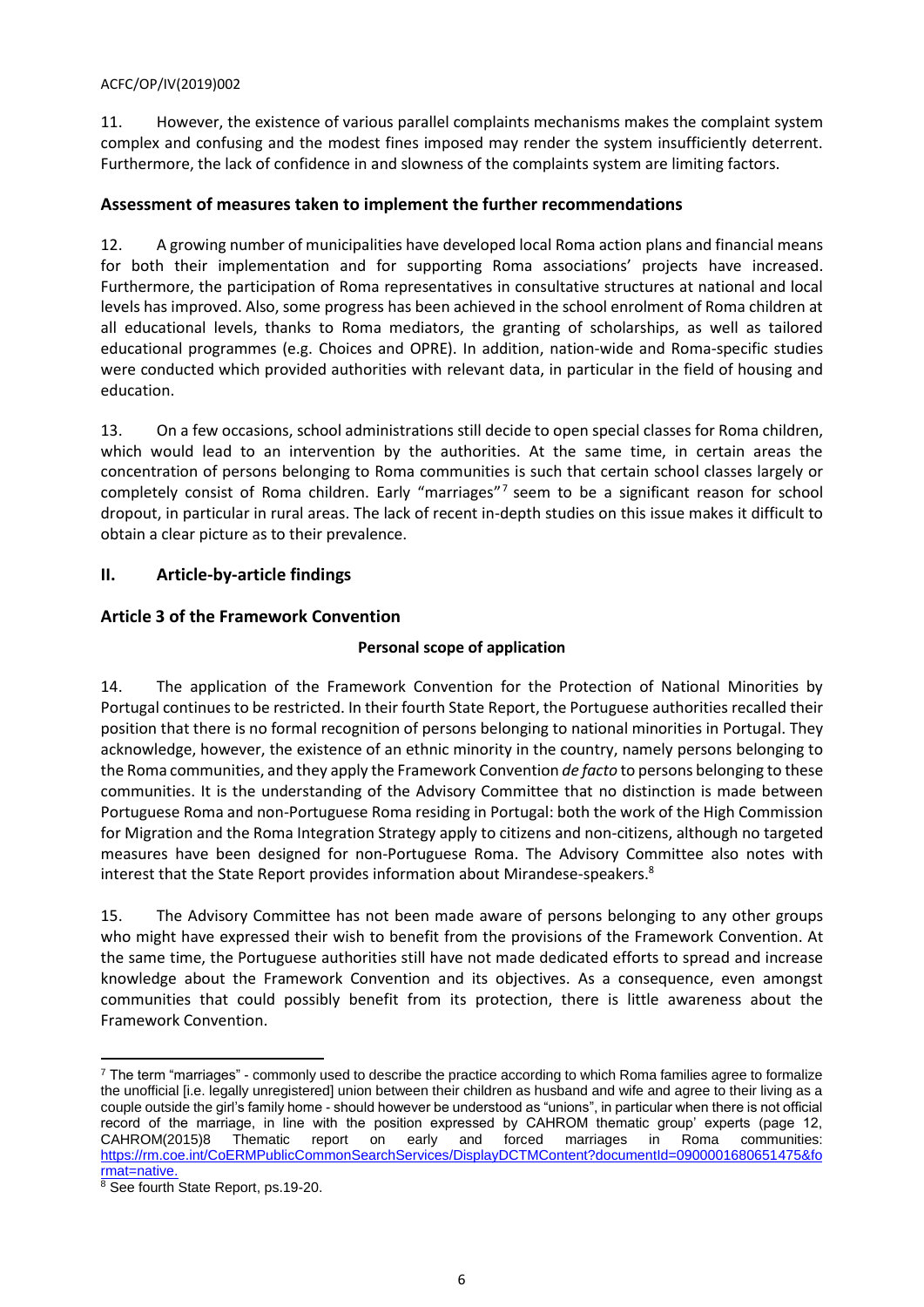16. An exception is Mirandese speakers, who in 2004 decided not to ask for application of the Framework Convention on their community, in the understanding that the recognition of the Mirandese language<sup>9</sup> under the terms of the European Charter for Regional or Minority Languages (ECRML) would be a better option to protect the Mirandese language. According to a representative of the Association of Mirandese Language and Culture met during the visit, the Mirandese speakers still hold this view and would like Portugal to sign and ratify the ECRML. The Advisory Committee recalls however that linguistic rights are also protected under the Framework Convention.

17. The Advisory Committee recalls that the linguistic rights of persons speaking Mirandese are protected by Law No. 7/99 from 29 January 1999 on Official Recognition of Linguistic Rights of the Mirandese Community and notes that various measures have been taken to preserve the language.<sup>10</sup> According to the Advisory Committee's interlocutors, the continuous attention of the authorities is required to ensure the preservation of the Mirandese language, including by ensuring a sufficient number of skilled teachers and access to teacher training and teaching materials.

18. At the same time, from its exchanges with the Portuguese authorities during the visit, the Advisory Committee learned that there is a willingness to reconsider the longstanding approach to the application of the Framework Convention in Portugal and that the authorities may be willing to more actively disseminate information about the Framework Convention to persons belonging to groups that could be interested in the protection it offers.

### *Recommendations*

19. The Advisory Committee strongly encourages the authorities to pursue an inclusive approach in relation to persons belonging to groups who might seek protection under the Framework Convention and recommends that they effectively address the limited awareness about its specific provisions and protection it offers, including via the dissemination of information on the Framework Convention and the organisation of thematic meetings and seminars.

20. The Advisory Committee reiterates its call to Portuguese authorities to continue to pay due attention to the preservation and development of the Mirandese language and to sign and ratify the European Charter for Regional or Minority Languages.

 $\overline{a}$ 9 According to linguists (see Languages of the World at<https://www.ethnologue.com/language/mwl> and Omniglot at [https://www.omniglot.com/writing/mirandese.htm\)](https://www.omniglot.com/writing/mirandese.htm), the Mirandese language is a Romance language closely related to Asturian spoken in northern Portugal by about 15 000 people (10 000 use it regularly). Mirandese began to emerge as a distinct language during the 12th century, and Mirandese literature first appeared during the second half of the 19th century.

<sup>&</sup>lt;sup>10</sup> Such measures include the possibility of learning Mirandese in the public schools of Miranda do Douro and Sendim as a second official language, the development of an official teachers' qualification and linguistic skills certification following the signing of a Protocol between the Ministry of Education, the University of Coimbra, the City Council of Miranda do Douro and the local schools cluster on 25 September 2017 and different activities undertaken by the Ministry of Culture aimed at preserving, studying and disseminating the Mirandese language and promoting it as an integral part of the Intangible Cultural Heritage of Portugal.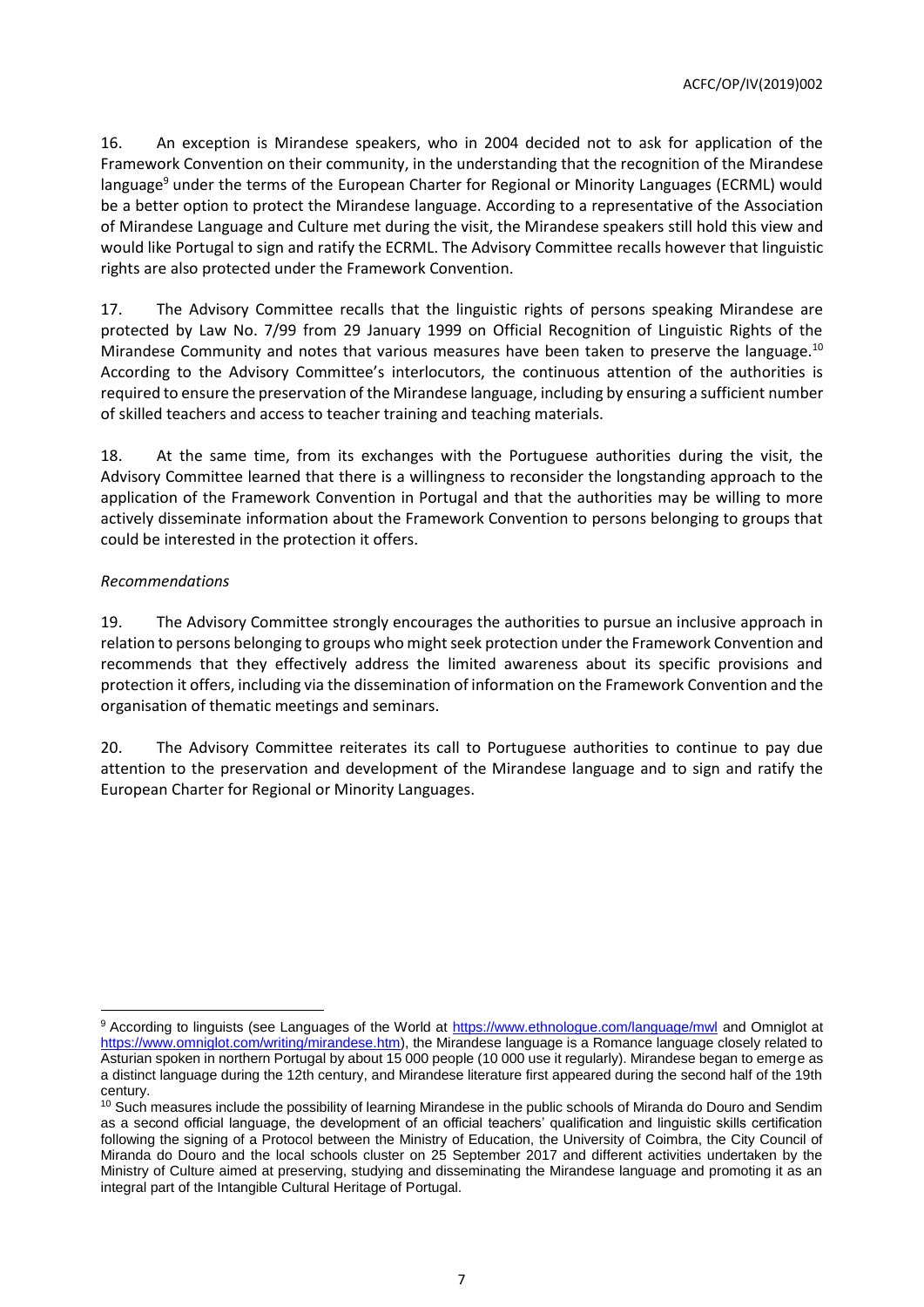### **Data collection and population census**

21. The Portuguese Constitution in Article 41 (3)<sup>11</sup> prohibits asking citizens about their religion.<sup>12</sup> From the application of this provision, a commonly accepted interpretation is that the Portuguese Constitution prohibits enquiries about ethnicity, although several interlocutors of the Advisory Committee considered that this interpretation is incorrect. Nevertheless, some data on ethnic affiliation are available at municipal level.<sup>13</sup>

22. As regards the Roma communities, policy makers must rely on data made available through *ad hoc* research and studies, such as the 2014 National Study on Roma communities, <sup>14</sup> the 2016 National Study on Roma Communities, <sup>15</sup> the 2016 IHRU Study on the Characterisation of the Housing Conditions of Roma Communities Residing in Portugal.<sup>16</sup> Resulting from the above studies, the estimated number of Portuguese Roma varies from 24 000 to 40 000 persons. However, the estimate of 45 000 - 50 000 mentioned in the State Report<sup>17</sup> as well as by several interlocutors, remains a more realistic figure because "invisible" Roma families who are not in contact with public institutions on the one hand and the estimated 4 200 Portuguese Roma without a fixed residence on the other hand, are not necessarily covered by the above studies. The Advisory Committee was informed that the number of non-Portuguese Roma present in Portugal is unknown as no such information is collected. $^{18}$ 

l <sup>11</sup> Article 41(3) of the Portuguese Constitution reads as follows: "*No authority may question anyone in relation to his convictions or religious observance, save in order to gather statistical data that cannot be individually identified, nor may anyone be prejudiced in any way for refusing to answer*". For the full text of the 1976 Portuguese Constitution with seven revisions, see: [http://www.tribunalconstitucional.pt/tc/conteudo/files/constituicaoingles.pdf.](http://www.tribunalconstitucional.pt/tc/conteudo/files/constituicaoingles.pdf)

<sup>&</sup>lt;sup>12</sup> Giving this information in the census, however, is optional.

<sup>&</sup>lt;sup>13</sup> Article 35 (3) of the Constitution in conjunction with Law no. 67/98 from 26 October 1998 on the Protection of Personal Data, allow for the compilation of statistical data on the "racial and ethnic demographic composition" of the Portuguese population.

<sup>14</sup> Mendes, Magano & Candeias, 2014. This Roma-specific study was concluded by the end of 2014 and was based on a sample of 24 210 Roma individuals contacted by the researchers. Contributions were received from 149 municipalities of continental Portugal. The study is available In Portuguese at: municipalities of continental Portugal. The study is available In Portuguese at: [https://www.obcig.acm.gov.pt/documents/58622/201011/estudonacionalsobreascomunidadesciganas.pdf/89b05f10-](https://www.obcig.acm.gov.pt/documents/58622/201011/estudonacionalsobreascomunidadesciganas.pdf/89b05f10-9d1f-447b-af72-dac9419df91b) [9d1f-447b-af72-dac9419df91b.](https://www.obcig.acm.gov.pt/documents/58622/201011/estudonacionalsobreascomunidadesciganas.pdf/89b05f10-9d1f-447b-af72-dac9419df91b)

<sup>15</sup> Sousa & Moreira, 2016. This second Roma-specific study conducted by the Observatory of Roma Communities (OBCIG), an integrated research unit of the High Commission for Migration, completes the 2014 study and provides a mapping of Roma communities living in Portugal based on data collected from all 308 municipalities (100% of municipalities of continental Portugal, as well as the 30 municipalities in the autonomous regions of Madeira and Azores). From that study, OBCIG identified 37 089 Portuguese Roma men and women living in Portugal and concluded that the Portuguese Roma population represents approximately 0.4% of the total population (compared to 10 401 063 population). For an analysis of the results of this 2017 study with statistics and a mapping of Roma communities per municipality, see pages 35-40 of *ACM em revista no.5* from January 2017 distributed during the visit and available online a[t https://issuu.com/acmemrevista/docs/acm\\_emrevista\\_5\\_digital.](https://issuu.com/acmemrevista/docs/acm_emrevista_5_digital)

<sup>&</sup>lt;sup>16</sup> The 2016 Roma-specific Study on the Characterisation of the Housing Conditions of Roma Communities Residing in Portugal was conducted by the Institute for Housing and Urban Rehabilitation (IHRU). It is based on data collected from all 308 municipalities (100% of municipalities of continental Portugal, as well as the 30 municipalities in the autonomous regions of Madeira and Azores). However, in the case of the municipalities of Almada, Cascais, Loures, Porto and Setúbal, the figures are based on estimates since information was not collected by the respective municipalities. From the data obtained through this survey, there are at least 7,696 Roma families living in Portugal, consisting of 30 737 individuals and distributed in 7 456 housing spaces (or 9,418 Roma families, 37 346 individuals and 9 155 housing spaces if estimated numbers from the five above municipalities are included), i.e. 0.35% of the total population living in Portugal. The Study is available here:

[http://www.portaldahabitacao.pt/opencms/export/sites/portal/pt/portal/publicacoes/documentos/caraterizacao\\_condic](http://www.portaldahabitacao.pt/opencms/export/sites/portal/pt/portal/publicacoes/documentos/caraterizacao_condicoes_habitacao.pdf) [oes\\_habitacao.pdf.](http://www.portaldahabitacao.pt/opencms/export/sites/portal/pt/portal/publicacoes/documentos/caraterizacao_condicoes_habitacao.pdf)

 $17$  The fourth State Report refers to an estimate between 40 000 and 60 000, whilst the updated Roma Integration Strategy published on 29 November 2018 takes the results of the 2016 OBCIG National Study on Roma Communities as reference, quoting an estimated number of 37 000 Portuguese Roma.

<sup>&</sup>lt;sup>18</sup> The Advisory Committee was informed by a Roma mediator in Porto about the local presence of non-Portuguese Roma from North Macedonia and Romania. The Senior Protection Assistant of UNHCR Portugal and the representative of the Portuguese Council for Refugees (CPR) were unable to provide any data or statistics concerning possible persons belonging to the Roma communities among refugees and asylum seekers in Portugal.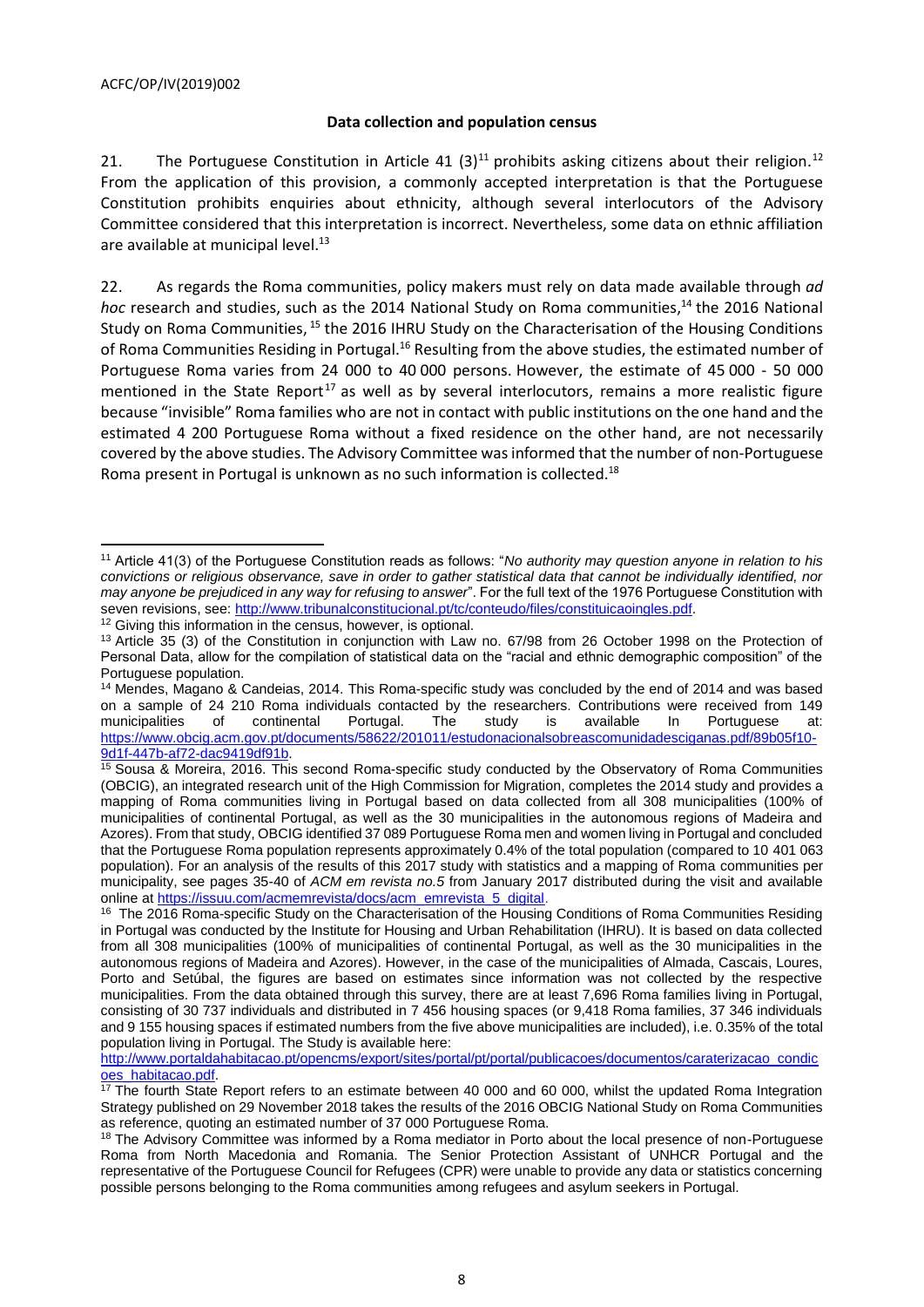23. For the 2021 population census, the Portuguese authorities had been looking into the desirability and feasibility of including a question on the "ethnic-racial" self-identification of the respondent. The Working Group which was set up to this end in February 2018, chaired by the High Commissioner for Migration, was divided as to the desirability of the inclusion of such a question.<sup>19</sup> On 19 June 2019, the Advisory Committee learned that the Portuguese National Institute of Statistics (INE) decided not to include a question on "ethnic-racial" self-identification in the 2021 census.<sup>20</sup> Instead, the Institute will carry out research into discrimination and inequality in Portugal, most probably in the second half of 2021.<sup>21</sup>

24. The Advisory Committee would have welcomed the inclusion of a question in the 2021 population census on ethnic affiliation, under the condition that basic safeguards were respected,<sup>22</sup> since it would have provided additional data on the ethnic composition of the population in Portugal. It would also have given visibility to these groups and would have been an opportunity to obtain more reliable information to support the design and monitoring of specific policies. The Advisory Committee underlines that an optional question on religious affiliation has existed in the census for several decades and that an optional question could also have been introduced on ethnic affiliation.

25. The Advisory Committee has not been made aware of discussion on the introduction of a question on language (such as "mother tongue", main language, first language) in the coming census, thus preventing this census from demonstrating the potential linguistic diversity in Portugal.

# *Recommendations*

26. The Advisory Committee further encourages the authorities to continue to ensure that quantitative and qualitative data, disaggregated by ethnic affiliation, sex, age, and geographical distribution, is made available through independent research for the design and periodical assessment of targeted policies and measures aimed at the promotion of effective equality, especially of persons belonging to the Roma communities.

27. The Advisory Committee invites authorities to commission independent research on non-Portuguese Roma residing in Portugal, in close cooperation with Roma mediators where possible, so as to design targeted measures addressing their specific needs.

l <sup>19</sup> See interview with Carlos Miguel, State Secretary for Local, who was in favour of introducing such a question in the census published in Público on 9 April 2019: "*Secretário de Estado recomenda "vivamente" que censos tenha pergunta sobre origem étnico-racial*". The proposal discussed in the working group was based on four group categories: "White" (branco), "Black" (negro), "Asiatic" (asiático), "Roma" (cigano). According to the abovementioned article, nine members of the Working Group were in favour, four were against (including two persons representing the Roma communites) and one abstained. The article is available in Portuguese: [https://www.publico.pt/2019/04/09/sociedade/noticia/secretario-estado-recomenda-vivamente-censos-pergunte-](https://www.publico.pt/2019/04/09/sociedade/noticia/secretario-estado-recomenda-vivamente-censos-pergunte-cigano-negro-asiatico-branco-1868467)

[cigano-negro-asiatico-branco-1868467.](https://www.publico.pt/2019/04/09/sociedade/noticia/secretario-estado-recomenda-vivamente-censos-pergunte-cigano-negro-asiatico-branco-1868467) This divergence of views among representatives of the Roma communities was also noted by the Advisory Committee during its visit. Several of them expressed fear that in the current political climate in Europe with the rise of populism and the growing presence of extreme right movements, information about their ethnic identity would risk being used against them. Others, whilst they would be prepared to self-identify as Roma through the census, indicated that they were unclear about the purpose of introducing such a question.

<sup>&</sup>lt;sup>20</sup> The reasons which were communicated by the National Institute of Statistics to support this decision included: the complexity of the issue; the concern that the institutionalisation of categories could legitimise the arbitrary classification of persons; uncertainty about the reliability of results if the question on "ethnic-racial" self-affiliation were optional; the concern that if the census does not collect data on household income as well as ethnicity, it could be difficult to detect and demonstrate a pattern of discrimination.

<sup>21</sup> *INE chumba pergunta sobre origem étnico-racial no censos*, Público, 17 June 2019.

<sup>&</sup>lt;sup>22</sup> Principles of confidentiality, voluntary self-identification - as protected in Article 3 of the Framework Convention, and free and informed consent (see [Thematic Commentary No.4](https://rm.coe.int/CoERMPublicCommonSearchServices/DisplayDCTMContent?documentId=09000016806a4811) para.9); see also ECtHR Grand Chamber judgement in the case of Molla Sali v. Greec[e no. 20452/14;](https://hudoc.echr.coe.int/eng#{%22itemid%22:[%22001-188985%22]}) and UNECE recommendations, in particular pages 149-150, para. 701-712 of the Conference of European Statisticians Recommendation for the 2020 Censuses of Population and Housing", United Nations Economic Commission for Europe, New York and Geneva, 2015: [https://www.unece.org/fileadmin/DAM/stats/publications/2015/ECECES41\\_EN.pdf.](https://www.unece.org/fileadmin/DAM/stats/publications/2015/ECECES41_EN.pdf)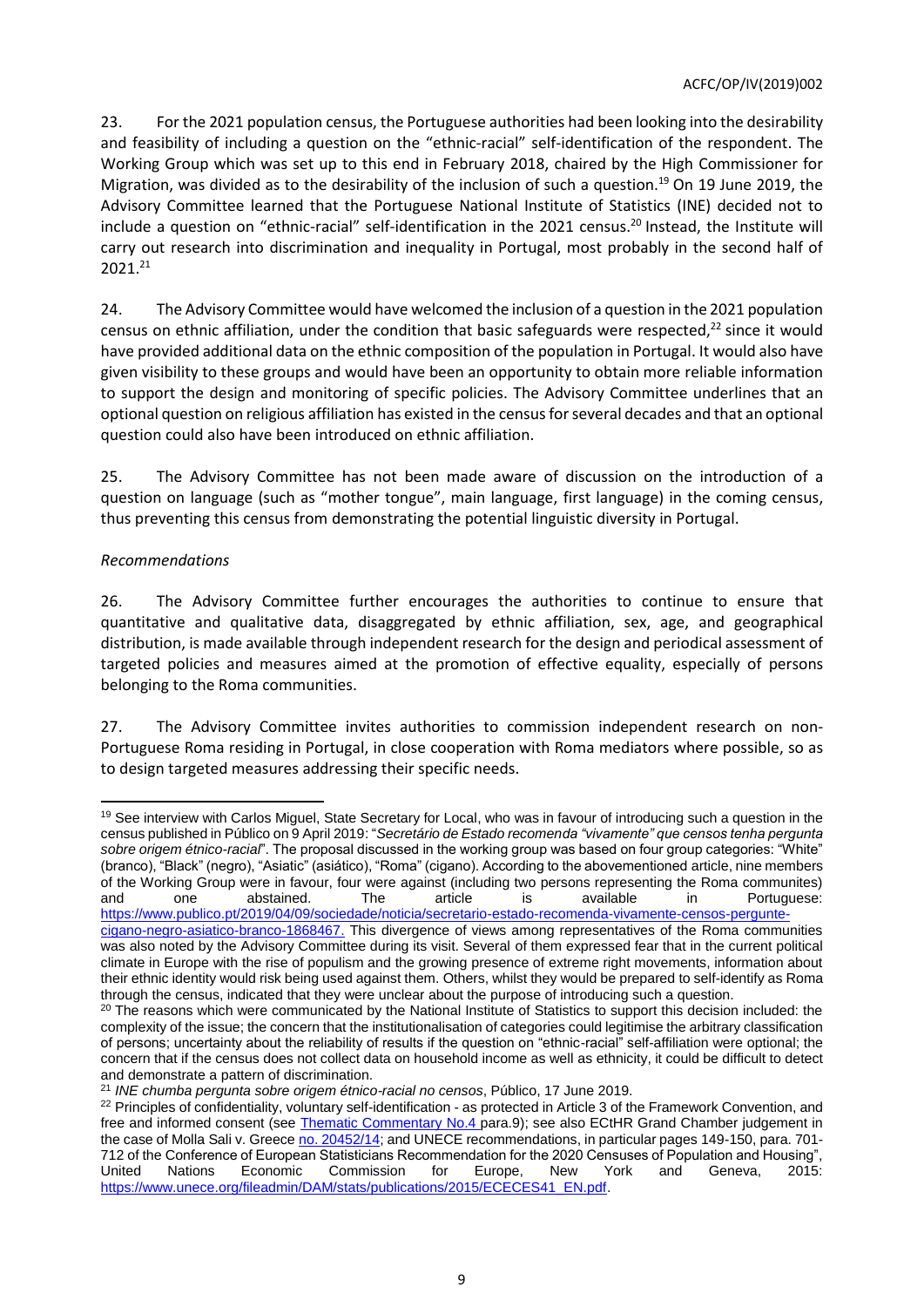## <span id="page-9-0"></span>**Article 4 of the Framework Convention**

### **Anti-discrimination legal framework**

28. Since the Advisory Committee's third cycle Opinion on Portugal, significant changes in the legal framework against racism and discrimination have been made: the amended Articles 132, 145 and 240 of the Criminal Code<sup>23</sup> entered into force on 21 November 2017 and a new Anti-Discrimination Law<sup>24</sup> became operational on 1 September 2017. 25

29. The Advisory Committee notes that the European Commission against Racism and Intolerance (ECRI) has positively assessed the anti-discrimination legal framework whilst observing that it is not fully in conformity with its General Policy Recommendation No.7 (revised) on national legislation to combat racism and racial discrimination. 26

### *Recommendation*

30. The Advisory Committee encourages the Portuguese authoritiesto bring their criminal legislation into line with ECRI standards.

### **Institutional framework**

31. In Portugal, several public institutions have responsibilities for anti-discrimination and are entitled to receive complaints based on discrimination on various grounds<sup>27</sup> following the remit of their mandate. These institutions include the Commission for Equality and Combating Racial Discrimination (CICDR), the main administrative anti-discrimination complaints body  $28$  set up under the High Commission for Migration (ACM), the Ombudsperson,<sup>29</sup> the Public Prosecutor<sup>30</sup> and several sectorial bodies, such as the Inspectorate General of Home Affairs (IGAI),<sup>31</sup> the Commission for Citizenship and

l  $^{23}$  Law no. 94/2017, published in the Official Journal on 23 August 2017, and entered in force on 21 November 2017. <sup>24</sup> See footnote no. 5.

<sup>&</sup>lt;sup>25</sup> For an extensive description and assessment of the legal framework currently in place, see the fifth monitoring cycle Report on Portugal by the European Commission against Racism and Intolerance (ECRI), published on 2 October 2018; p. 13-16, [https://rm.coe.int/fifth-report-on-portugal/16808de7da.](https://rm.coe.int/fifth-report-on-portugal/16808de7da)

<sup>&</sup>lt;sup>26</sup> ECRI General Policy Recommendation N°7 (revised) on national legislation to combat racism and racial discrimination - adopted on 13 December 2002 and revised on 7 December 2017.

 $27$  Article 13(1) of the Portuguese Constitution reads: "All citizens possess the same social dignity and are equal before the law"; Article 13(2) states: "No one may be privileged, favoured, prejudiced, deprived of any right or exempted from any duty for reasons of ancestry, sex, race, language, territory of origin, religion, political or ideological beliefs, education, economic situation, social circumstances or sexual orientation." In addition to the prohibition of any forms of discrimination based on racial and ethnic origin, skin colour and nationality, new forms of discrimination are for the first time included in the Anti-Discrimination Law n. 93/2017, such as discrimination based on ancestry and territory of origin, multiple discrimination and discrimination by association ("based on relation and/or association to a person or group of persons" possessing criteria under protection).

 $^{28}$  According to Law no. 93/2017, if a complaint relates to discrimination, the Ombudsperson and all sectorial public institutions referred to in paragraph 31 must forward it to the Commission for Equality and Combating Racial Discrimination for administrative procedure and analysis.

 $29$  The Portuguese Ombudsperson is entitled to receive any complaints which may affect any fundamental rights as foreseen by the Portuguese Constitution. If a complaint relates to racial discrimination, it must be forwarded to the Commission for Equality and Combating Racial Discrimination to be analysed within its purposes under the Law no. 93/2017.

<sup>&</sup>lt;sup>30</sup> The Public Prosecutor has powers to prosecute criminal cases.

<sup>&</sup>lt;sup>31</sup> The IGAI was created by Decree-Law no. 227/95. The IGAI works directly under the authority of the Ministry of Home Affairs (MAI) and its control includes all security forces and services that depend upon this Ministry, therefore excluding military forces. It is responsible for, *inter alia*, investigating all instances of serious violations of the fundamental rights of the citizens by the security forces and services or by their elements that come to its knowledge; it performs inquiries, audits and expertise work, and initiates or collaborates in the opening of proceedings in the scope of those services, whenever its collaboration is required and authorised by a superior authority; it communicates the facts of a relevant criminal nature to the competent authorities which investigate criminal behaviour, and collaborates with them to obtain pertinent evidence, whenever asked to.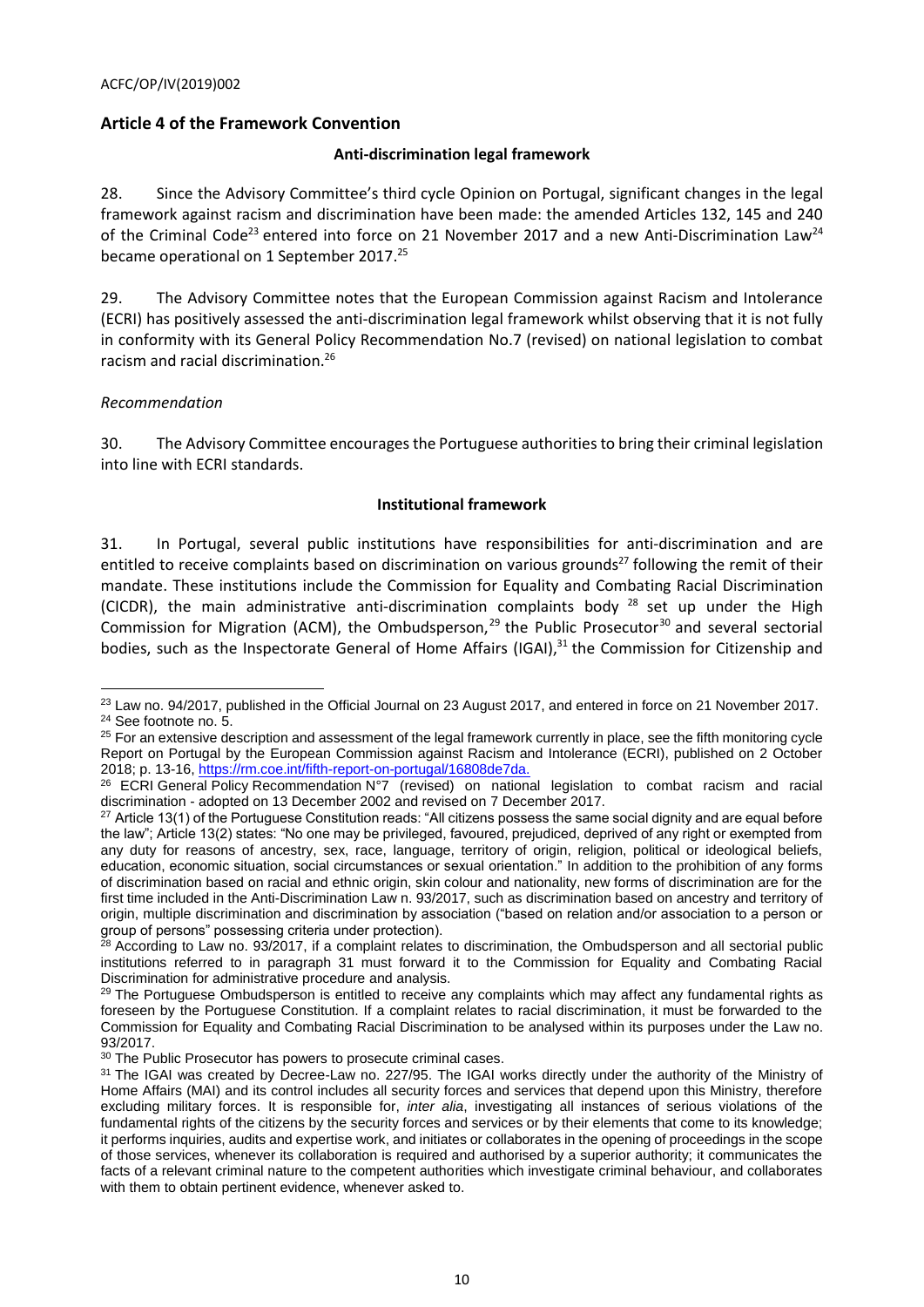Gender Equality (CIG),<sup>32</sup> the Regulatory Authority for the Media (ERC),<sup>33</sup> the National Council for the Prevention and for Combating Violence in Sports (CNVD),<sup>34</sup> and the Working Conditions Authority (ACT).<sup>35</sup>

32. The High Commission for Migration has operated under this name since 2014.<sup>36</sup> Its mandate is much broader than migration issues as its mission is "to collaborate in the determining, executing and assessing the public, transversal and sectorial policies concerning migrations<sup>37</sup> that are relevant for the integration of migrants in the national, international and Portuguese-speaking contexts, for the integration of the immigrants and ethnic groups – in particular Roma communities – and for managing and valuing of the diversity between cultures, ethnicities and religions". <sup>38</sup> The High Commission for Migration includes under its structure a dedicated Support Unit to Roma Communities (NACI), which is *inter alia* responsible for supervising the implementation of local action plans of the Roma Integration Strategy, as well as three advisory bodies, among which the Commission for Equality and Against Racial Discrimination. 39

33. It is clear, however, that the name "High Commission for Migration" does not sufficiently reflect the full scope of work of this institution and, more importantly, creates unnecessary confusion, not only among persons belonging to the Roma communities who, on several occasions during the visit, underlined that they were not migrants but citizens, but also among persons belonging to other groups. $^{40}$ The Advisory Committee took note that the authorities are conscious about the misunderstanding the current name causes and was informed that a name change is being considered.

34. The 2017 Anti-Discrimination Law considerably reinforces the role of the Commission for Equality and Against Racial Discrimination, including by making it responsible for all phases of the administrative complaint procedure, from investigation to the imposition of sanctions, including fines. <sup>41</sup> Furthermore, the 2017 Anti-Discrimination Law allows migrant and Roma associations to represent a complainant in the procedure. Also, with the consent of the offender and of the victim or of his or her legal representatives the Law makes a mediation procedure through the Commission possible.

35. ECRI in its 2018 report on Portugal recommended that the Portuguese authorities make the Commission for Equality and Against Racial Discrimination entirely independent, in line with its General Policy Recommendation No. 2 on Equality Bodies.<sup>42</sup> The ECRI recommendation tallies with the findings of the Advisory Committee since several of its interlocutors expressed concern as to the incorporation of the Commission for Equality and Against Racial Discrimination in the structures of the High Commission for Migration, leading to concerns about its independence.

<sup>36</sup> For information about predecessor bodies, see fourth State Report, p.4, or see [www.acm.gov.pt.](https://www.acm.gov.pt/-/alto-comissario-para-as-migracoes)<br><sup>37</sup> The ACM is responsible for the Third Migration Strategic Pl

 $\overline{a}$ <sup>32</sup> The CIG is only responsible for handling cases based on gender and sexual orientation.

<sup>33</sup> The ERC is responsible for media regulation according to Law no. 53/2005, from 8 November 2005, as amended. <sup>34</sup> Formerly known as Institute for Youth and Sports, the CNVD deals with violence in sports.

<sup>&</sup>lt;sup>35</sup> It deals with cases related to access to the labour market according to Law no. 7/2009, from 12 February 2009.

<sup>&</sup>lt;sup>37</sup> The ACM is responsible for the Third Migration Strategic Plan 2015-2020: [http://www.acm.gov.pt/documents/10181/222357/PEM\\_ACM\\_final.pdf/9ffb3799-7389-4820-83ba-6dcfe22c13fb.](http://www.acm.gov.pt/documents/10181/222357/PEM_ACM_final.pdf/9ffb3799-7389-4820-83ba-6dcfe22c13fb) <sup>38</sup> Article 3 of Decree-Law 31/2014 from 27 February 2014.

<sup>39</sup> The two other advisory bodies under the High Commission for Migration are the Council for Migrations which mandate includes consultation, advice, support and participation in the definition of broad lines of action and the implementation of migration policies [\(https://www.acm.gov.pt/-/conselho-para-as-migracoes-cm-\)](https://www.acm.gov.pt/-/conselho-para-as-migracoes-cm-), and the Consultative Group for the Integration of Roma communities which mandate is described under Article 15.

<sup>&</sup>lt;sup>40</sup> During the exchange with authorities, it was underlined that second-generation migrants and persons belonging to the Jewish community had raised similar concerns.

<sup>41</sup> According to information submitted by the authorities, fines are based on the Social Benefit Index. In 2018 they ranged from 421.32EUR to 4 213.20EUR for an individual and from 1 685.28EUR to 8 426.40EUR for a group of persons.

 $42$  ECRI General Policy Recommendation N°2 revised on Equality Bodies to combat racism and intolerance at national level - adopted on 13 June 1997 and revised on 7 December 2017.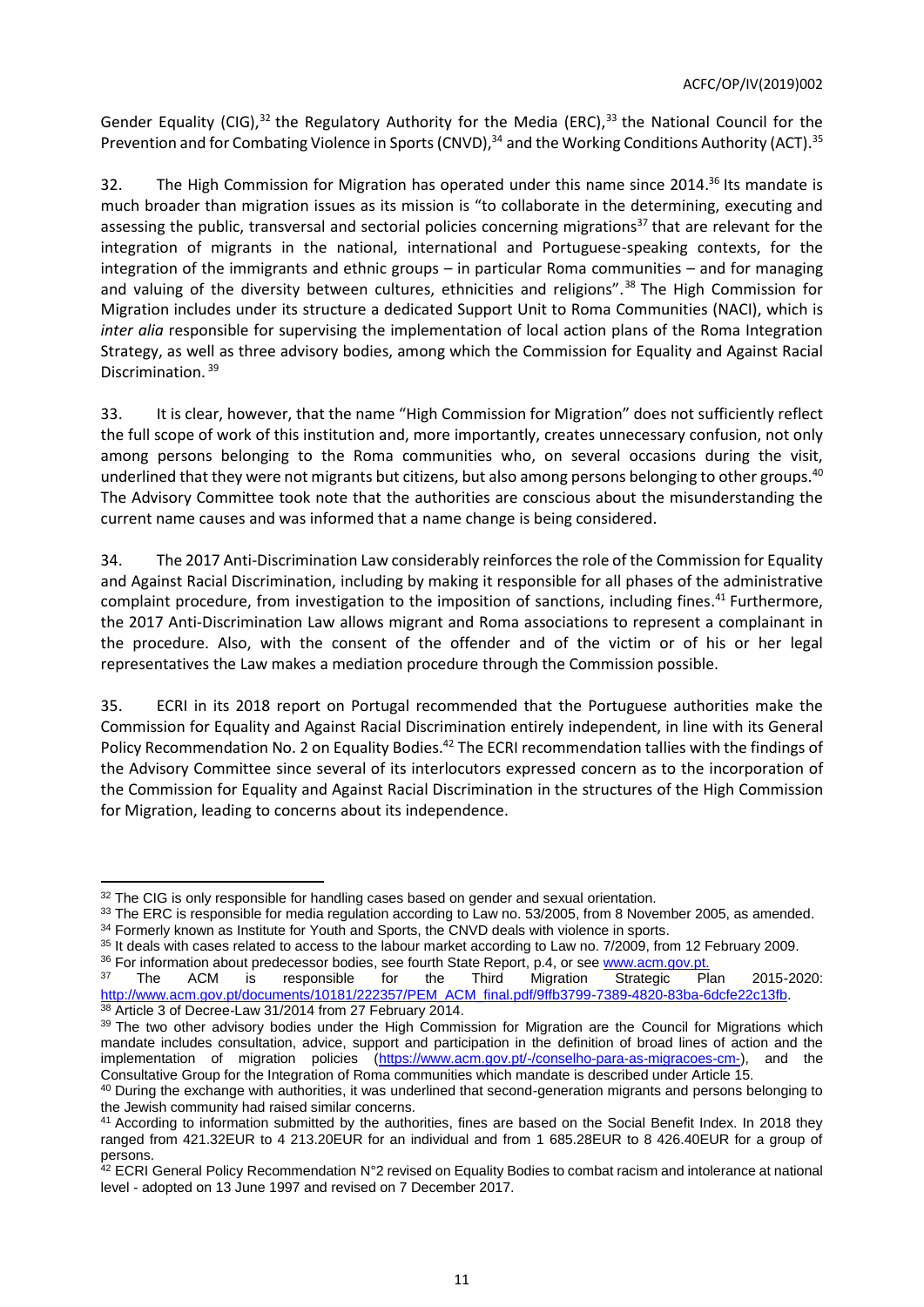36. The Portuguese Ombudsperson,<sup>43</sup> acting as the National Human Rights Institution, is mandated to receive complaints of natural or legal persons who feel harmed by allegedly unfair or illegal action by the public administration or consider that their fundamental rights have been violated by these institutions. The Ombudsperson has been accredited an A status by the Global Alliance of Human Rights Institutions as being fully compliant with the Paris Principles. <sup>44</sup> Nevertheless, reportedly the Ombudsperson lacks resources to reach out to the Roma communities to facilitate their reporting of unfair or illegal actions by public authorities, and to act upon such complaints.

37. The Regulatory Authority for the Media (ERC) was established in 2006 by Law 53/2005. Amongst its tasks are the promotion of diversity ("cultural pluralism") and the "protection of fundamental rights".<sup>45</sup> Though the scope of its activities covers all media activities under the jurisdiction of the Portuguese State, <sup>46</sup> this Authority actively monitors the national wide public and private audio-visual media. However, it lacks the necessary resources to monitor regional and local audio-visual media. As to print media, no active monitoring takes place, but complaints are accepted by the Authority. Social media is within the mandate of the Regulatory Authority for the Media if the website or other exchange platform is operating under the responsibility of an enterprise within this Authority's mandate.

## *Recommendations*

38. The Advisory Committee calls on the authorities to increase the financial and human resources of the Ombudsperson's office, especially for its outreach at grassroots level.

39. The Advisory Committee recommends that the Portuguese authorities bring the Commission for Equality and Against Racial Discrimination into line with ECRI standards by assuring the independence of the institution and regularly evaluate the proper functioning of the Commission.

40. The Advisory Committee invites the authorities to amend the name of "High Commission for Migration" so that it better reflects its mandate, and to consider increasing human and financial resources allocated to the High Commission for Migration to effectively fulfil its mandate, in particular to the Support Unit for Roma Communities.

## **Equality data and measures to promote full and effective equality**

41. The Commission for Equality and Against Racial Discrimination may receive directly or through sectorial complaints bodies<sup>47</sup> allegations of discrimination. From the total of 346 complaints received in 2018 by the Commission, 74 referred to "Roma ethnicity" as being the ground of discrimination (21.4%).<sup>48</sup> In 2018 a total of seven decisions were issued following complaints to the Commission. <sup>49</sup> One of the seven

 $\overline{a}$  $43$  The Ombudsperson is a State body protected by the Constitution (in Article 23), and its statute is defined in the Law No. 9/91 from 9 April 1991. The Ombudsperson is elected by the Parliament with a qualified majority of its members for four years, with the possibility of being re-elected once for the same period. The main function of the Ombudsperson is the defence and the protection of the fundamental rights and freedom and the citizens' legitimate interests, ensuring the justice and the legality of the exercise of public powers.

<sup>44</sup> Principles relating to the Status of National Institutions (The Paris Principles) adopted by General Assembly resolution 48/134 of 20 December 1993:

[https://www.ohchr.org/EN/ProfessionalInterest/Pages/StatusOfNationalInstitutions.aspx.](https://www.ohchr.org/EN/ProfessionalInterest/Pages/StatusOfNationalInstitutions.aspx)

<sup>45</sup> Article 7 of Law 53/2005.

<sup>46</sup> Article 6 of Law 53/2005.

<sup>&</sup>lt;sup>47</sup> Article 17 of the Anti-Discrimination Law obliges sectoral anti-discrimination complaints bodies, except for the Working Conditions Authority, to forward allegations of acts of discrimination to the Commission for Equality and Against Racial Discrimination.

<sup>&</sup>lt;sup>48</sup> An analysis of the complaints carried out by the High Commission for Migration shows that most complaints concern direct discrimination: the most frequent situations relate to the refusal to supply goods and services or disregarding treatment on providing such good and services. There is, however, a significant number of discrimination cases in the form of harassment, occurring mainly online and in shops.

<sup>49</sup> Fines were applied in three cases and in one of those cases an admonition was delivered.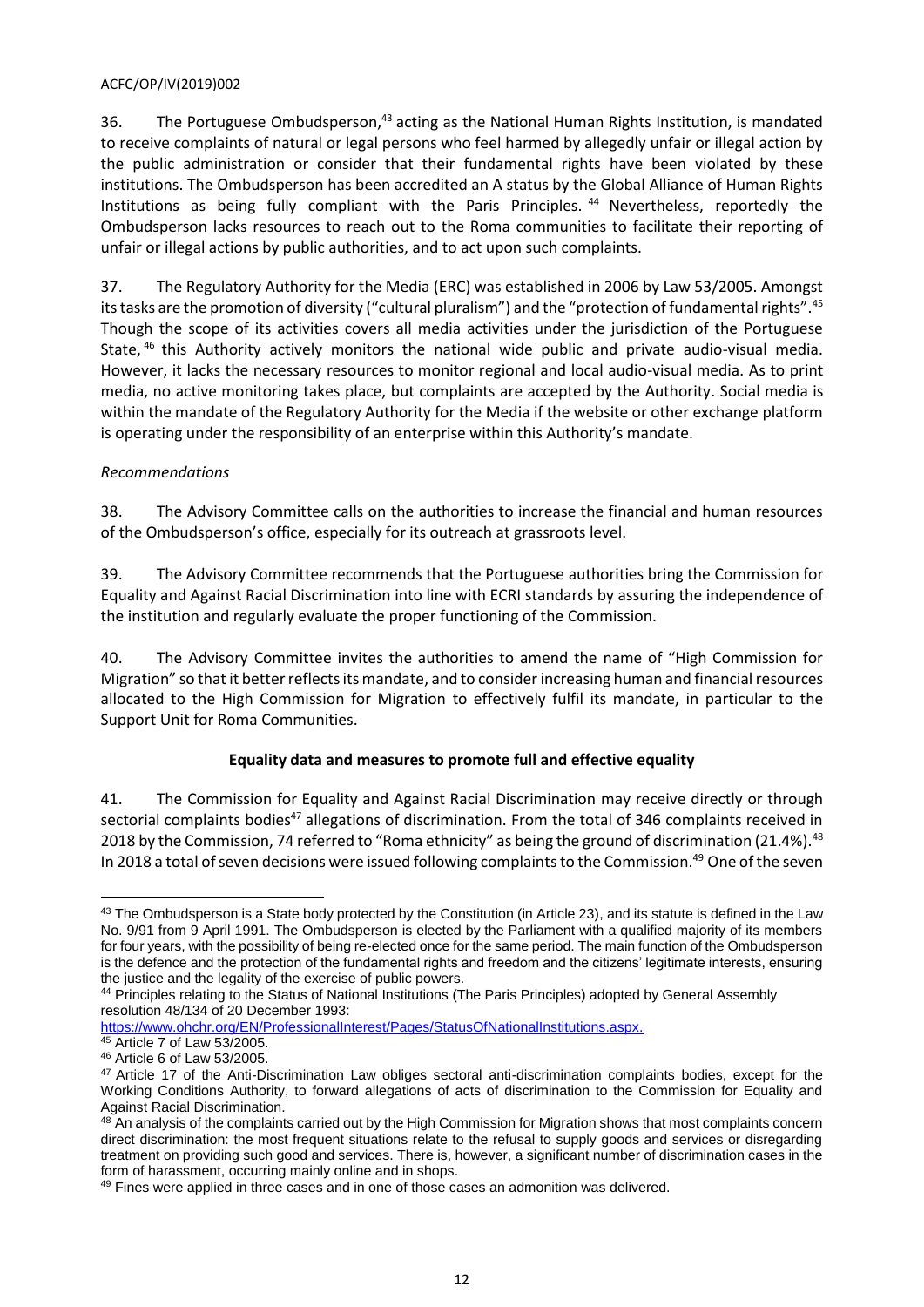cases related to negligent discriminatory practices based on public declarations which associated negative behaviours (criminality and violence) with the Roma communities as a whole. It resulted in the application of a fine to the amount of 278.50 EUR.<sup>50</sup>

42. The Advisory Committee was informed during the visit that approximately one third of the total number of complaints received by the Commission for Equality and Against Racial Discrimination are dealt with by the Commission itself; about one third of the complaints are transferred to other sectoral bodies that do not necessarily have the same power of sanction,<sup>51</sup> whilst another third is rejected because they are inadmissible.

43. While generally welcoming the reinforced Commission for Equality and Against Racial Discrimination, several Advisory Committee interlocutors criticised, *inter alia*, the lack of follow-up and feedback about the processing of their complaint; the very small number of complaints investigated, which, according to them, does not reflect the reality and variety of discrimination faced by persons belonging to the Roma communities; the low number of sanctions and the perception that fines imposed were not sufficiently dissuasive,<sup>52</sup> as well as the lack of visibility given to those sanctions, including fines, on the website of the High Commission for Migration.<sup>53</sup>

44. The Commission for Equality and Against Racial Discrimination has launched a series of activities, including conferences and professional training courses<sup>54</sup>, to better enable various professionals to identify and deal effectively with discrimination cases, including concerning Roma. Training provided to Roma associations also aimed at raising their awareness on the importance of reporting on discrimination and on means available to citizens to do so, including about the various steps to filing a complaint, when, for instance, hate speech occurs on online platforms. The Advisory Committee took note that the team of educators includes a Roma staff member of the Support Unit to Roma Communities. The Advisory Committee also noted that legal professionals (lawyers, judges and prosecutors) are unfortunately not targeted by this training programme.

45. The Ombudsperson informed the Advisory Committee that the number of complaints about discrimination of persons belonging to the Roma communities remains very limited, with ten complaints concerning Roma out of 13 000 complaints in total received in 2018. The Advisory Committee notes that in comparison with the Commission for Equality and Against Racial Discrimination, the Ombudsperson receives a limited number of complaints, which could possibly be explained by the general lack of information among Roma interlocutors and Roma associations about the role of the Ombudsperson, possibly caused its limited outreach. The Advisory Committee is satisfaction that the Ombudsperson conducted an *ex-officio* investigation about the schooling of Roma children.

 $\overline{a}$  $^{50}$  Process no. QN45/2017/ACM-PP. This case is related to facts which occurred in April 2017 when Law 18/2004, from 11 May 2004 was still in force.

<sup>51</sup> From the authorities listed in paragraph 31 only the Ombudsperson and the Commission for Citizenship and Gender Equality do not have the power to apply sanctions, including fines. These two bodies only make recommendations to other bodies and authorities. All other listed bodies and authorities are entitled by law to apply sanctions, including fines, whether it is a penal (only applicable for the Public Prosecutor), an administrative or a disciplinary sanction. <sup>52</sup> See para.41 above.

<sup>53</sup> According to Article 15 of Law 93/2017, "Judgments handed down on civil liability shall be forwarded to the Commission for a period of five years, including at least the identification of the convicted legal persons, on the website of the High Commissioner for Migration, after a final and unappealable decision, information on the type and nature of the discriminatory practice and the set compensation."

<sup>54</sup> In 2018 there has been 2 963.5 hours of training, 45 training actions which involved 895 participants (among them police officers, school professionals, prison guards, NGOs, municipalities, local immigrant supporters, etc.). The authorities reported in the State Report (p.36) for the previous FAPE edition a total of 61 actions, 1 249 training hours, 1 231 participants and 66 other initiatives, such as seminars, lectures, documentary films or exhibitions, involving 5 000 visitors.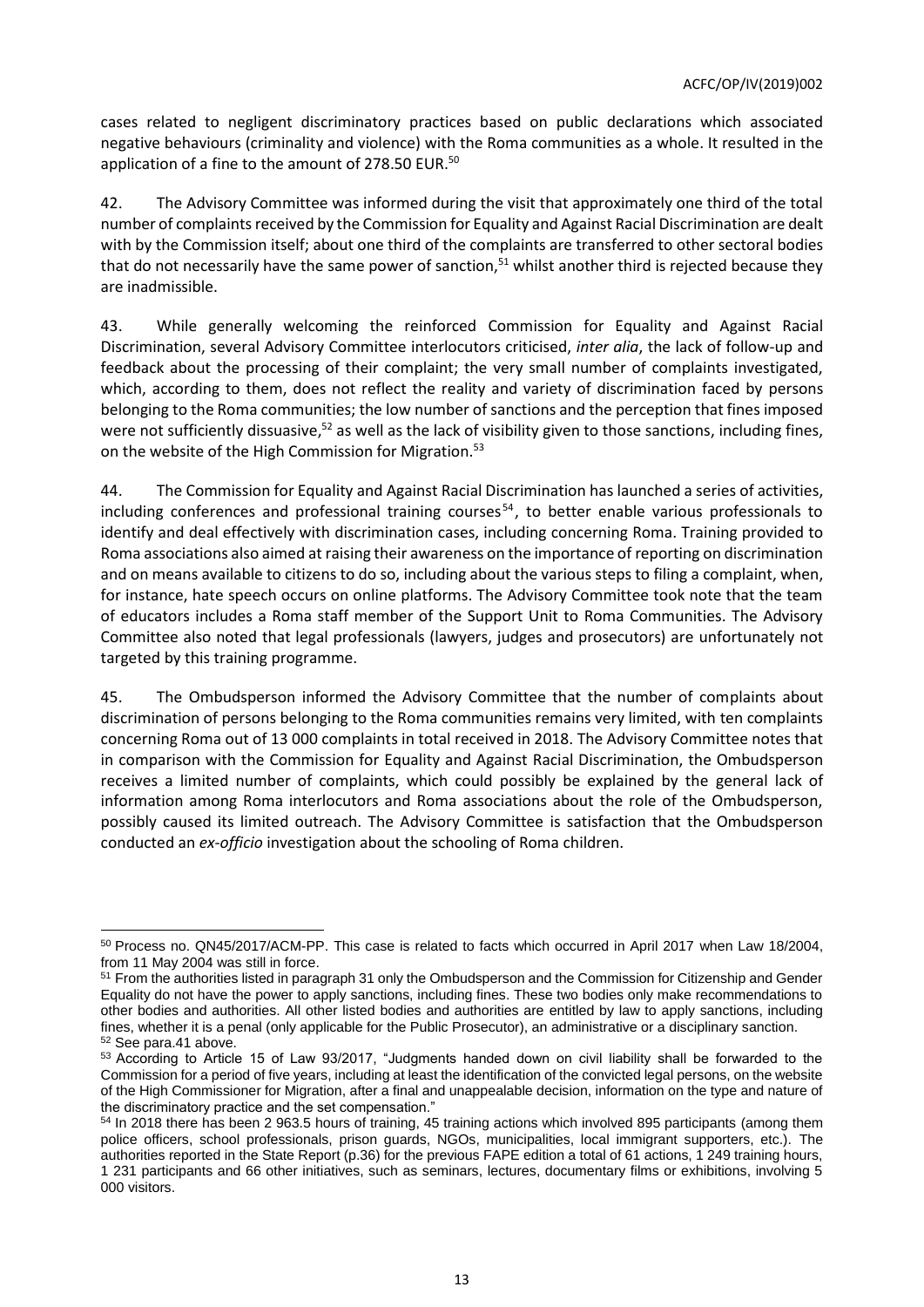46. The Regulatory Authority for the Media takes also action on complaints about discrimination and has received 21 such complaints since 2009.<sup>55</sup> In case its Board finds that a complaint could qualify as a criminal offence, the file is forwarded to the Public Prosecutor. The Regulatory Authority for the Media Authority estimates that it sends annually two to three cases to the Public Prosecutor. Cases not forwarded to the Public Prosecutor may be dealt with by the Regulatory Authority for the Media itself. However, the media legislation does not formulate sanctions for this Authority to impose in cases of discrimination: in the cases seen by the Advisory Committee, the Regulatory Authority for the Media made the media outlet aware of the infringement of a fundamental right and asked for future compliance. In one case, the decision was made public.

47. Reportedly, the number of complaints about discrimination in the media is on the increase, which appears to be linked to some members of the public being increasingly alert to discrimination in the Portuguese media and filing complaints with the Regulatory Authority for the Media. This Regulatory Authority for the Media also receives complaints through the High Commission for Migration.<sup>56</sup>

48. As indicated before, the Regulatory Authority for the Media is only one of the multiple of institutions and sectorial bodies that may deal with complaints of discrimination. While new legislation has given the Commission for Equality and Against Racial Discrimination a central role and strong investigative powers and sanctions, this is not necessarily the case for the other sectorial complaint bodies to which the Commission refers cases. Furthermore, certain sectorial complaint bodies lack the possibility of imposing dissuasive sanctions.<sup>57</sup> The Advisory Committee observed that the fact that there are several authorities which can receive and deal with complaints, combined with their practice of moving complaints between bodies, may make it difficult for *inter alia* persons belonging to the Roma communities to know whom to address to file complaints. 58

## *Recommendations*

49. The Advisory Committee urges the authorities to resolutely address and combat direct and indirect discrimination faced by persons belonging to the Roma communities by stepping up efforts to raise their awareness of legislative standards, existing human rights and equality bodies, as well as of various mechanisms for filing complaints and remedies available to victims of discrimination, hatred and racism.

50. The Advisory Committee calls on the authorities to endow the sectorial anti-discrimination bodies responsible, as well as the Ombudsperson, with proper investigative powers and with the power to impose sanctions, to effectively monitor cases of discrimination, hatred and racism, and to shorten and simplify complaint procedures; and to provide timely follow-up and feedback to complainants on the status of and response to their complaint.

l 55 See for example the decision ERC/2017/232. See para. 42 of [ECRI 5th monitoring cycle report](https://rm.coe.int/fifth-report-on-portugal/16808de7da) on Portugal published on 2 October 2018.

<sup>&</sup>lt;sup>56</sup> As stated in para. 42 of ECRI 5<sup>th</sup> [monitoring cycle report](https://rm.coe.int/fifth-report-on-portugal/16808de7da) on Portugal two other regulation mechanisms to prevent, detect and take down hate speech on the Internet and in the traditional media exist. The Ethics Council of the Union of Journalists rules on complaints relating to violations of the Journalists' Code of ethics, revised in 2017. Its article 9 states that "the journalist rejects discrimination against people on grounds of their ancestry, colour, ethnic origin, language, place of origin, religion, political or ideological beliefs, education, financial status, social status, age, sex or sexual orientation". In addition, the body in charge with issuing press cards may withdraw a card from a journalist who has committed an infringement, although in practice, sanctions are very rare.

<sup>57</sup> See footnote 51.

<sup>58</sup> The High Commission for Migration and the Commission for Citizenship and Gender Equality indicated that there are many cases of discrimination and/or hate speech that were not reported to them. According to the 2016 FRA's EU-MIDIS II study, only a quarter of the respondents in Portugal were aware of these two institutions. According to the same study, only 5% of Roma victims contacted an authority following discrimination.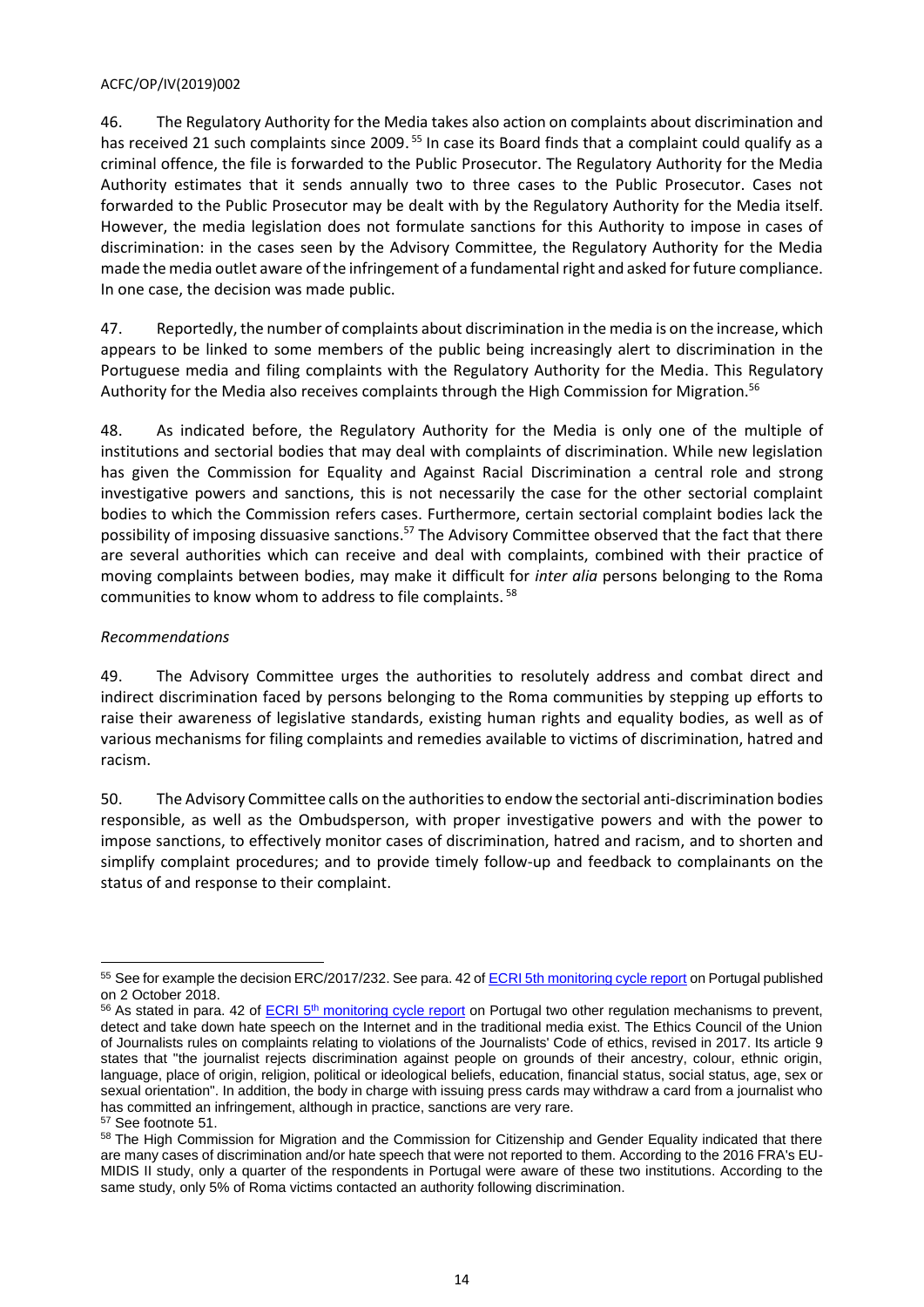51. The Advisory Committee also encourages the authorities to provide human rights training to identify and deal effectively with discrimination cases, including about Roma, to legal professionals, such as lawyers, judges and prosecutors.

### **The National Roma Communities Integration Strategy and ACM Action Plan**

52. Through Resolution no. 154/2018 of the Council of Ministers of November 2018, the Roma Integration Strategy 2013-2020 has been extended until 2022 and the composition and functioning of the Consultative Council, acting as an inter-ministerial commission in charge of monitoring the implementation of the Roma Integration Strategy, have been modified.

53. The Roma Integration Strategy covers key areas of integration such as education, housing, health, employment and professional training<sup>59</sup> and sets out clear and ambitious objectives. The Strategy has more action-based measures, clearer indicators and yearly targets. The implementation of the Strategy is regularly monitored, and assessment reports are regularly published. $^{60}$ 

54. Whilst the Advisory Committee reiterates its appreciation for the comprehensive scope of the Roma Integration Strategy, problems persist in the concrete impact of existing legislation, policies and practices on the issues of social integration and combating discrimination (see also Articles 12 and 15).

55. The Advisory Committee was informed that following a call for support launched in June 2017, out of 55 expressions of interest from municipalities, 12 local action plans involving 14 municipalities have been selected $^{61}$  to receive state support for their work with Roma communities.  $^{62}$ 

56. The Advisory Committee was pleased to observe that certain municipalities it visited, such as Figueira da Foz, Torres Vedras and Moura, have a long experience designing local projects with the involvement of Roma mediators and Community Action Groups. Furthermore, the Advisory Committee welcomes the selection through the abovementioned call for support of municipalities such as Porto where the local administration, Roma mediators and administrative support teams expressed a strong interest to engage in this process following an analysis of the local housing, employment and education situation, conducted together with local Roma focus groups. The Advisory Committee was also pleased to note that the municipality of Torres Vedras, whilst not selected from the last call, decided to execute its local action plan from its municipal budget.

57. The Advisory Committee took note that in January 2015 the High Commission for Migration launched the Fund to Support the Activities of the National Roma Communities Integration Strategy (FAPE) (hereafter the "Roma Integration Strategy Support Fund"), which is decisive to the completion of the Strategy goals and the work developed by the High Commission for Migration in this respect. The

 $\overline{a}$ 59 In 2019, nine projects on professional training and employment have been accepted.

<sup>&</sup>lt;sup>60</sup> According to the 2016 report on the Strategy's application, 94% of the measures provided for in the Strategy had been put into operation and 1 173 initiatives had been carried out to implement it.

<sup>&</sup>lt;sup>61</sup> Selected municipalities are: Albufeira, Almada, Barcelos, Castelo branco, Évora, Figueira da Foz, Matosinhos, Oeiras, Porto, Tomar, as well as two intermunicipalities: Borba-Estremoz and Moura-Mourão. Each of the selected municipality received 4 500EUR for the design (not the implementation) of their Local Action Plan. This financial support comes from the European Union's Rights, Equality and Citizenship Programme, aimed at assisting with the design of Local Plans for the Integration of Roma Communities and which foresees the active participation of mediators, of Roma members of Community Action Groups, and of other members of the Roma communities.

 $62$  The selection criteria included the entire national territory, municipalities with a large number of persons belonging to the Roma communities and marked by a diversity of intervention programmes or projects. Additionally, the experience with project management and the overall technical capacity of the different municipalities was a key factor to select the local action plans.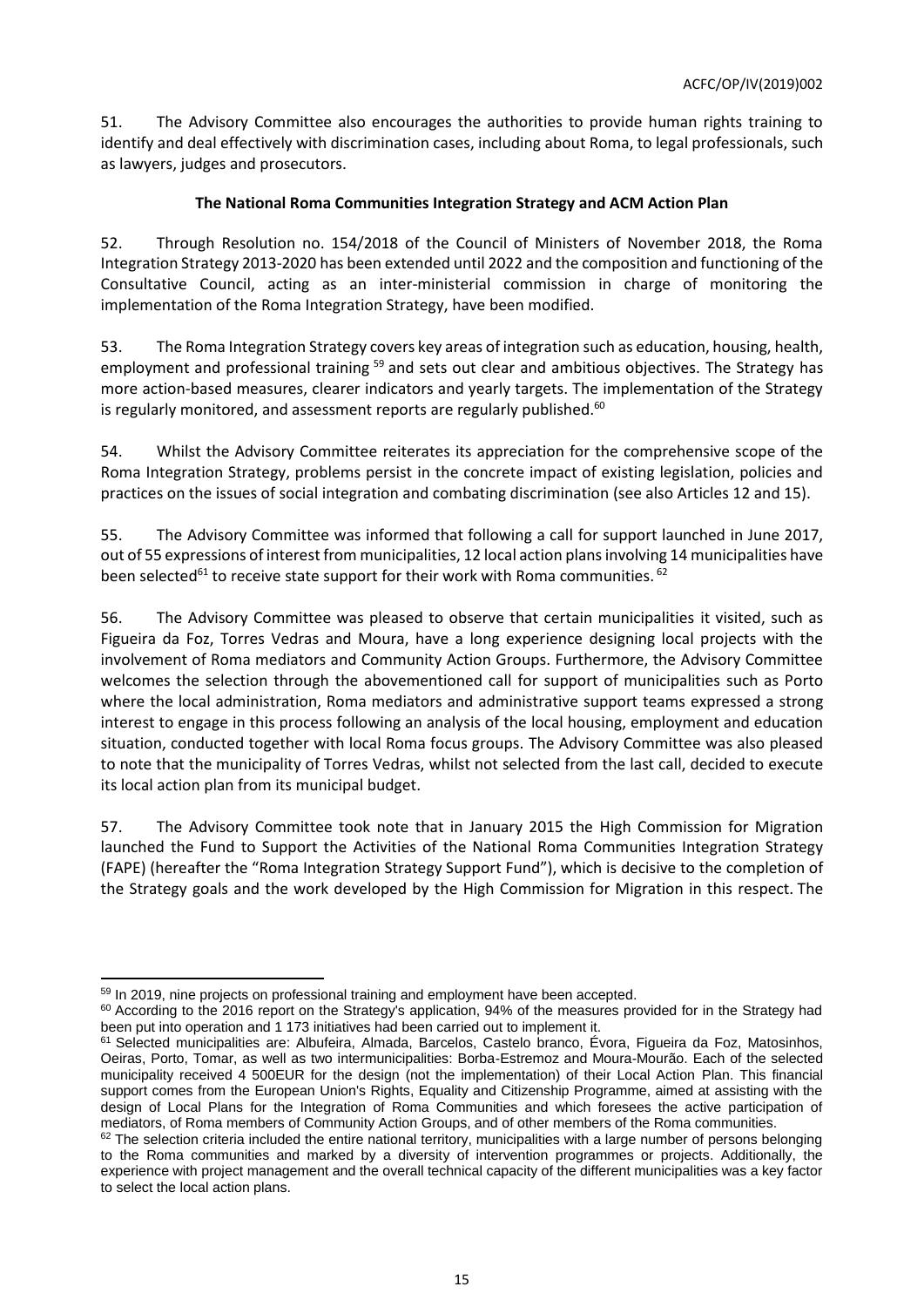Roma Integration Strategy Support Fund has several objectives<sup>63</sup> and "areas of engagement"<sup>64</sup> and finances a series of projects. Having in mind the still precarious economic situation of many persons belonging to the Roma communities in Portugal and the already impressive number of proposals received from municipalities to the last call for support for local Roma communities' integration action plans, the Advisory Committee considers that an increase of the Roma Integration Strategy Support Fund would lead to wider geographical coverage and a more immediate impact.

58. The Advisory Committee welcomes the increase in the budget allocated to the implementation of the Roma Integration Strategy,<sup>65</sup> and the fact that an external evaluation<sup>66</sup> of the first two editions of the Roma Integration Strategy Support Fund took place. The Advisory Committee also appreciates that under the third edition of the Roma Integration Strategy Support Fund, 18 projects from civil society were approved, some of them directly managed by Roma associations. <sup>67</sup> The Advisory Committee welcomes the variety of themes and areas of engagement of FAPE supported projects.

59. The Advisory Committee also took note that the Roma Integration Strategy is also partially financed by budgets of partners responsible for each priority and was informed that the budget for activities developed by other public entities do not always specify amounts for the Roma communities, because some of the measures also target other vulnerable communities.

### *Recommendations*

60. The Advisory Committee recommends that key public administrations at state and local levels, in close cooperation with Roma communities, take ownership and assume responsibility for achieving the objectives of the Roma Integration Strategy falling within their area of competence and earmark necessary financial resources, as well as gather reliable data in their respective area of competence that can underpin policy progress overtime. The Advisory Committee also calls for a rigorous and regular assessment, in close cooperation with members of Roma communities, of the impact of policy measures and outcomes and to ensure sustainability of the actions.

61. The Advisory Committee invites the authorities to consider further increasing the Roma Integration Strategy Support Fund to a have wider geographical coverage and a more immediate impact.

<sup>66</sup> See: [https://www.acm.gov.pt/documents/10181/167771/Relatório+de+Avaliação+FAPE+2015e+2016.pdf.](https://www.acm.gov.pt/documents/10181/167771/Relatório+de+Avaliação+FAPE+2015e+2016.pdf)

 $\overline{a}$ <sup>63</sup> The FAPE objectives include the promotion of non-discrimination and public awareness; the promotion of training on citizenship and to encourage the participation of Roma communities to exercise their communitarian participation; the promotion of knowledge of the Romani history and culture; as well as the promotion of other actions that materialise the execution of the National Roma Communities Integration Strategy.

<sup>64</sup> FAPE areas of engagement are: a) Awareness-raising actions to combat discrimination of Roma communities and to promote intercultural dialogue between the Roma communities and society at large; b) Actions focused on the promotion of gender equality or focused in the development of citizenship skills and conciliate the professional, personal and family life; c) Training actions in Romani history and culture and the promotion of community participation, including though associations; d) Actions/initiatives to promote economic and entrepreneurial activities and the development of skills for the labour market; e) Actions/initiatives to value of the importance of schooling and of the continuity of school attendance.

<sup>&</sup>lt;sup>65</sup> On the first edition of the Roma Integration Strategy Support Fund, the High Commission for Migration approved 11 projects, with a total budget of 50 000EUR. Those projects were implemented all over the country in partnership with different partners and with a special focus on activities to promote the fight against discrimination, awareness of public opinion, and training on citizenship. In 2016, in a second edition of this Support Fund, the High Commission for Migration supported 21 projects with a total budget of 100 000EUR. On 7 November 2017 it launched the third edition for 2018 and 2019 with an amount of 250 000EUR.

 $67$  Three of these 18 projects are managed directly by Roma associations and the others, at least, with the participation of persons belonging to the Roma communities. The call for project proposals is available here: [https://www.acm.gov.pt/-/iii-edicao-fape-fundo-de-apoio-a-enicc-candidaturas-ate-30-de-novembro.](https://www.acm.gov.pt/-/iii-edicao-fape-fundo-de-apoio-a-enicc-candidaturas-ate-30-de-novembro)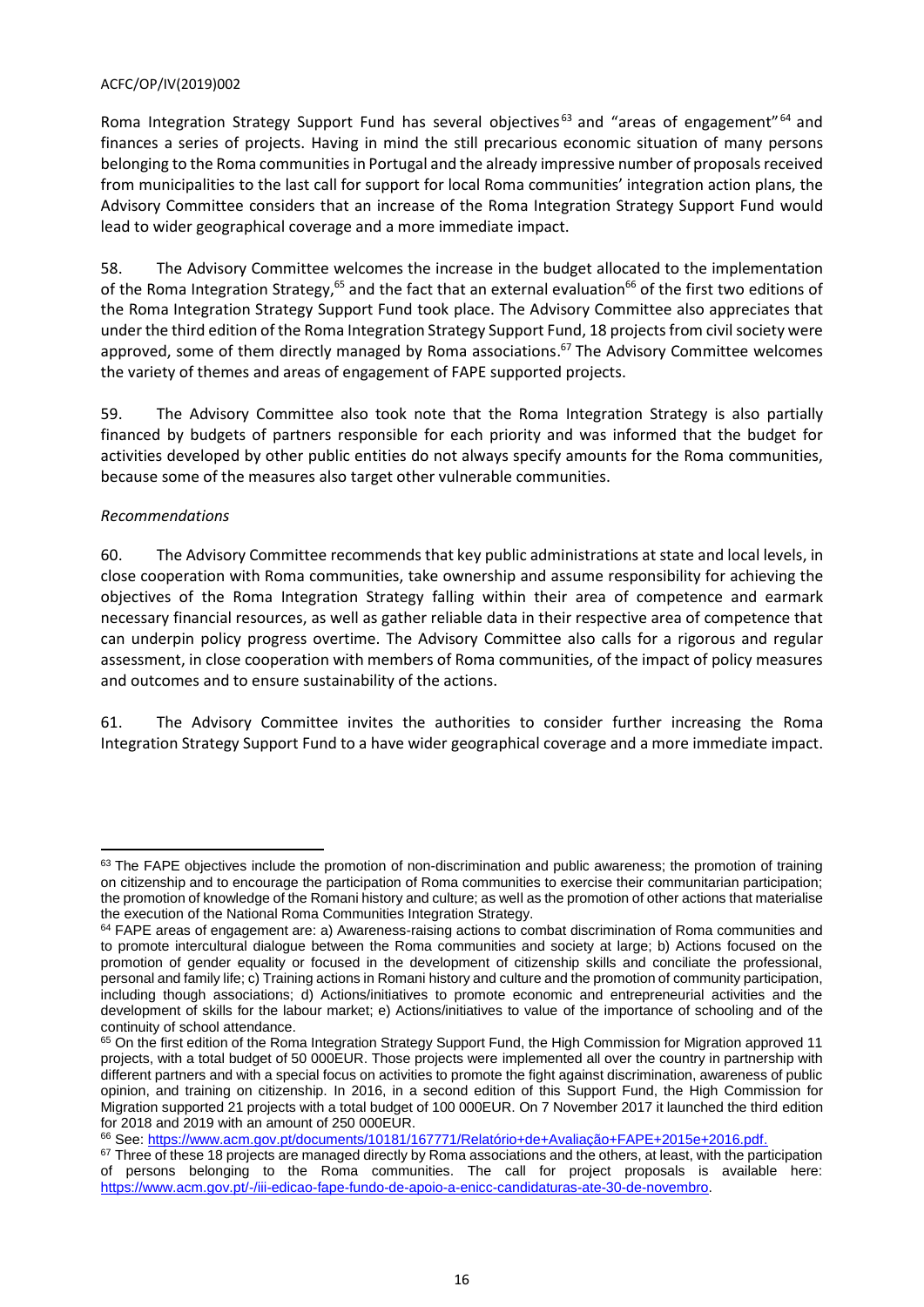62. The Advisory Committee recommends the organisation of training of administrative support teams and local authorities' leaders in defining objectives and planning actions, as well as for managing the position of the mediator and the institutions themselves.

## <span id="page-16-0"></span>**Article 5 of the Framework Convention**

## **Support for the preservation and development of Roma identity and culture**

63. The Roma Integration Strategy includes a specific dimension to promote Romani history and culture. One of the main objectives is to publicise and celebrate relevant dates, namely the International Roma Day (8 April)<sup>68</sup> and the National Roma Day (24 June).<sup>69</sup> A significant number of other events aimed at promoting Romani culture and history – some of them supported by the Roma Integration Strategy Support Fund – took place over past recent years: this includes: seminars,<sup>70</sup> workshops,<sup>71</sup> concerts,<sup>72</sup> music and dance festivals,<sup>73</sup> launching events of publications,<sup>74</sup> radio programmes,<sup>75</sup> training actions and production of films, videos and documentaries,  $76$  screening of films and documentaries,  $77$  photo exhibitions,<sup>78</sup> and the promotion of Romani traditions and crafts.<sup>79</sup> Furthermore, on some occasions, the High Commission for Migration provided direct financial support to intercultural activities contributing to the promotion of the Romani culture.<sup>80</sup> The Advisory Committee also noted that some municipalities support Romani arts and culture from their own municipal budget.<sup>81</sup> The Advisory Committee believes that using arts and culture to bridge divides between persons from different communities is a valid approach.

64. The Advisory Committee welcomes the production of a Pedagogical kit for schools about Romani history and culture "*Romano Atmo*", developed by the Association for the Development of Portuguese Roma Women (AMUCIP), which was presented to the Advisory Committee during its visit. Representatives of this association, however, expressed their regret about the lack of interest and support from the authorities to disseminate this material more widely in Portuguese schools.

<sup>70</sup> International Seminar on Roma Communities on 6 April 2017 at Calouste Gulbenkian Foundation.

<sup>77</sup> Premiere and screening of the documentary "*Entre os Montes*".

l 68 Protocol signing ceremonies of Roma Associations Support Programme 2018 to celebrate the International Roma Day, on 9 April 2018 and on 8 April 2019.

<sup>69</sup> National Campaign on Roma Communities, launched by the Government of Portugal, through the Secretary of State for Citizenship and Equality, in partnership with the Portuguese Network Anti-Poverty (EAPN Portugal).

<sup>&</sup>lt;sup>71</sup> In 2015, the Association "Concretizar" promoted the workshop "Culture and Roma History", as well as the workshop "Roma Music" and dance workshop "*Me kamav te khelav*".

<sup>72</sup> Concert "*Recital de Cante*" of Esperanza Fernández (Spain) on 6 April 2017.

<sup>&</sup>lt;sup>73</sup> In 2018 the association Glocal Music had the project "Festival of Intercultural Dialogues in Beja" and developed a festival with music and Roma dance articulating also with *cante alentejano*. In 2018 Sílaba Dinâmica - Intercultural Association developed the project "Our Voice" with music workshops and Roma dance for young people. <sup>74</sup> Launching event of the 9th Edition of "*Olhares*" Collection.

<sup>&</sup>lt;sup>75</sup> Beira Serra-Association started the project "YES! Sensitize, Include, Mobilize" with the objective of promoting the history and culture of Roma through radio programmes in Belmonte. This project is in its third edition and continues.  $76$  In 2016, the "Look at the Wheel" project of the ATV-Academic of Torres Vedras promoted training actions on Romani history and culture, as well as on the theme of film, video and documentary production related to the theme. In 2018 a documentary "*Entre os Montes*" told the life history of a leader from the Roma communities.

<sup>&</sup>lt;sup>78</sup> A 2018 photo exhibition about the Roma communities, their culture and the different stories of those persons.

<sup>&</sup>lt;sup>79</sup> In 2017, the project "All together we could create" promoting Romani culture and traditions, using arts and crafts. <sup>80</sup> ACM supported with 20 000EUR the organisation "*Sociedade Artística Musical dos Pousos*" for the development of the "IL Trovatore - Roma do Lis" project focusing on music, history and Romani culture and workshops for young Roma and non-Roma, culminating in a closing the concert "Fogueira Cigana" in Leiria. The ACM and the local authority of Elvas also supported the Second Intercultural Festival of Elvas, took place on 9 April 2016 in the city of Elvas and promoted by Sílaba Dinâmica - Intercultural Association. The festival aimed to collect food and promote the intercultural artistical dialogue between the diverse cultures existing in Elvas.

<sup>81</sup> The Advisory Committee, during its visit in Torres Vedras, also visited a Romani artist's exhibition in the premises of the municipality and was pleased to hear about Torres Vedras municipality's efforts to promote Romani arts and culture among the general population in various locations (townhall, museums, shopping centres, in schools, etc.), which also contribute to the self-esteem of members of the Roma communities. Intercultural dialogue and self-esteem of members of the Roma communities are also promoted in Torres Vedras through videos showing role models, such as a young Roma sportsman and a young Roma girl promoting school attendance.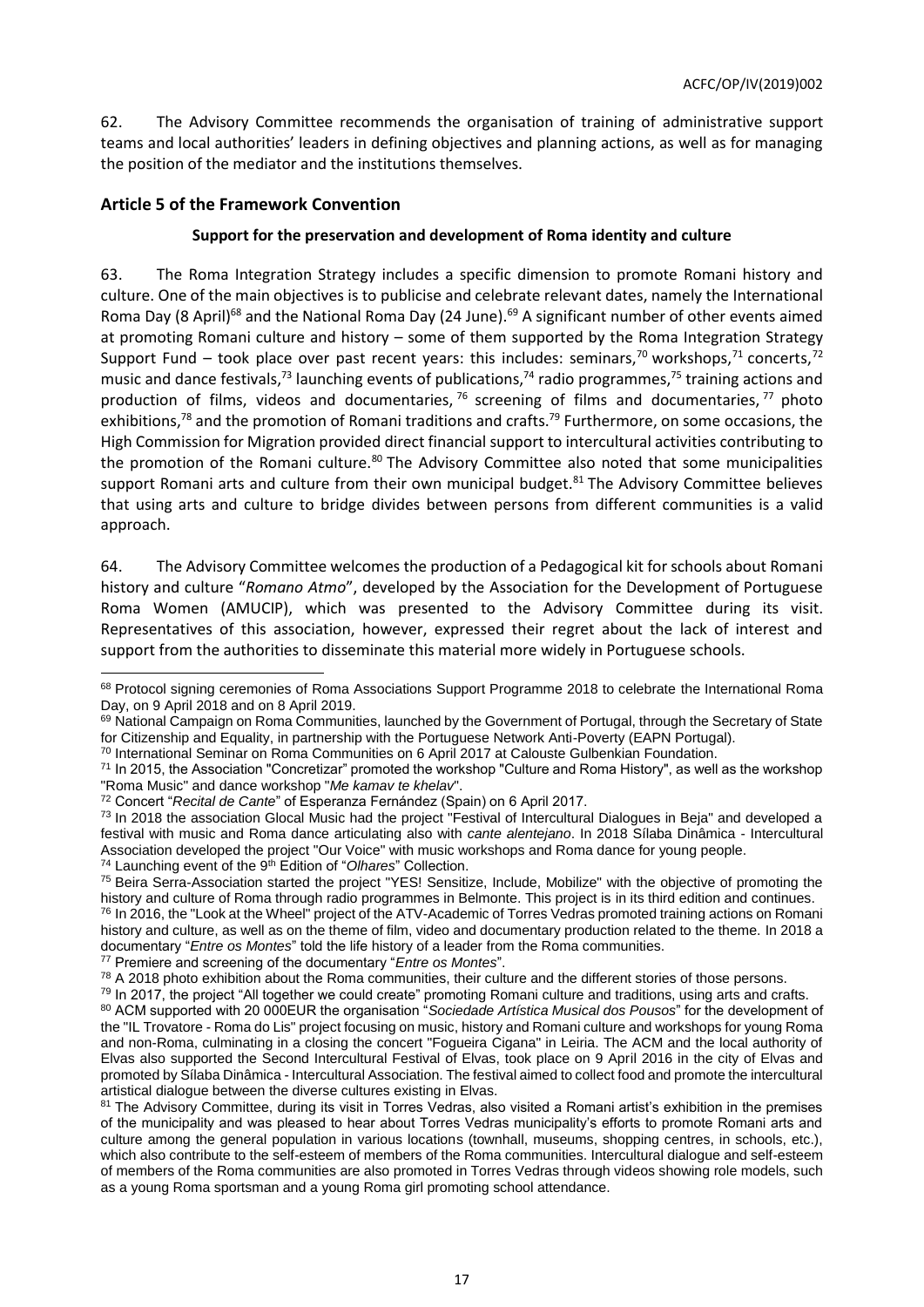65. Furthermore, the Advisory Committee was informed that one of the four types of workshops under the OPRE capacity building programme<sup>82</sup> explores Roma identities and, more generally, the notion of multiple identities.

66. In addition, the pilot project "Heritage Education" started in 2018, coordinated by the Ministry of Education and with the participation of UNESCO-Chair Portugal, universities, Roma representatives, and various schools in the Lisbon region. One of the main objectives of this pilot project is to promote respect for the diversity of values and traditions.

67. The Advisory Committee was informed that the authorities are unaware of the existence of print or broadcast media in Caló<sup>83</sup> or the Romani language in Portugal.

### *Recommendation*

68. The Advisory Committee encourages the authorities to continue investing with sustainable state funding, in cooperation with Roma communities, in the protection and promotion of Romani cultures and identities on a national basis, including in mainstream public media, involving where possible Romani artists and role models from the Roma communities.

## <span id="page-17-0"></span>**Article 6 of the Framework Convention**

### **Respect and intercultural dialogue**

69. The Portuguese authorities have tasked several institutions, including the High Commission for Migration<sup>84</sup> and the Regulatory Authority for the Media with the promotion of intercultural dialogue and diversity within the remit of their mandate. In particular, the High Commission for Migration has promoted numerous initiatives in this area. For 2018, these initiatives included training/awarenessraising sessions on "Cultural and Religious Diversity in the Portuguese Community" for 98 police officers from the National Republican Guard (GNR). Furthermore, the High Commission for Migration has signed protocols with the Public Security Police (PSP), <sup>85</sup> the National Republican Guard (GNR) <sup>86</sup> and the Directorate General of Prison Services and Reintegration (DGRSP), <sup>87</sup> providing training on ethnical, religious and cultural diversity present in Portugal.<sup>88</sup>

70. The High Commission for Migration seeks to combat the spread of racism and discrimination in media by sensitizing journalists and other communication professionals to promote, together with these professionals, a better understanding of cultural diversity.

l  $82$  See Article 12 for more information on the OPRE capacity building programme.

<sup>83</sup> Caló – also called Romano by the Portuguese Roma – is the traditional (non-territorial) language of the autochthonous Romani population of the Iberian Peninsula, the Calé.

<sup>84</sup> See footnote no. 55 for training actions. Among other training materials, the High Commission for Migration uses the NET-Kard manuals for key professionals (four have been designed for the police, for lawyers and jurists, for the media and for associations) in preventing discrimination against Roma.

<sup>85</sup> PSP is the state police. Under this Protocol, as of May 2019, 74 training sessions in the area of integration, cultural diversity and fight against discrimination have taken place in the framework of the "TOGETHER FOR ALL Programme", with the participation of 1 355 police officers and agents from all over the country. In 2018, the training targeted 1 000 police officers and 300 prison guards from across the country. For further information about the training programme "Together for all" see: <u>https://www.acm.gov.pt/-/acm-e-psp-juntos-por-todos-</u>.

<sup>86</sup> As of May 2019, under this Protocol, 128 soldiers received special training.

<sup>87</sup> As of May 2019, 369 professionals received training on deconstructing stereotypes, racial discrimination and intercultural education. See: [https://www.acm.gov.pt/-/acm-e-dgrsp-assinam-protocolo-de-colaboracao-capacitar](https://www.acm.gov.pt/-/acm-e-dgrsp-assinam-protocolo-de-colaboracao-capacitar-profissionais-da-reeducacao-e-reinsercao-social-para-a-interculturalidade)[profissionais-da-reeducacao-e-reinsercao-social-para-a-interculturalidade.](https://www.acm.gov.pt/-/acm-e-dgrsp-assinam-protocolo-de-colaboracao-capacitar-profissionais-da-reeducacao-e-reinsercao-social-para-a-interculturalidade)

<sup>88</sup> In addition, in March 2019 the High Commission for Migration provided special training to 150 new criminal police inspectors.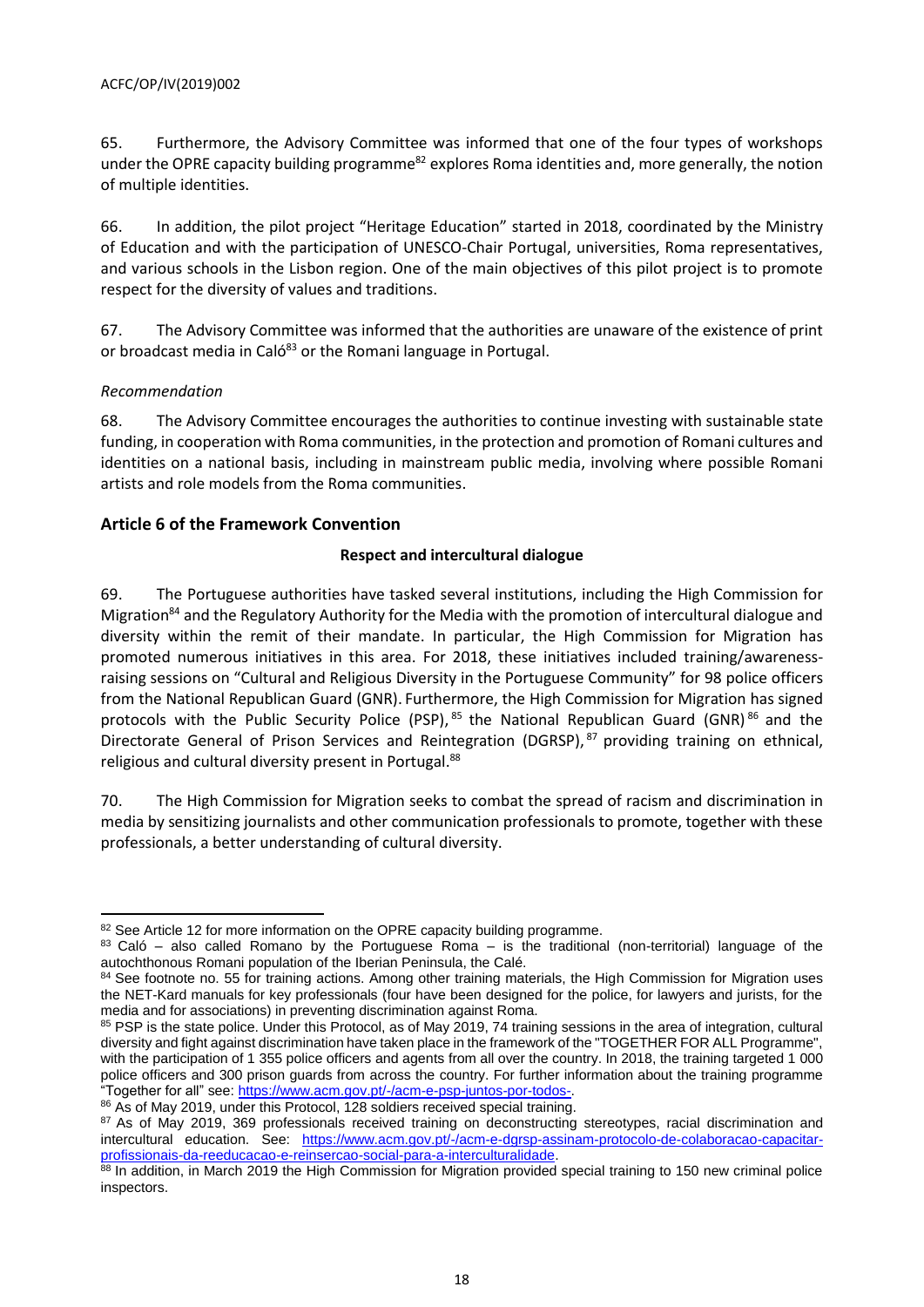71. To this end, the High Commission for Migration included in its Plan of Activities, the organisation and/or co-organisation of events and initiatives, as well as the promotion of materials such as the Practical Guide for Social Communication Agencies which focuses on the prevention of discrimination against Roma communities in the media and provides resources, rules and guidelines to improve the quality of media reports about the Roma communities. Further, every year since 2015, the High Commission for Migration organises the Cultural Diversity Communication Award. This annual event aims to reward essays, published and/or disseminated in print and digital media, with a relevant contribution to the promotion of cultural diversity, the fight against discrimination and, in particular, the integration of society.

72. The Advisory Committee takes note of the various projects aimed at encouraging, respecting and promoting intercultural dialogue. Nevertheless, despite these efforts, knowledge about Roma communities within society remains limited and is still fuelled by mistrust<sup>89</sup> and prejudice. Many of the Advisory Committee's interlocutors indicated that it is only for the last 20 years that efforts have been made to improve living and social conditions for persons belonging to these communities; before, Roma communities led a parallel existence in Portugal.

73. This could explain one example of discrimination against persons belonging to the Roma communities which continues to be widespread; there is a practice of displaying ceramic frogs in restaurants and shops aimed at discouraging persons belonging to the Roma communities from entering the premises, since for persons belonging to Roma communities, such objects have negative, culturally engrained connotations.<sup>90</sup> The Advisory Committee was informed that in certain municipalities (such as in Moura), projects have been launched to convince shopkeepers and restaurant owners to remove these objects. The Advisory Committee welcomes such initiatives and would encourage the Portuguese authorities to set up or support similar projects elsewhere in the country.

74. Furthermore, the Advisory Committee is concerned that on several occasions during its visit, members of the Roma communities expressed that it was difficult to declare openly their ethnic identity as they felt they would be discriminated against (e.g. in their workplace) or be the victim of bullying (for children in school) or hate speech (adults) due to anti-Roma prejudice and stereotypes still present among the general population and in the media.<sup>91</sup>

75. Despite the above, the Advisory Committee notes with satisfaction that, according to its interlocutors, including those from the Roma communities, a general climate of tolerance prevails in Portugal. At the same time, hate speech and racism are present in public discourse and concern in particular the Roma and migrant communities. It has also been reported by interlocutors to be widespread on social media.<sup>92</sup>

### *Recommendations*

76. The Advisory Committee calls on the authorities to firmly condemn all expressions of racism or intolerance, including those addressed to members of the Roma communities, and ensure that they are effectively prosecuted and sanctioned.

 $\overline{a}$ 89 See the National Roma Communities Integration Strategy, p.5.

<sup>90</sup> Persons belonging to the Roma communities in Portugal traditionally associate frogs with sorcery. The younger generation of Roma no longer have this association but see the display of a ceramic frog in a shop, bar or restaurant as a sign that they are not welcome to enter.

<sup>91</sup> Between 2008 and 2017, a study based on an annual sample of 30 editions of four prime time news programmes was carried out. This counted 47 television news items featuring the Roma communities. In 17 items, the context of the news item was negative (crime and violence, police interventions or court cases).

<sup>92</sup> ECRI 5<sup>th</sup> [monitoring cycle report](https://rm.coe.int/fifth-report-on-portugal/16808de7da) on Portugal, para. 29.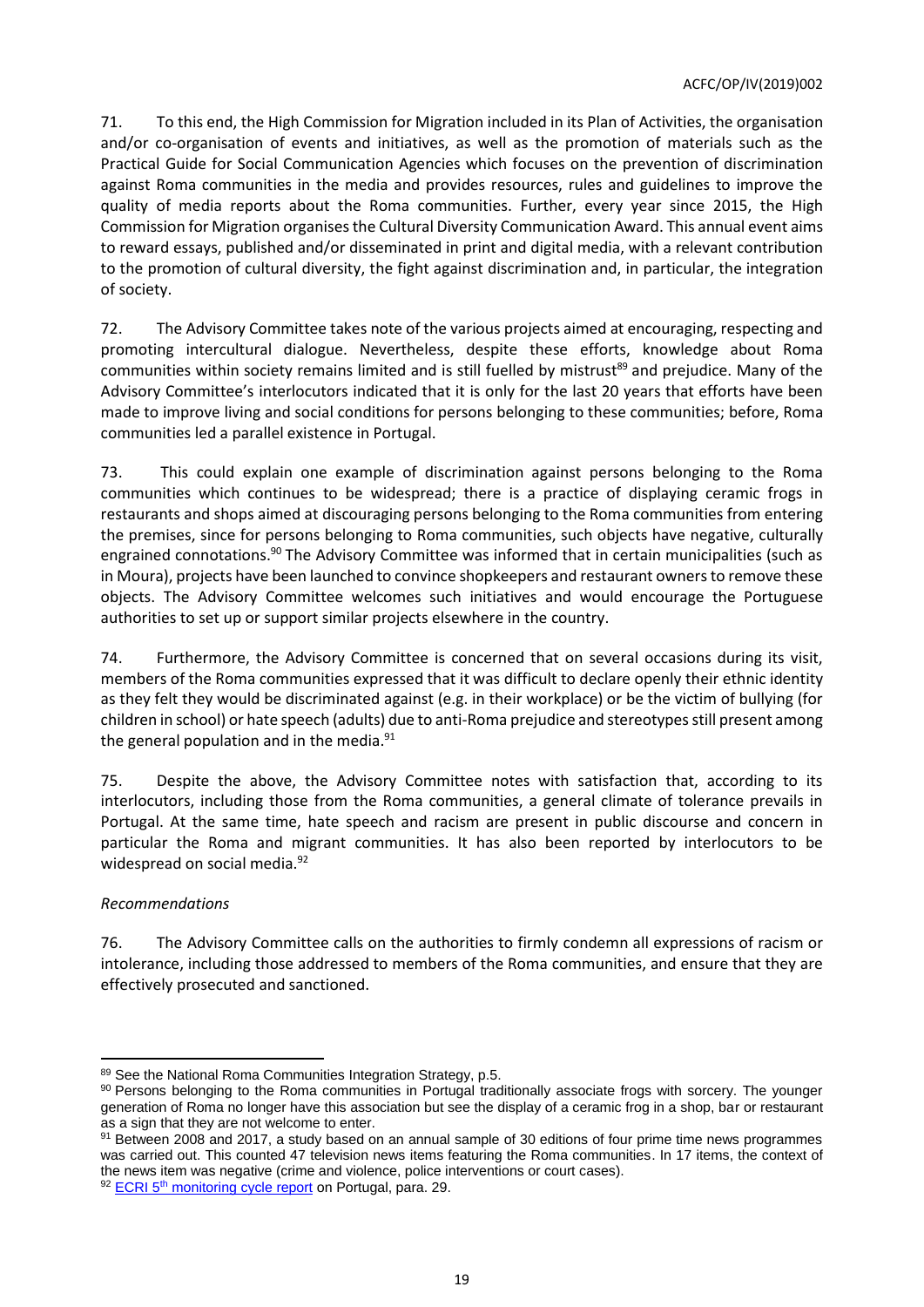77. The Advisory Committee encourages the authorities to support projects throughout the country aimed at combating anti-Roma stereotypes and prejudice, including projects aimed at convincing shopkeepers and restaurant owners to remove ceramic frogs.

78. The Advisory Committee encourages the authorities to take all necessary measures, in fighting anti-Roma prejudice and stereotypes and addressing anti-Gypsyism as a specific form of racism so that persons belonging to the Roma communities feel more secure to self-identify as Roma.

## **Policing and respect for human rights**

79. As to the Portuguese police forces, both the PSP and the GNR have engaged in several projects aimed at improving the contacts with the Portuguese population, including migrants and youth.<sup>93</sup> Furthermore, the GNR has introduced community policing which, in the view of the Advisory Committee, is an important step for an organisation which is still strongly linked to the military. The Advisory Committee understands that introduction of the changed approach to policing was accompanied by specific policy measures, including targeted human rights training for police officers, as well as programmes to improve contacts with all parts of the Portuguese population, including migrants. Also, in the State Report the authorities have indicated that the PSP has adopted a zero-tolerance policy against any act of discrimination committed by its staff.

80. In this respect, a recent audit on police abuse and racial discrimination in both GNR and PSP police forces by the General Inspectorate of Internal Administration (IGAI) makes clear that there is no room for complacency within the police forces.<sup>94</sup> Rather, the IGAI calls for a "significant reinforcement" of police training in fundamental human rights. Importantly, this audit flagged a lack of understanding within the police forces about the diverse social contexts in which GNR and PSP have to operate. The Advisory Committee was also made aware that the conclusions of this audit were made public a week after a PSP officer, who was forced to resign from the vice-presidency of the Trade Union Association of Police Professionals (ASPP), the largest union of the PSP, following strong internal opposition after he had pointed out the existence of racism in the police forces. The Advisory Committee welcomes this audit and expects the Portuguese authorities to repeat the IGAI audit regularly.

## *Recommendation*

81. The Advisory Committee encourages the authorities to expand training in fundamental human rights given to members of the police forces.

### **Protection from hate crime and hate speech**

82. In Portugal, hate crime falls under Article 240 of the Criminal Code. Between 2013 and 2017, no complaints about discrimination on racial or religious grounds have been reported to the police or public prosecutor.<sup>95</sup> Further, between 2013 and 2016 zero occurrences were recorded where racial hatred was a contributing factor in the commitment of a homicide or an assault. Also, information provided in the Appendix of the fourth State Report indeed indicates that there have been no cases of crimes against cultural identity and personal integrity recorded in the courts of first instance for crimes of racial or religious discrimination in the years 2013-2016. There were also no defendants and convicted criminal

 $\overline{a}$ 93 In the previous school year, about 2 500 awareness-raising sessions were carried out in the scope of the PSP "Safe School" Programme.

<sup>94</sup> This audit began four years ago. In the so-called Risk Mapping, an exhaustive analysis of inspections, audits, inspections, disciplinary proceedings and denunciations was carried out between 2014 and 2018, with the objective of identifying the "critical points" in police activity and seeking solutions.

<sup>95</sup> During the visit, one interlocutor of the Advisory Committee indicated that in Portugal, hate speech is still perceived as an expression of an opinion, not as a crime.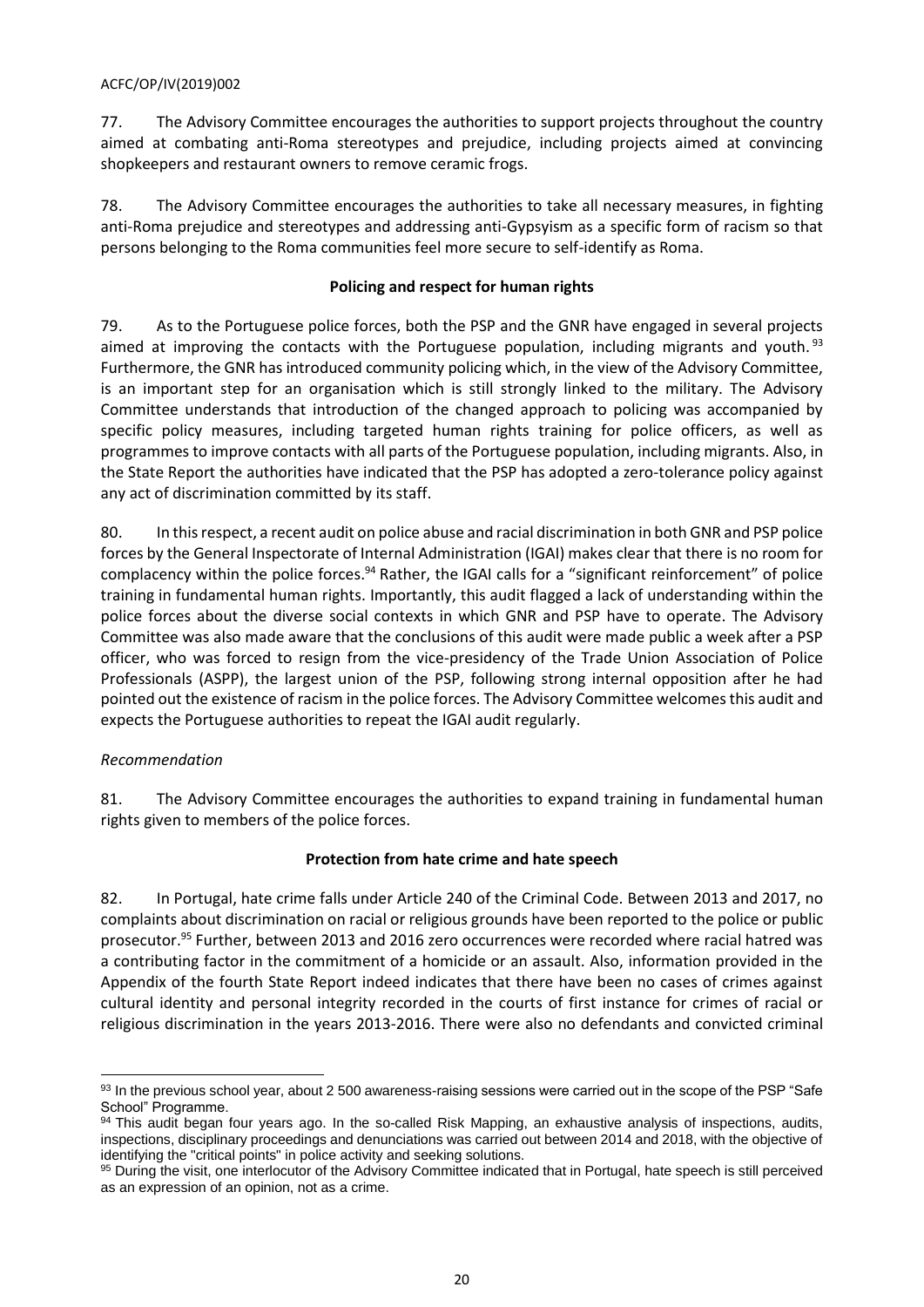cases. As a consequence, between 2013 and 2017 zero persons were sentenced on any of the grounds contained in Article 240 of the Criminal Code.<sup>96</sup>

83. The Portuguese authorities explain the absence of sentences by referring to the technical process of gathering data and issues of confidentiality. However, the Advisory Committee also notes the observation by ECRI in its fifth monitoring cycle report on Portugal that the definition of hate speech and hate crimes used by the police and the prosecutor's office is too narrow, and that the vast majority of hate speech incidents are not reported to them. 97

84. Several allegations of hate speech were generated through the vast network of anti-Discrimination complaints bodies, including the Commission for Equality and Against Racial Discrimination, the Ombudsperson and various sectorial complaints mechanisms.

85. As for social media, representatives of civil society have informed the Advisory Committee of the existence of numerous hate-filled messages on Internet and social media. This hate speech notably targets persons belonging to Roma communities. Only few media outlets filter comments prior to publication on their sites and reject those containing hate speech. Civil society feels that the sanctions, taking the form of warnings, are far too light and generate a climate of impunity.

86. Since the rise of hate speech in the media and more specifically on social networks is a threat to cohesion and social harmony, the Advisory Committee considers that the authorities should introduce a more effective system for detecting and swiftly taking down hate speech on the Internet and in the traditional media. As indicated in Article 9 of Law No. 53/2005 setting up the ERC, it is preferable to support the media in their self-regulatory bodies, including by providing them with the necessary financial resources. Only if those stakeholders are unable to combat hate speech effectively, the Advisory Committee considers that authorities should step in and introduce effective regulation from the outside.

### *Recommendations*

87. The Advisory Committee urges the relevant authorities to effectively investigate and prosecute hate crime and step up their interaction with the individuals and groups exposed to racism and intolerance and encourage them to lodge complaints.

88. The Advisory Committee urges the authorities to take resolute measures in order to prevent and combat the dissemination of hate speech and discrimination in the media, including on the Internet. Without compromising the independence of the media, the authorities should follow-up that the media and Internet providers prohibit hate speech in their conditions of use and enforce that prohibition. The Advisory Committee calls on the authorities to provide the Regulatory Authority for the Media with the legal possibility to impose appropriate sanctions if discrimination should occur.

 $\overline{a}$ 96 In its Report on Portugal published by the Directorate-General for Justice and Consumers of the European Commission in 2018 regarding a reporting period from 1 January 2017 to 31 December 2017), the European Equality Law Network indicated that no complaints and therefore no judicial decisions on racial or religious discrimination have been reported between 2013 and 2017. See: [https://www.equalitylaw.eu/country/portugal.](https://www.equalitylaw.eu/country/portugal)

<sup>97</sup> In ECRI's [fifth monitoring cycle report](https://rm.coe.int/fifth-report-on-portugal/16808de7da) on Portugal it "recommends that the police services and the Portuguese prosecutor's office adopt a broad definition of a racist, homo- or transphobic incident and register any hate speech or crime perceived as being racist, homo- or transphobic by the victim or any other person as such. In addition, they should further step up their interaction with the groups exposed to racism and intolerance and encourage them to lodge complaints."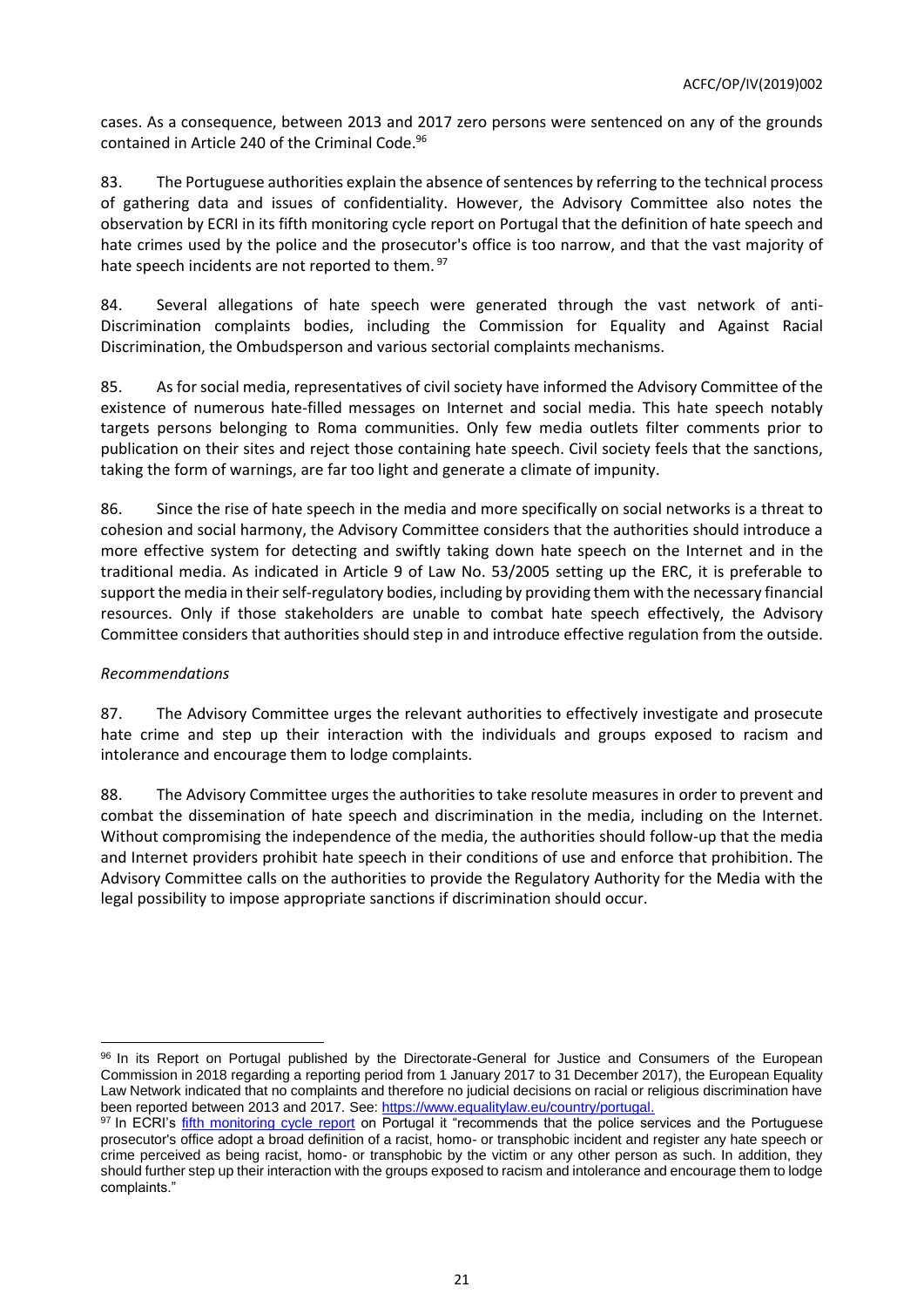## <span id="page-21-0"></span>**Article 12 of the Framework Convention**

### **Education and research on culture, history, language and religion**

89. In the State Report, the Portuguese authorities provided no information on the status or usage of Caló, and nor does the Roma Integration Strategy 2013-2022, as revised by the Council of Ministers Resolution no. 154/2018, provide for any specific measures concerning Caló.

90. Interlocutors of the Advisory Committee belonging to the Roma communities made no specific request regarding the use of Caló in relations with the administrative authorities or its teaching within the formal educational system. They have, however, expressed concerns about its disappearance. While older generations are more knowledgeable and have a better command of Caló, younger generations use only a few words. The Advisory Committee was told in Moura by interlocutors belonging to the Roma communities that it is nevertheless used in contacts with Spanish Roma who speak variants of Caló and that it is increasingly used for communication among Portuguese Roma youth on social media. It became clear that despite its marginalised use, Caló is seen as part of the identities of Portuguese Roma.

91. The Advisory Committee is aware that the status of Caló is still unclear and that Caló spoken by Portuguese Roma might also be classified as a variety of Portuguese with lexical elements from Romani. However, the Advisory Committee is concerned that the absence of any nation-wide research or targeted policy measures in this field could be reflective of a general lack of information about and awareness of the usage of Caló.

92. The Advisory Committee considers that, given the age of those who are still speaking it, Caló might be endangered and if the authorities do not act it risks disappearing. Resolute support is therefore needed, and the media, in particular social media, could play a central role in a process of linguistic revitalization, not for the sole linguistic purpose of keeping Caló alive, but for maintaining the cultural link between persons belonging to the Roma communities and Caló.

93. Furthermore, an interlocutor of the Advisory Committee belonging to the Roma communities in Moura indicated that some members of the Roma communities may be interested in learning Romani, their original language lost due to persecution during the  $18<sup>th</sup>$  century, with a view to being able to better communicate with large parts of Roma communities outside the Iberian Peninsula who preserve the use of the Romani language. In this regard, the Advisory Committee underlines that past assimilation policies make the revitalisation of the Romani language essential to promote the endeavour by persons belonging to the Romani communities to keep their culture and for them to be able to exchange with Roma communities living elsewhere in Europe.

## *Recommendations*

94. The Advisory Committee calls on the authorities to commission research on the linguistic nature of Caló and its usage, after due consultation with Caló-speakers determining the need for the development and implementation of a plan to preserve and revitalise Caló and with a view to allowing its transmission to, and popularisation among, younger generations.

95. The Advisory Committee recommends that consideration should be given, in close cooperation with Roma communities, to the provision of non-formal education in Romani to those interested, making use of existing Romani teaching materials available in Europe and native-speakers of Romani among non-Portuguese Roma residing in Portugal.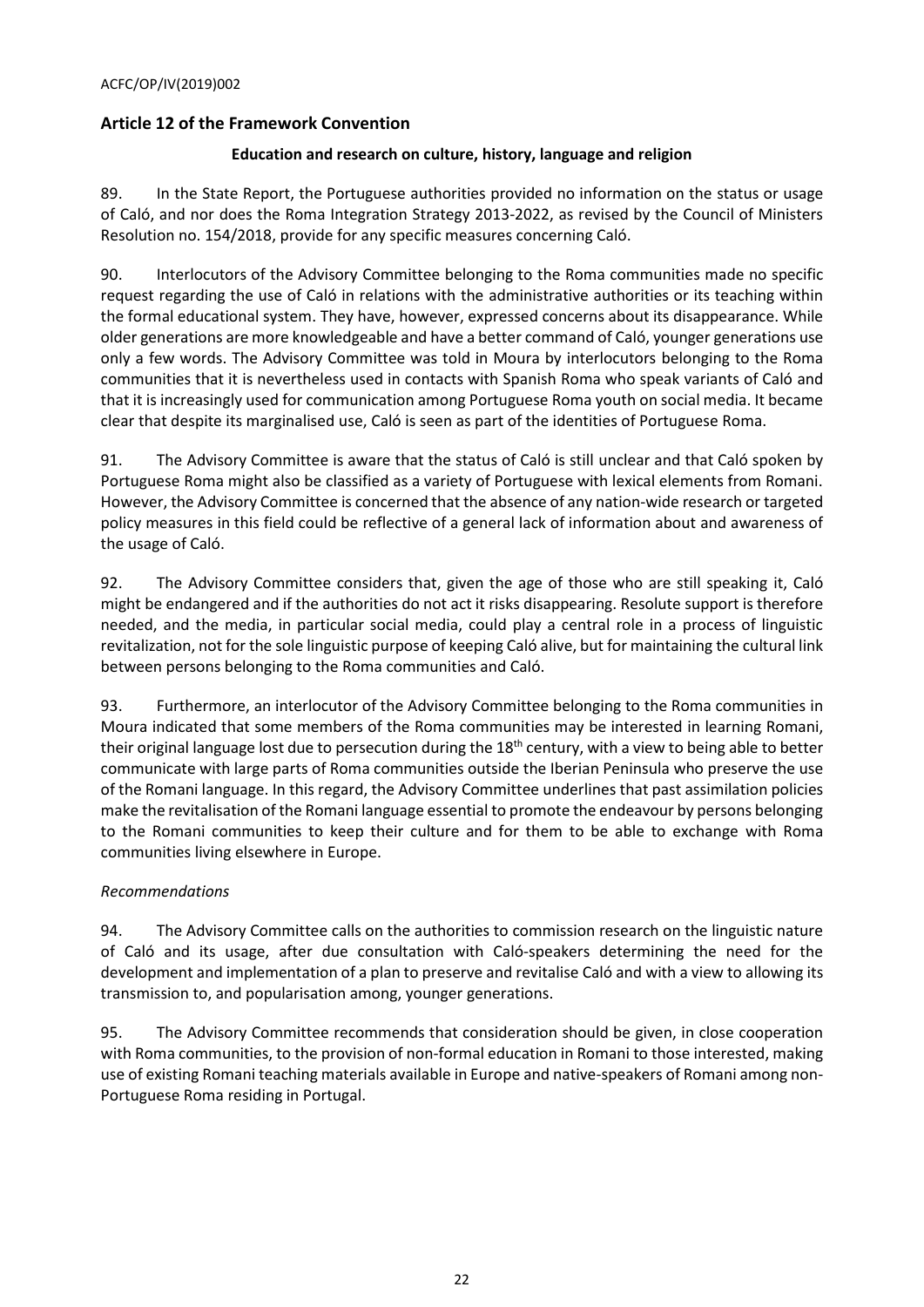### **Intercultural education and Roma history teaching**

96. The State Report informs that the 2017 National Strategy for Citizenship Education (ENEC)<sup>98</sup> sets the introduction of a new curricular domain – Citizenship and Development – in all levels of education (from pre-school to upper secondary), as it is considered to be the school's responsibility to provide all children and young people with education that promotes active citizenship, as well as fairer and more inclusive societies. Interculturalism, promoting cultural and religious diversity, as well as nondiscrimination practices are among the six priorities defined in this Strategy.

97. The Advisory Committee was also informed that the Portuguese authorities pursue educational improvements through *inter alia* the granting of a greater autonomy for schools, including in respect of the curriculum: up to 25% flexibility will be introduced in primary and secondary education curriculum, aiming at fostering interdisciplinary work and enriching the Core Curriculum Competences.

98. In line with Council of Europe Committee of Ministers' Recommendation CM/Rec(2009)4 to member states on the education of Roma and Travellers in Europe, <sup>99</sup> this could be a good opportunity to propose schools throughout the Portuguese territory to introduce Roma history teaching in school curricular to give the opportunity for the younger generation to learn about the historical presence of Roma in Portugal, about their culture and traditions, as well as their contribution to Portuguese society.<sup>100</sup> The teaching of Romani history could rely on material that already exists in Portuguese<sup>101</sup> or material produced at the European level.<sup>102</sup>

### *Recommendation*

99. The Advisory Committee calls on the authorities to include information about Roma communities' culture and history in national school curricula, with due regard to their identity and historical presence in Portugal and their contribution to society.

## **Textbooks and other teaching and learning materials**

100. The Advisory Committee was informed that in Portugal school textbooks are selected by schools, after a prior certification by the national authorities, based on the analysis of independent expert teams, usually composed of Professors of Education in Higher Education institutions.<sup>103</sup> Moreover, considering that such analysis and certification is a long process, in 2017, the authorities produced new guidelines for the criteria used by schools to textbook selection, which include Article 2.3: "to promote citizenship education, particularly avoiding cultural, ethnical, racial, religious or sexual discrimination, and respecting the principle of gender equality". 104

### *Recommendation*

101. The Advisory Committee encourages authorities to invest in teacher training and to include in the next school guidelines the need to pay due attention that textbooks contain non-stereotyping

l 98 The National Strategy for Citizenship Education (ENEC), launched in partnership between the Secretary of State for Citizenship and Equality and the Secretary of State for Education, is available [www.dge.mec.pt/sites/default/files/ECidadania/Docs\\_referencia/estrategia\\_cidadania\\_original.pdf.](http://www.dge.mec.pt/sites/default/files/ECidadania/Docs_referencia/estrategia_cidadania_original.pdf)

<sup>99</sup> Paragraph 17 of CM/Rec(2009)4 states: "Roma history and culture should be appropriately reflected in the general curriculum, including teaching about the Roma extermination as part of the Holocaust/genocide of Roma".

<sup>&</sup>lt;sup>100</sup> The Advisory Committee was informed that in Torres Vedras, Romani culture is taught at primary school.

<sup>101</sup> Such as the Pedagogical kit for schools about Romani history and culture "*Romano Atmo*", developed by AMUCIP Association with FAPE support (see paragraph 64).

<sup>102</sup> See Council of Europe [Roma history factsheets,](http://romafacts.uni-graz.at/) available online in nine languages.

<sup>&</sup>lt;sup>103</sup> This analysis is ruled by the criteria settled in the Law no. 165/2006, article no. 11, including the constitutional principles and values, namely non-discrimination (no. 2), and social and cultural diversity (no. 3).

<sup>&</sup>lt;sup>104</sup> All the information ruling this process is available here: [http://www.dge.mec.pt/manuais-escolares.](http://www.dge.mec.pt/manuais-escolares)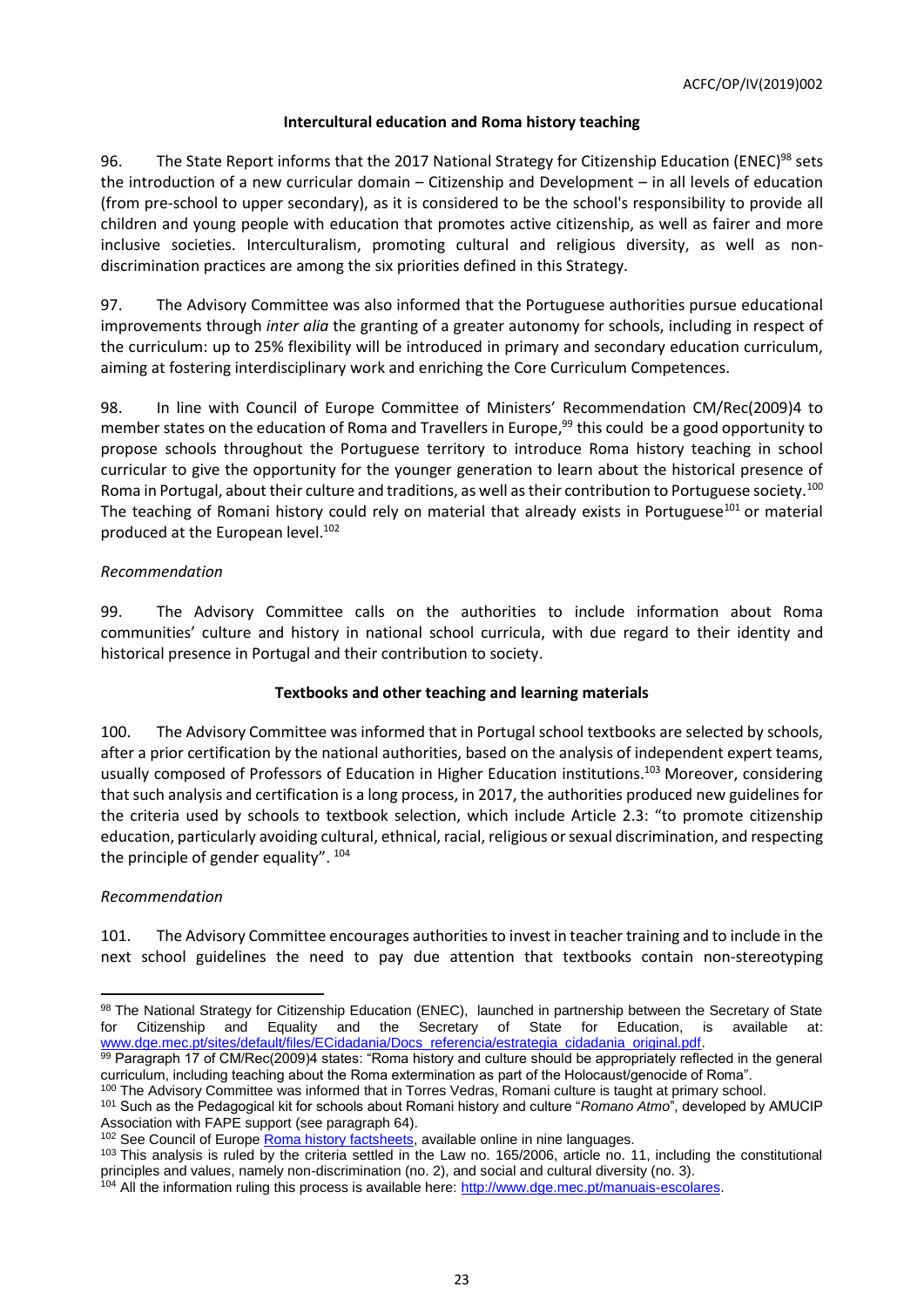information about Roma communities' culture and history, with due regard to their identity, historical presence in Portugal and their contribution to society.

#### **Equal access to education**

102. The overall situation of Roma children with regard to access to education remains a serious concern with lower school enrolment and educational performance of Roma children as compared to non-Roma children: 22.3% of Roma children leave school before the age of 15.<sup>105</sup> The analysis of data collected through the 2014 National Study on Roma Communities<sup>106</sup> shows, however, that the number of Roma youth enrolled in the second and third educational cycle (5 and 9 years of school) continues to rise; 57.5% of respondents had children or grandchildren attending school.

103. Early "marriages"<sup>107</sup> appear to be a significant reason for school dropout, in particular in rural areas. The Advisory Committee notes that the lack of in-depth studies on this issue makes it difficult to obtain a clear picture as to its prevalence. During the visit, interlocutors' responses about this question generally acknowledged that Roma boys and girls may get "married" as early as 12-13 years in more traditional and rural communities,<sup>108</sup> but that elsewhere in Portugal, such marriages would usually do not take place before the age of 17-18.<sup>109</sup> However, in view of the school dropout figures, the phenomenon seems to be relatively significant around the age of 14-15. Interlocutors have told the Advisory Committee that, for the poorest Roma families, school fees, school lunches, costs of textbooks, transport costs and the purchase of clothes and shoes still form an obstacle to education. Cases of bullying of Roma children have also been reported by the Advisory Committee's interlocutors as a potential reason for Roma children's school dropout.

104. The Advisory Committee considers that the authorities should ensure that all Roma children attend compulsory education, i.e. a minimum compulsory schooling of 12 years.<sup>110</sup> Such efforts could include the expansion and sustainable use of Roma mediators in the field of education and the introduction at all levels of pedagogical assistants working inside the school/class and who can assist Roma children and their families in their contact and inclusion in the educational system.<sup>111</sup> The Advisory Committee was informed that for the next school year 2019/2020, and for the first time following the adoption of By-Law no. 10-B/2018, all schools will have the possibility to hire professionals other than teachers, which would include Roma mediators and Roma school assistants. In addition, the Ministry of Education, as well as school administrations for objectives falling within their area of competence, should assume the responsibility for achieving the main education-related objectives of the Roma Integration Strategy, and primarily ensure that all Roma children attend the twelve years of compulsory education. 112

 $\overline{a}$ 

<sup>&</sup>lt;sup>105</sup> This percentage corresponds to the students enrolled in the 3 cycles in 2016/2017 compared to those who left school based only the students enrolled in school. In 2016/2017 school year, 6% of Roma children left school before finishing basic education. Source: Directorate-General of Education survey for school year 2016/2017, available: [http://www.dgeec.mec.pt/np4/906.html.](http://www.dgeec.mec.pt/np4/906.html) According to FRA 2016 EU-MIDIS II Survey results, 90% of Roma children of compulsory school age in Portugal, i.e. from 6 to 17, participate in education but this figure drops to 74% after the age of 15 (i.e. 26% of them dropped school which is close to the 22.3% estimate provided by the survey of the Portuguese Directorate-General of Education survey.

<sup>106</sup> Covering 24 000 Roma from 149 municipalities.

<sup>107</sup> See footnote no. 7 for explanation.

<sup>108</sup> Information provided in Moura.

<sup>109</sup> Information provided in Figueira da Foz.

<sup>110</sup> Decree Law no. 176/2012 of 2 August 2012.

<sup>111</sup> In line with Recommendation CM/Rec(2009)4 of the Committee of Ministers to member states on the education of Roma and Travellers in Europe. The Advisory Committee was informed that for the next school year 2019/2020 and, for the first time following the adoption of By-Law no. 10-B/2018, all schools will have the possibility to hire professionals other than teachers which include Roma mediators and Roma school assistants.

<sup>&</sup>lt;sup>112</sup> The objectives in education for example are to ensure that by 2020, 60% of Roma children successfully complete compulsory schooling; and that school drop-out is cut by 60%.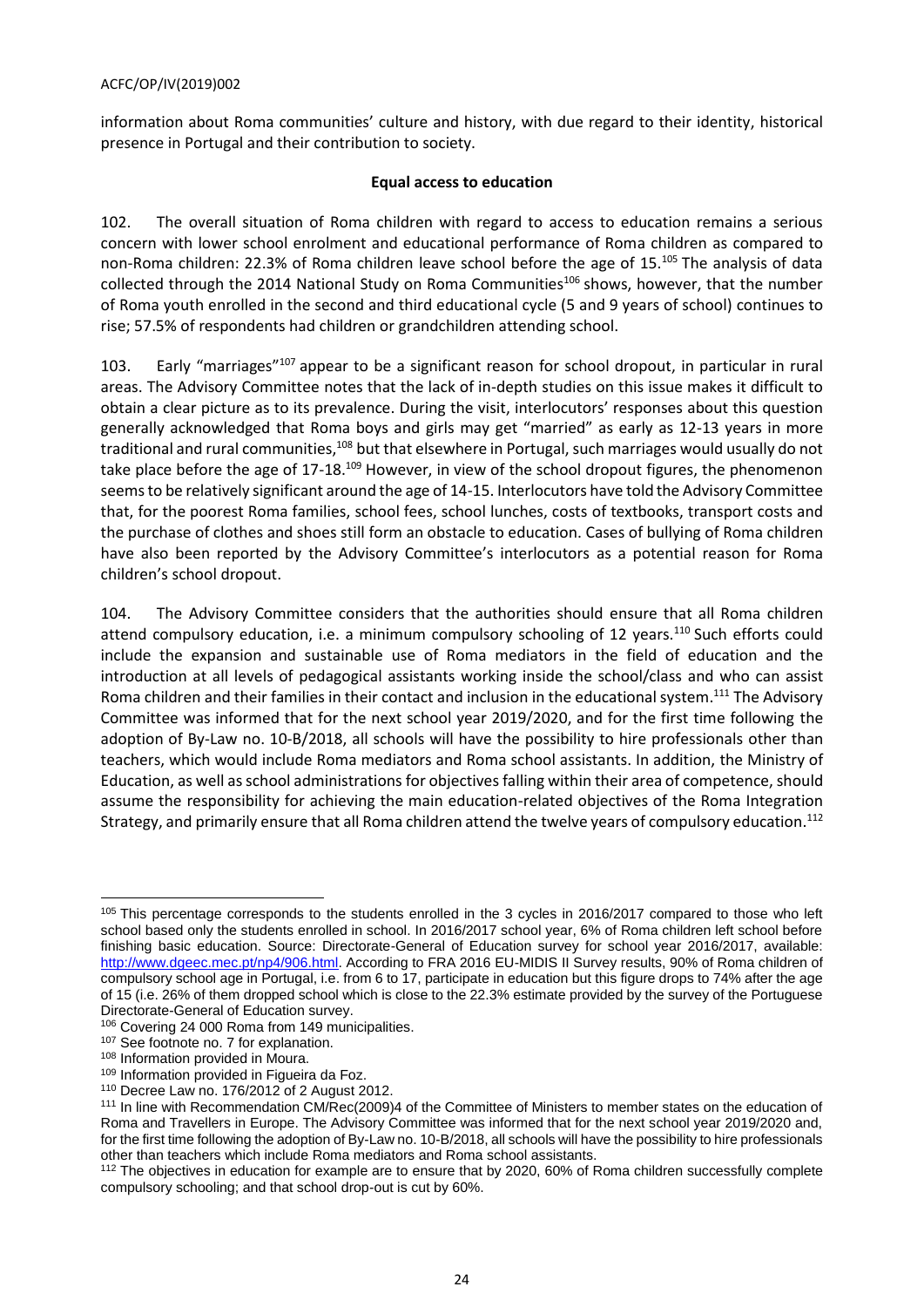The school administrations should also target levels for educational achievement and reductions in school dropout.

105. The Advisory Committee welcomes progress achieved in the enrolment of Roma children at all educational levels and understands that this progress could be mainly attributed to Roma mediators, the granting of scholarships (OPRE programme), tailored educational programmes such as the Choices programme which aims to fight discrimination against Roma in access to education and prevent Roma children from absenteeism and early dropout,<sup>113</sup> as well as imposition of the condition of school attendance on families with children to receive the minimum income. Progress in this area has also been achieved through the introduction of Roma tutorial support (e.g. in Figueira da Foz), by involving Roma parents in school activities (e.g. cooking activities in Porto and Figueira da Foz), and by providing *ad hoc* literacy classes to Roma adults (e.g. in Torres Vedras).

106. The Advisory Committee was made aware, however, that in certain areas the concentration of persons belonging to the Roma communities is such that certain school classes largely or completely consist of Roma children. It was reported to the Advisory Committee that this comes often as a shortterm negative side effect of the rehousing policies put in place over recent years, where vulnerable families reside in social housing concentrated in certain municipal areas creating *de facto* ghettos.<sup>114</sup> Children from these families tend to be enrolled in the school nearby leading therefore to de facto "gypsy schools".<sup>115</sup>

107. The Advisory Committee was informed by the authorities that, occasionally, school administrations still decide on their own to open separate classes for Roma children, which would lead, provided they are made aware of it, to a joint intervention by central authorities, namely the State Secretary for Citizenship and Equality and the Ministry of Education, sometimes combined with a local action from the local schools' cluster.<sup>116</sup>

### *Recommendations*

108. The Advisory Committee urges the authorities to enforce compulsory education for all children and further reduce school absenteeism and early dropouts among Roma children; to this end, the Advisory Committee strongly encourages the authorities to conduct an in-depth study on both internal and external causes of early dropouts and absenteeism, closely involving members of the Roma communities, as well as all competent authorities at state and municipal levels, with a view to adjusting educational policies and measures. The Advisory Committee also calls on authorities to ensure sufficient and sustainable funding for structures and staff required to support Roma families in their contact and inclusion in the education system.

l <sup>113</sup> The Choices Programme (*Programa Escolhas*) includes measures to put an end to discrimination against Roma in access to adequate education and measures to prevent absenteeism and early dropout from school of Roma children, in particular among girls. It has been developed by the High Commission for Migration and promotes the social inclusion of children and young people from vulnerable socio-economic contexts particularly descendants of immigrants and ethnic minorities. In this Programme, local projects are designed to match the specific needs of the people to whom it is directed and have a strong emphasis in school support to increase academic success. For further information[: www.programaescolhas.pt.](http://www.programaescolhas.pt/)

<sup>114</sup> Another reason is the aging of the Portuguese population in central Portugal combined with the low birth rate of the majority population, which *de facto* increase the proportion of the Roma communities in certain areas.

<sup>115</sup> Concentration at school was still substantial according to the 2016 nation-wide study, with 11% of Roma children schooled in classes of entirely Roma pupils. The same percentage – 11% - appears in FRA 2016 EU-MIDIS II survey results.

<sup>116</sup> Recent cases in Viseu (Primary school of Paradinha) and in Famalicão (Primary school of Meães) led to joint actions by the Secretary of State for Citizenship and Equality, the Ministry of Education, and local schools' cluster.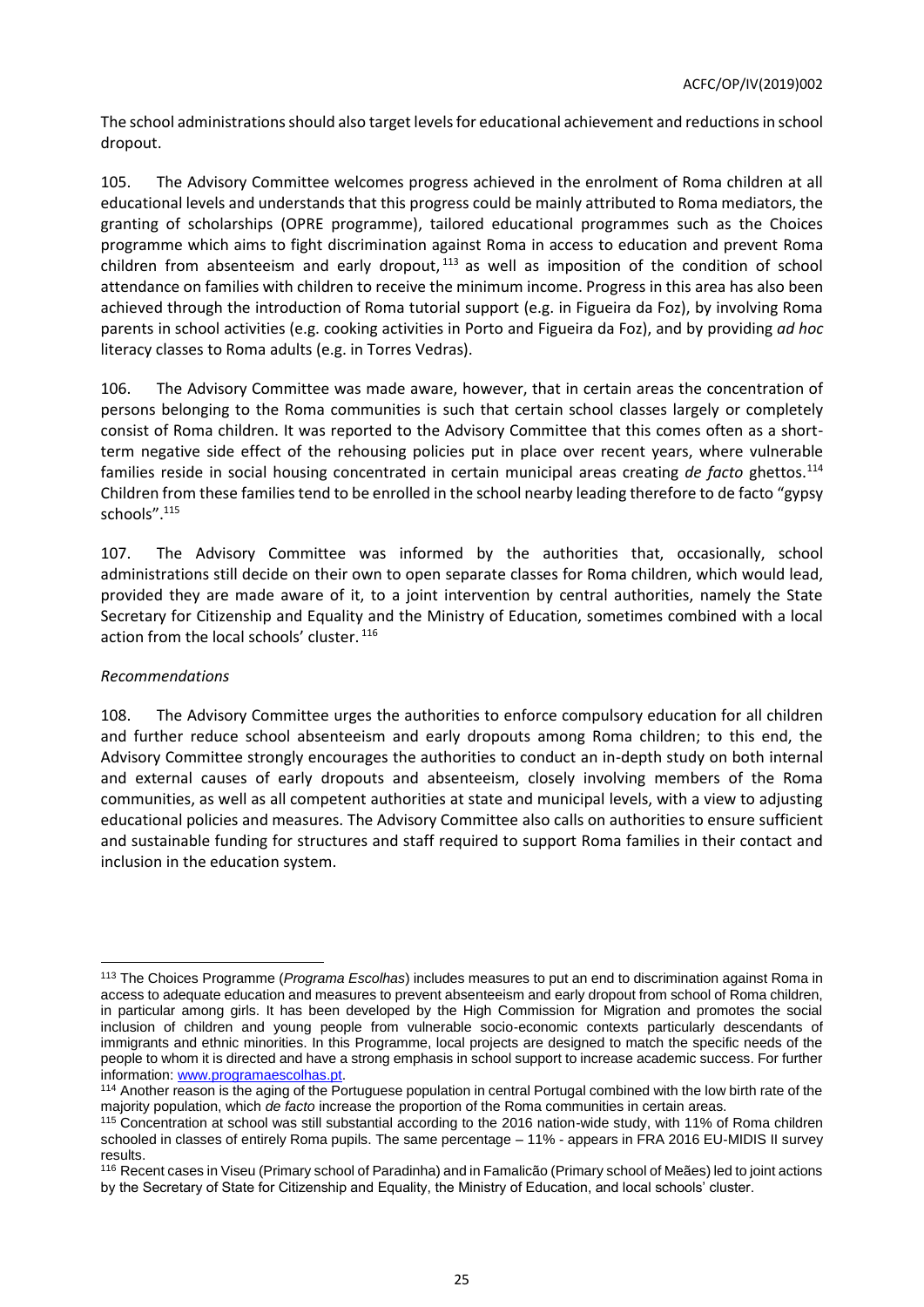109. The Advisory Committee calls on the authorities to develop, in close consultation with representatives of Roma communities and parents, flexible teaching and learning solutions adapted to the needs of young people and adults.

110. The Advisory Committee calls on the authorities to design indicators, determining their initial values and setting target values to be attained, for example regarding the school dropout rate and the school success rate of Roma pupils, and to ensure that enough quantitative and qualitative data are available in this area to be able to monitor progress.

111. The Advisory Committee strongly encourages the authorities to remain vigilant regarding possible cases of separate classes/schooling for Roma children and increase awareness-raising actions in schools to deliver the message that this goes against the principle of an inclusive education.

### **Preschool education**

112. In the State Report, the authorities indicated that according to the results of a 2017 survey conducted by the Ministry of Education to all schools in Portugal regarding the 2016/2017 school year, 60% of the Roma children attended preschool (ages 3 to 5). This number is rising.<sup>117</sup> The authorities reported that this percentage came as a positive surprise since on the one hand pre-school education is not compulsory in Portugal, and, on the other hand, a commonly held idea among the general population is that Roma families would be against sending their children to preschool.<sup>118</sup>

113. The Advisory Committee takes note that the above results for Roma children are higher than the results from the 2016 EU Fundamental Rights Agency (FRA) EU-MIDIS II which suggest that participation rates of Roma in early childhood education in Portugal are stalling as compared to the FRA 2011 Roma survey. According the 2016 EU-MIDIS II FRA survey, 42% of Roma children (31% for Roma girls and 51% for Roma boys) were enrolled in preschool in 2016 compared to 94% for the general population.<sup>119</sup>

114. Whilst welcoming the positive developments in this regard, the Advisory Committee underlines that the rate of early childhood education for the general population is close to the 95% EU benchmark for 2020, whilst the rate for Roma children falls short of the same benchmark. More educational activities aimed at involving children at an early age and their parents in the school environment could be proposed to remedy the situation, such as Roma education incubators,<sup>120</sup> cooking activities, etc.

## *Recommendation*

115. The Advisory Committee encourages the authorities to take measures to increase the rate of school attendance for Roma children in preschool education, recruit Roma as school assistants in preschools in accordance with new By-Law no. 10-b/2018, step up pupil support measures for them, as well as develop awareness activities with their parents, and Roma communities in general, on the importance of early school education.

l <sup>117</sup> According to the 2014 National Study on Roma communities, only 42% of Roma children (31% of girls and 51% of on a national scale boys) were in pre-school education.

<sup>118</sup> See pages 27-28 of the state report. See footnote no. 125 about the survey conducted by the Directorate-General of Education in 2017 and published on 9 April 2018.

<sup>119</sup> Roma-selected findings of the Second European Union Minorities and Discrimination Survey [\(https://fra.europa.eu/en/publication/2016/eumidis-ii-roma-selected-findings\)](https://fra.europa.eu/en/publication/2016/eumidis-ii-roma-selected-findings). The percentage for the general population is from Eurostats 2014.

<sup>120</sup> Roma Education Incubators are day centres where the following activities are carried out: social activities and workshops for pre-school and school children and their parents; homework and study help; workshops for parents in social topics of interest, etc. Source: Page 45 of CAHROM (2012)18 Thematic report on inclusive education as opposed to special schools, available here:<https://www.coe.int/en/web/roma-and-travellers/thematic-reports> (under 'Education').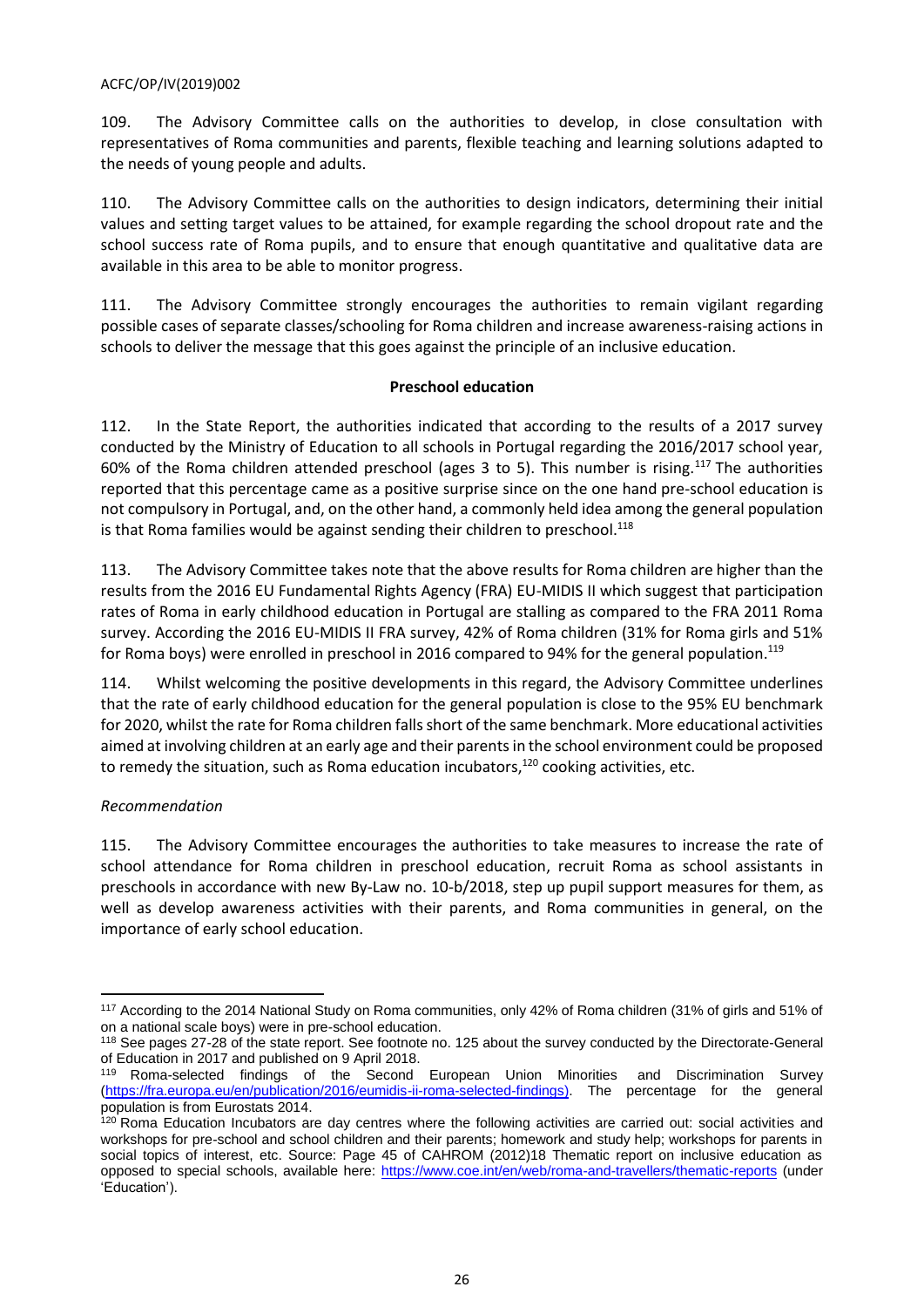### **Primary, lower and upper secondary and higher education**

116. The Advisory Committee welcomes the fact that following its recommendation in the third cycle opinion, the Ministry of Education carried out a survey on all schools in the country, in October-November 2017, regarding the 2016/2017 school year.<sup>121</sup> However, it regrets to note that results of this survey suggest that due to poor socio-economic conditions<sup>122</sup>, by far then majority of Roma pupils do not progress beyond the first and second cycles of basic education (1 $^{\rm st}$  to 6 $^{\rm th}$  grades), although the number of Roma pupils in the secondary education was much more important than in previous surveys;<sup>123</sup> the retention rate of Roma students in basic education was 44%; <sup>124</sup> 90% of the Roma pupils were in "regular classes", while less than 1% were in "domestic learning".<sup>125</sup>

117. Higher education completion rate continues to be very low amongst the Roma population. However, some progress has been achieved over recent years<sup>126</sup> thanks to the adoption of a scholarship programme for young Roma to access higher education. In the 2<sup>nd</sup> round of the OPRE programme,<sup>127</sup> developed by civil society and the High Commission for Migration, 30 young Roma men and women were able to start university studies in 2017,  $128$  which is seen by many of the Advisory Committee's interlocutors as a historic turning point. The third round of the OPRE Programme started in 2019, involving 32 Roma students (16 men and 16 women) promoting the integration of Roma students in Higher Education courses.<sup>129</sup> The Advisory Committee welcomes that, following a positive assessment of the results of granting scholarships to Roma students in higher education, the provision of 100 scholarships to Roma students in the upper secondary level will be granted as of 2019 under a new ROMA EDUCA programme. The Advisory Committee believes that awarding scholarships to Roma, especially to girls, will create in the short-term positive Roma role models and lead to the creation of a new generation of Roma leaders, including women, able to take part more actively in socio-economic life and in decisionmaking at local and national levels.

l <sup>121</sup> The authorities highlighted that data on Roma population in schools was not collected for 20 years, due to an interpretation of violating a Constitutional norm on data protection, so this survey was a major landmark. The results<br>of this survey elaborated by the Directorate-General of Education are available here: of this survey elaborated by the Directorate-General of Education are available here: [http://www.dgeec.mec.pt/np4/906.html.](http://www.dgeec.mec.pt/np4/906.html)

<sup>122</sup> Around 68% of the Roma students are supported by the School Social Action Service (including free meals, textbooks, other educational resources, transportation, etc.).

<sup>&</sup>lt;sup>123</sup> In 1997/98, there were 16 Roma students in upper secondary, and in 2016/17, the number rose to 256.

<sup>&</sup>lt;sup>124</sup> There is a "cumulative effect" (29% of the Roma students already failed more than once during basic education). <sup>125</sup> Gender gaps are low. Attendance and success rates are slightly higher among boys, whilst the opposite happens in the overall population. In the case of Roma, "domestic learning" is almost only attended by girls.

<sup>126</sup> The Advisory Committee was made aware during the visit of 30 graduated Roma, including two Roma girls under the 2017/2018 2nd Edition of the Operational Programme for the Promotion of Education (OPRE). One of them finished her degree in Law and the other in Sociology. Among those Roma who graduated, three were mentioned by Advisory Committee's interlocutors in Porto, and one in Torres Vedras.

<sup>&</sup>lt;sup>127</sup> The OPRE was launched in October 2016 to encourage and to promote access of young Roma to higher education. It aims to reduce barriers between these communities and the formal education system, as well as to prevent early school dropout. OPRE became a governmental policy due to public recognition of the positive results of the Opré Chavalé Project promoted by the Portuguese Platform for Women's Rights in partnership with Association Letras Nómadas in the academic year of 2015/2016. Opré Chavalé was conducted by civil society organisations, including a Roma association, and was supported by the High Commission for Migration through the Choices Programme in 2016, with the attribution of eight scholarships. Presently in its 6th generation (2016-2018), the Choices Programme supports 112 approved projects across Portugal. The action of each local project targets children and young people between 6 and 30, involving other people as well, such as family members and the community at large.

<sup>&</sup>lt;sup>128</sup> In the academic year 2017/2018 (2nd edition of the OPRE programme), 28 students completed the whole process foreseen in the Programme; 18 were successful at school and the remaining 10 were not able, due to various reasons, to fulfil the goals initially defined. The overall school success rate was 64%, with a success rate of 75% for female participants (9 out of 12 participants successfully completed the school year) and male participants with a rate of 56% (9 of the 16 participants successfully completed the school year).

<sup>&</sup>lt;sup>129</sup> The average age of the students is 26. See information about the selection for the 3rd edition of the OPRE programme here: [https://www.acm.gov.pt/-/3-edicao-opre-resultados-das-candidaturas.](https://www.acm.gov.pt/-/3-edicao-opre-resultados-das-candidaturas)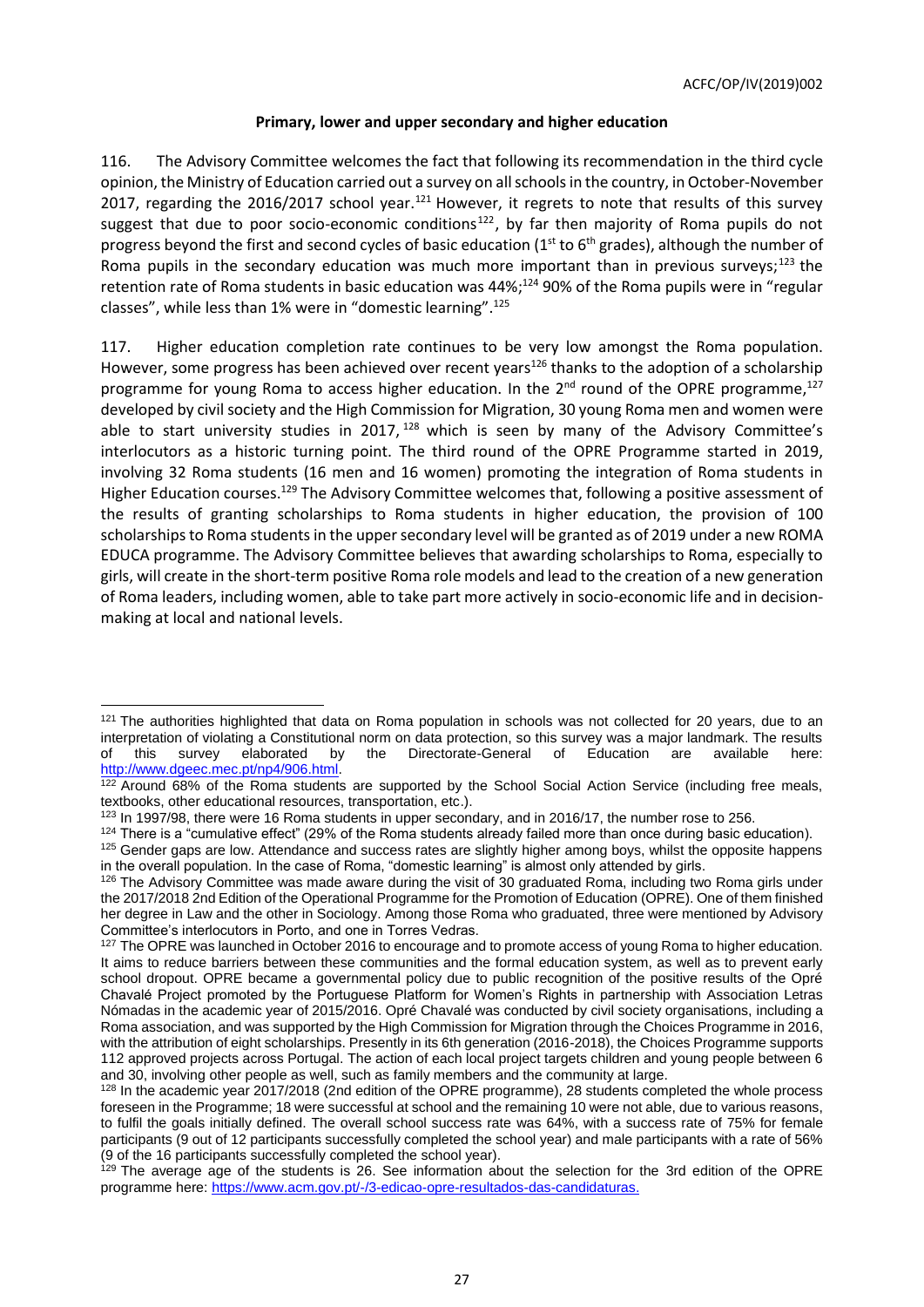### *Recommendation*

118. The Advisory Committee invites the authorities to considerably increase the number of Roma students who receive scholarships and expand the granting of scholarships to lower secondary education and ensure that all Roma students in need of support are provided with the necessary financial assistance to pursue their education, such as free meals, textbooks, other educational resources, and transportation.

## <span id="page-27-0"></span>**Article 15 of the Framework Convention**

## **Participation of persons belonging to the Roma communities in public affairs**

119. The Advisory Committee acknowledges that the authorities have made considerable efforts over recent years to increase the participation of persons belonging to the Roma communities in advisory bodies and state structures, although more needs to be achieved in terms of participation of persons belonging to the Roma communities in political life, and participation of Roma women in general, as mediators and members of advisory and consultative structures.<sup>130</sup> The Advisory Committee was also informed by representatives of Roma communities that nowadays they feel that they have a voice, as opposed to earlier when others were speaking on their behalf, and that they are pleased to have now the possibility to elect their own representatives in the Consultative Council for the Integration of Roma Communities.

120. The Advisory Committee was informed that there are two young Roma working, one man and one woman, in the Support Unit to Roma Communities of the High Commission for Migration. They contribute as educators on Romani culture, traditions and identity at training actions for various professionals implemented by the High Commission for Migration. The State Secretary for Local Authorities, and former mayor of Torres Vedras, is also a self-declared Rom.

121. At municipal level, several local authorities/municipalities, following the proposals made by Roma Community Action Groups members, have employed self-declared Roma in the framework of the Contract of Employment and Inclusion Programme.<sup>131</sup>

122. Apart from these already positive examples, the Advisory Committee notes that the participation of Roma in political life is very low. Several Portuguese Roma participated in several training sessions of the "Roma Political Academy" Council of Europe programme with the aim of empowering Roma activists to become active in politics and political participation in general.

123. In order to increase the participation in the civic and associative fields public life of Roma women and youth, the High Commission for Migration promoted under the Roma Integration Strategy "The More Leaders Programme-Roma Youth" as a means to empowering and promoting the active participation of 24 Roma young people (seven of whom were women) between the ages of 18 and 35 years old, promoted by the High Commission for Migration.

124. The Advisory Committee was informed that in 2017 the High Commission for Migration launched the first edition of the Roma Associations Support Programme (PAAC) to encourage the participation of Roma associations. This Roma Associations Support Programme supports civil society associations representing Roma communities which have been legally constituted for over a year, as well as Roma associations' projects. The Advisory Committee also welcomes the fact that a budget of 30 000 EUR to

 $\overline{a}$ <sup>130</sup> The Advisory Committee has met various active young Roma men, often acting as mediators or members of Community Action Groups. Roma women met the Advisory Committee primarily as representatives of different Roma associations.

<sup>&</sup>lt;sup>131</sup> This is the case in Torres Vedras, which the Advisory Committee visited, where nine self-identified Roma have been employed.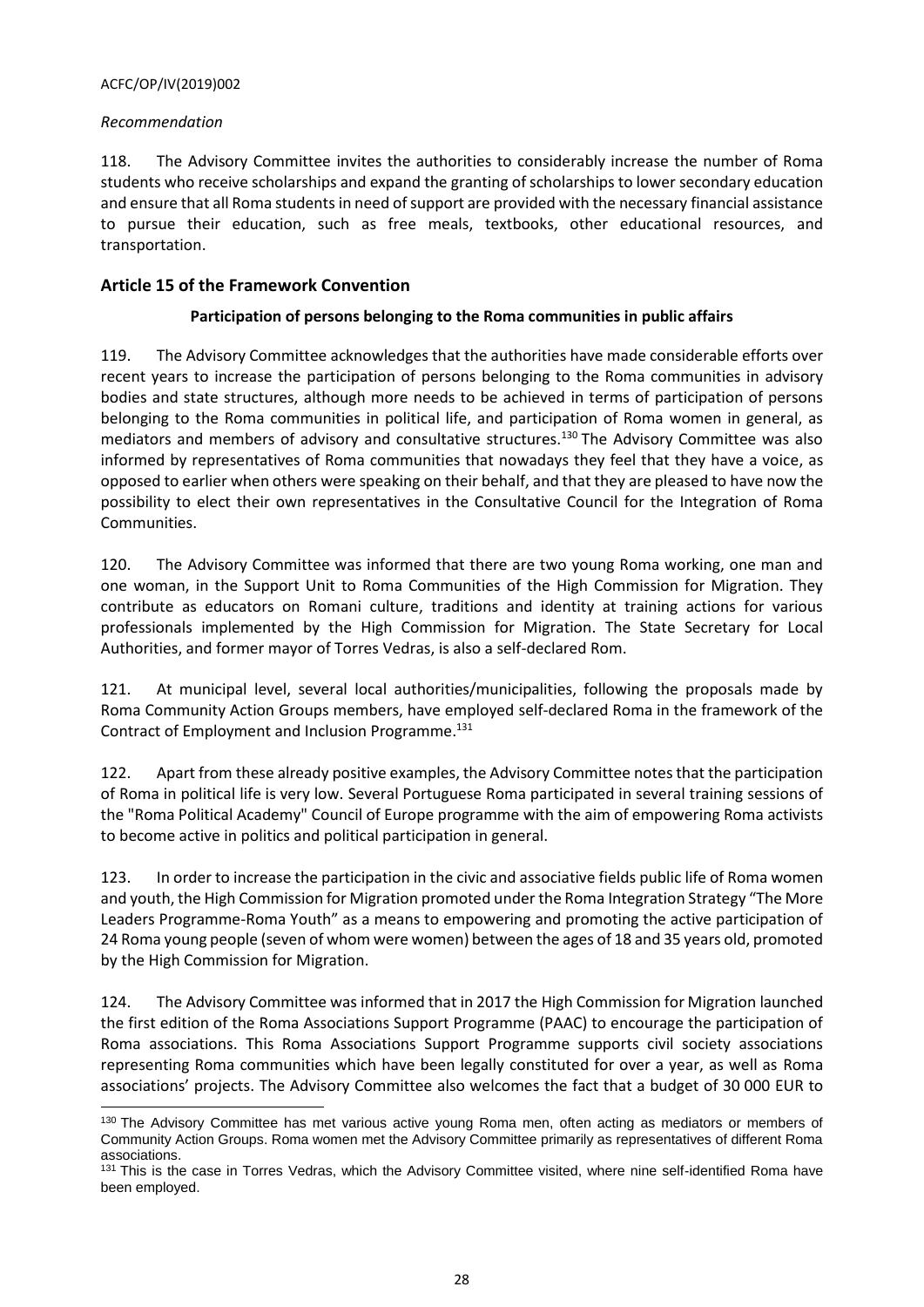40 000 EUR is allocated annually to the PAAC.<sup>132</sup> The associations' projects focus mainly on combatting discrimination, promoting intercultural dialogue, promoting the social advantages of education and of parental participation in schools, as well as gender equality and the empowerment of Roma women. Furthermore, one ofthe Roma Integration Strategy Support Fund´s priorities is to support actions focused on the promotion of gender equality and/or focused on skills development of Roma women, in line with one of the Strategic Objectives of the Roma Integration Strategy, i.e. to promote equality between women and men in Roma integration measures through two measures: the promotion of civic, political and associative participation by Roma girls and women; and the promotion of the participation of Roma girls and women in the labour market and professional activity.

125. The Advisory Committee particularly welcomes the fact that the number of Roma representatives in the Consultative Council for the Integration of Roma communities, coordinated by the High Commissioner for Migration, has been doubled to eight following the adoption of the updated Roma Integration Strategy in November 2018. Furthermore, the representatives of Roma associations are no longer designated by the High Commission for Migration but elected by Roma associations themselves. 133

126. The Advisory Committee understands that, following the adoption of the new Anti-Discrimination law, the composition of the Commission for Equality and Against Racial Discrimination increased to 31 advisers,<sup>134</sup> with one person belonging to a Roma association. The Advisory Committee considers that this may not suffice, bearing in mind that the largest number of complaints addressed to the Commission concern Roma.

127. Whilst welcoming the government's efforts to establish a more formalised dialogue with Roma communities, and to maintain stronger dialogue with Roma representatives at municipal levels and in state consultation bodies, the Advisory Committee observes that some obstacles continue to restrict the effective participation of Roma in consultation processes. One such obstacle seems to be the lack of explicit and formalised requirements as to what constitutes an effective consultation and at what stage of the decision-making process consultation is to take place. Overall, the Advisory Committee notes that some Roma representatives feel a lack of capacity and that they are in a weak position during negotiations, without the possibility of influencing public authorities, caused by a lack of information, insufficient time to prepare for consultations and, for economic reasons, limited possibilities to attend meetings.<sup>135</sup>

l <sup>132</sup> Initially the PACC had a 40 000EUR budget and funded six Roma Associations for basic utilities, or with small projects that fit within the framework of the Roma Integration Strategy, concerning for instance the promotion of Romani history and culture. In 2018 and 2019, the 2nd and 3rd editions of PAAC were launched, and eight projects from across the country were approved. The projects of the 2019 edition focus on intercultural mediation through capacity building of the Roma and awareness raising of public institutions, and initiatives promoting Roma women's empowerment, to contribute to gender equality and work-life balance. In 2018, the total PAAC budget was 30 000EUR. It increased to 32 000EUR in 2019.

<sup>133</sup> See instructions for the electoral process of Roma associations to the CONCIG for the years 2019-2022 at: [https://www.acm.gov.pt/documents/10181/165564/Convocat%C3%B3ria\\_CONCIG\\_2019.pdf/15c8bb73-d59e-4670](https://www.acm.gov.pt/documents/10181/165564/Convocat%C3%B3ria_CONCIG_2019.pdf/15c8bb73-d59e-4670-af45-9c1812d49255) [af45-9c1812d49255](https://www.acm.gov.pt/documents/10181/165564/Convocat%C3%B3ria_CONCIG_2019.pdf/15c8bb73-d59e-4670-af45-9c1812d49255) (in Portuguese).

<sup>134</sup> The CICDR is chaired by the High Commissioner for Migration. Other members of the CICDR are from a wide variety of backgrounds, including representatives of the Government, parliamentarians from various political groups, representatives of civil society, such as human rights and anti-racist organisations, representatives of associations defending the rights of migrants and refugees, a representative of a Roma association, and representatives of trade unions and representatives of employers (the full list can be found at [https://www.cicdr.pt/-/membros-da-cicdr](https://www.cicdr.pt/-/membros-da-cicdr-composicao-atual)[composicao-atual\)](https://www.cicdr.pt/-/membros-da-cicdr-composicao-atual).

<sup>135</sup> Some of the representatives of Roma associations elected in the new Consultative Council for the Integration of Roma communities have expressed regret that despite the revision of the legislation they still do not have their travel costs reimbursed by the state, which has a negative impact on their regular participation in CONCIG meetings, and as result reduces the "Roma voice" in the CONCIG.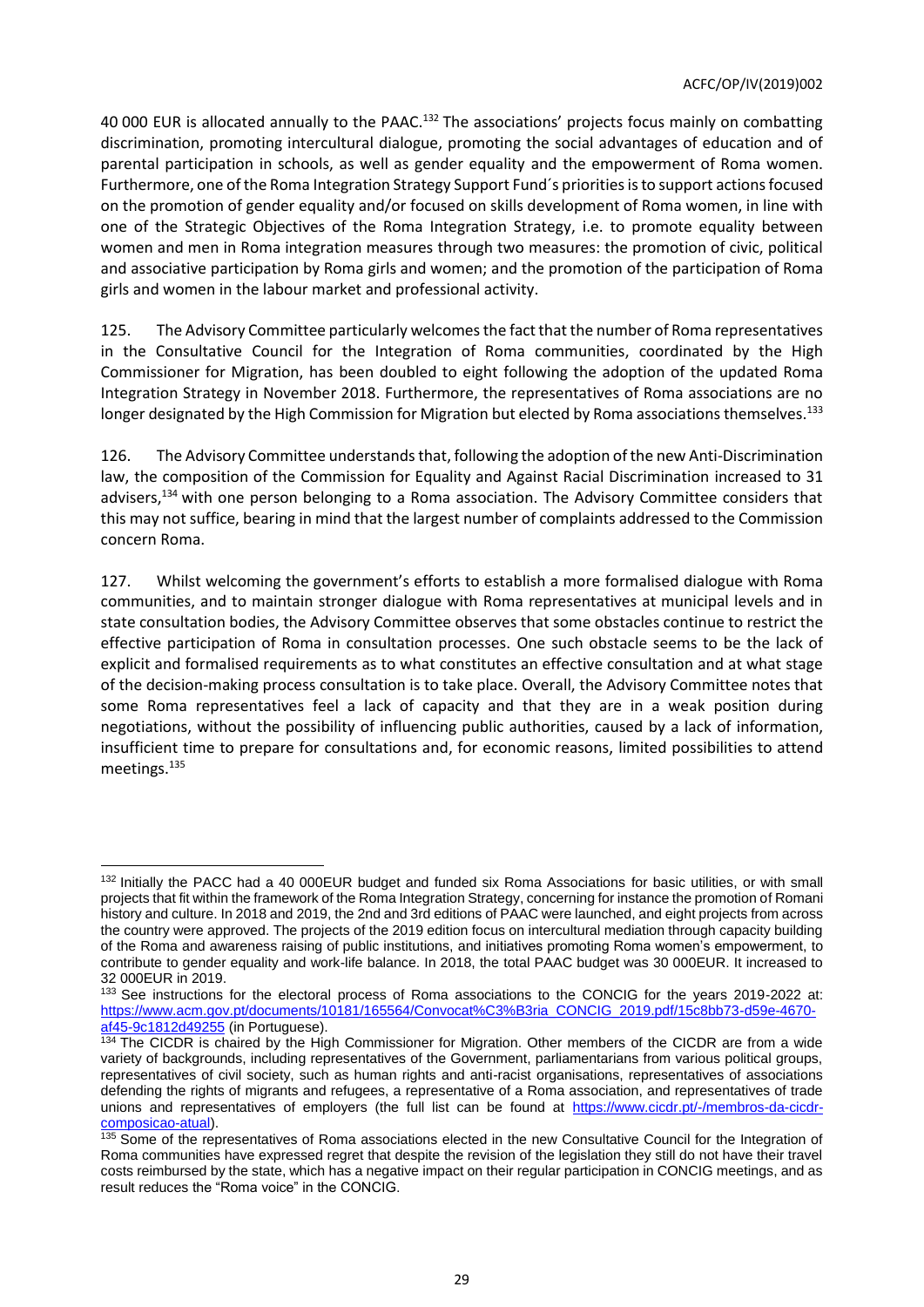### *Recommendations*

128. The Advisory Committee recommends that the authorities consider increasing the number of representatives of Roma associations among the members of the Commission for Equality and Against Racial Discrimination.

129. The Advisory Committee strongly encourages the authorities to take measures for Roma to effectively participate in consultation processes and influence decisions that are relevant to them. To do so, the Advisory Committee calls on the authorities to provide Roma representatives with sufficient information, to build their capacity to negotiate with the authorities and to provide them with sufficient economic means to attend meetings, for example through the reimbursement of travel costs.

### **Roma mediators and Community Action Groups**

130. The Advisory Committee notes with satisfaction that both Roma mediators and Roma representatives of Community Action groups actively participate in the design and implementation of local action plans for Roma communities' integration in municipalities visited by the Advisory Committee<sup>136</sup> and have, through their contacts with the communities, also facilitated research and ethnic data collection.

131. The Advisory Committee understands that Roma mediation was introduced in Portugal in 2009, prior to the joint Council of Europe/European Commission ROMED1 Mediators' Training programme and ROMED2 'Democratic Governance and Roma Community Participation through Mediation'. <sup>137</sup>

132. The Advisory Committee was informed that since the beginning of 2019 the mediator programme has become a governmental policy under the name "Intercultural Municipal Mediators Programme". It was extended to migrant communities, and is partly funded by the Portuguese state budget (15% of the overall costs).<sup>138</sup> Local municipalities in the Northern, Centre and Alentejo regions<sup>139</sup> lead the Partnership with the High Commission for Migration and are obliged to identify local civil society organisations as partners, preferably migrant and Roma communities associations, for the setting-up of "Intercultural

l <sup>136</sup> Porto, Figueira da Foz, Torres Vedras and Moura.

<sup>&</sup>lt;sup>137</sup> Before ROMED, there were other initiatives promoting the role and the capacities of the intercultural mediator, organised by different institutions. For example, in 2003, an institution related to the Catholic Church, *Obra Nacional para a Pastoral dos Ciganos*, promoted training sessions on intercultural mediation, delivering diplomas to mediators. In October 2009, the High Commission for Immigration and Intercultural Dialogue (ACIDI) – former High Commission for Migration (ACM) – launched a pilot national programme directed at municipal mediation called Municipal Mediators Project (*Projeto Mediadores Municipais Ciganos*), engaging a group of 15 municipalities. In 2011, a second phase of the programme involved another group of seven municipalities. In 2013, ROMED1 was organised on a sequential and complementary perspective to the national programme, having a synergistic effect. ROMED1 programme reinforced the intercultural mediation in Portugal with the certification of 26 Roma mediators, out of them 3 women. As of 2014 ROMED2 followed and brought a more innovative approach, enhancing the participation of Roma in local decision making in 8 municipalities, stimulating the self-organisation of Roma communities into Community Action Groups (CAGs). For further information, For further information, see ROMED in Portugal factsheet at: [http://coe](http://coe-romed.org/sites/default/files/Portugal_alt_1page.png)[romed.org/sites/default/files/Portugal\\_alt\\_1page.png;](http://coe-romed.org/sites/default/files/Portugal_alt_1page.png) ROMED1 website:<http://coe-romed.org/romed1> and ROMED2 website: [http://coe-romed.org/romed2/about.](http://coe-romed.org/romed2/about) A synthesis of the evaluation of the ROMED project is available at: [http://coe-](http://coe-romed.org/sites/default/files/documentation/Roma%20municipal%20mediator%20project.%20Experimental%20project%20evaluation%20results%20-%20Summary%20report.final_0.pdf)

[romed.org/sites/default/files/documentation/Roma%20municipal%20mediator%20project.%20Experimental%20proje](http://coe-romed.org/sites/default/files/documentation/Roma%20municipal%20mediator%20project.%20Experimental%20project%20evaluation%20results%20-%20Summary%20report.final_0.pdf) [ct%20evaluation%20results%20-%20Summary%20report.final\\_0.pdf](http://coe-romed.org/sites/default/files/documentation/Roma%20municipal%20mediator%20project.%20Experimental%20project%20evaluation%20results%20-%20Summary%20report.final_0.pdf) and Portugal country findings a[t http://www.coe](http://www.coe-romed.org/sites/default/files/Country%20findings_Portugal.pdf)[romed.org/sites/default/files/Country%20findings\\_Portugal.pdf.](http://www.coe-romed.org/sites/default/files/Country%20findings_Portugal.pdf)

<sup>138</sup> A considerable number of mediators have been recruited since the adoption of the Roma Integration Strategy in 2013. The current number of municipal mediators, both for Roma and migrants, who are active under the "Intercultural Municipal Mediators Programme" is 42 (20 Portuguese Roma, 13 Portuguese and 9 immigrants). 12 municipalities are involved in the programme. Mediators are divided into 12 different teams since some of them work together in the same municipality, like in Porto.

<sup>&</sup>lt;sup>139</sup> The call was open between 27 April and 14 June of 2018 and the ACFC delegation, during its visit, observed an advert about this call in Moura municipality newspaper and met both migrant and Roma mediators recruited under this programme in Porto.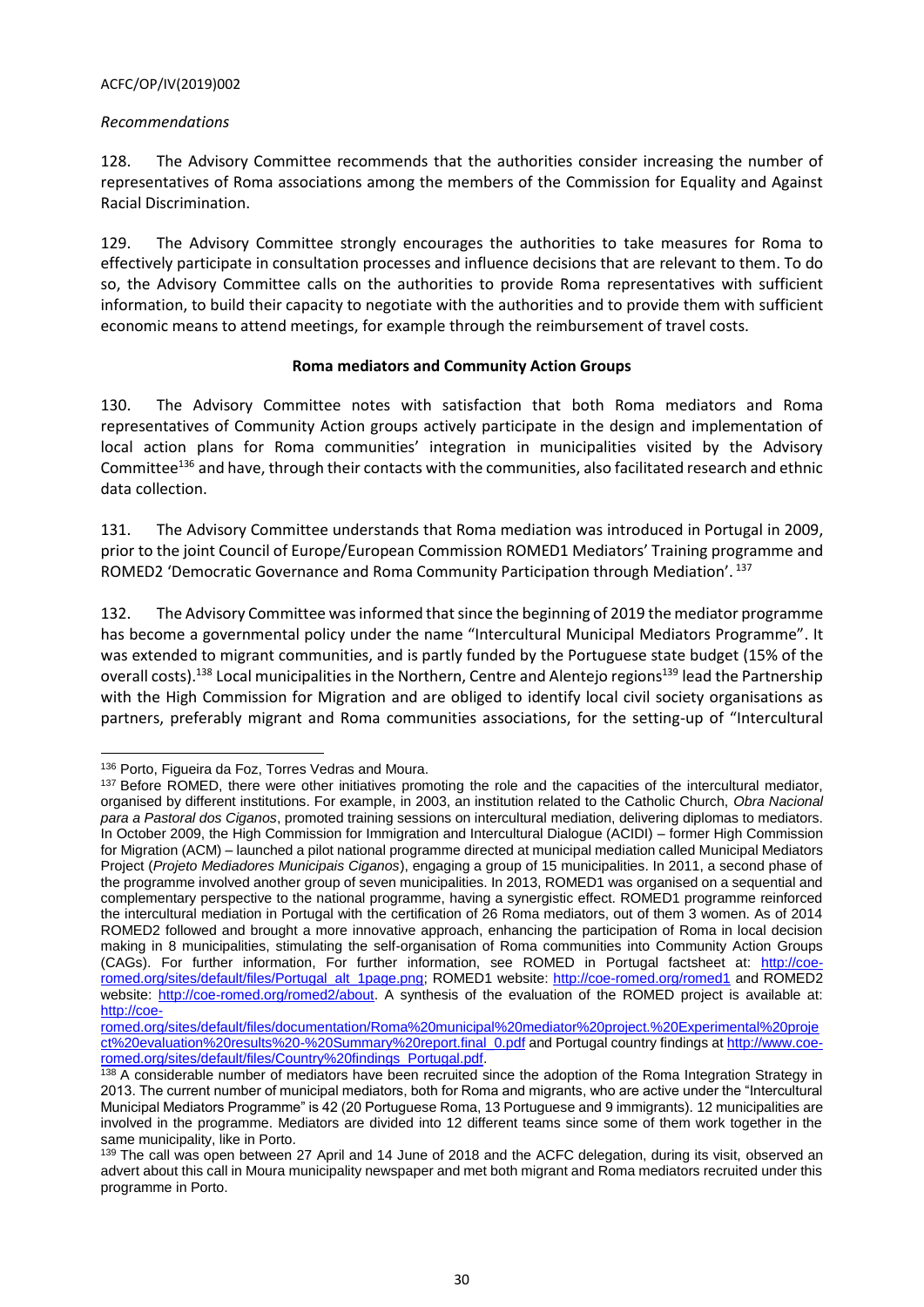Mediation Teams" and sign Partnership Agreements. The programme has a budget of 3 500 000 EUR funded by the European Social Fund under the Operational Employment and Social Inclusion Operational Programme (PO ISE) that promote two types of actions implemented by the High Commission for Migration: the integration of Roma mediators into municipalities and the socio-professional insertion of the Roma communities. The Portuguese municipal mediators programme – sometimes called ROMED3 – aims to develop better relations between Roma communities, local authorities and the general population, and at supporting the empowerment of Roma as a key tool to help overcome entrenched prejudices and stereotypes and foster better community relations. The Roma Association Letras Nómadas acts as a programme coordinator.<sup>140</sup> A Portuguese Association of Roma mediators was also set up, with its headquarters in Beja.

133. During its visit, the Advisory Committee was able to appreciate that Roma mediators equipped with adequate language and cultural skills and trained on intercultural mediation have been able to contribute to the progress made for Roma communities at local level. Roma mediators have contributed *inter alia* to the improvement of access to public services and hospitals, to the fight against discrimination, to increased school attendance, to solving housing-related issues, to the creation of job opportunities and to the promotion of Romani arts and culture. For the Advisory Committee, this pragmatic and participatory approach shows that cooperation between Roma and the general population at the local level, fostered by strong political support, is a worthwhile and cost-effective investment that needs to be supported and sustained. However, the Advisory Committee underlines the importance of having Roma mediators more closely involved in devising and applying objectives and measures to respect cultural characteristics and specific needs of Roma families and individuals, for example in the housing and employment sectors. For Roma mediators to continue to have the trust of Roma communities, the Advisory Committee wishes to point out that it is important that they remain independent in their role.

134. The Advisory Committee is pleased to note that, in several municipalities visited, namely Figueira da Foz, Torres Vedras and Moura, representatives of Roma communities have the possibility to participate through Community Action Groups in local decision making, including sometimes in the allocation of municipality grants. Whilst the Advisory Committee could observe that several representatives of these Roma community action groups met during the visit had become respected partners of the municipality, the Advisory Committee finds that some of the principles of Community Action Groups of Roma communities are unclear.<sup>141</sup> Members of the Community Action Groups seem to be self-appointed and could in theory have little connexion with the local Roma communities which questions their accountability to the rest of the Roma communities; the number of Community Action Groups members is not fixed, which may question the way decisions are taken.

### *Recommendations*

 $\overline{a}$ 

135. The Advisory Committee encourages the authorities to extend the Intercultural Municipal Mediators Programme to more municipalities, whilst ensuring Roma mediators' independence from undue interference, as well as regulating the professional status of the socio-cultural mediators, promoting and securing certified training and employability of Roma mediators, in particular women, and ensuring the programme's sustainability through adequate state support.

<sup>&</sup>lt;sup>140</sup> The High Commission for Migration acts as an intermediary between this funding source and Letras Nómadas. <sup>141</sup> For instance, the Community Action Group (CAG) principles foresee that the CAG is recognised as a partner in dialogue by the local authorities; that decisions democratic and consensual; however, anyone can join or leave the CAG at any time. This does not guarantee any minimum number of Roma CAG members to take decisions and make proposals to local authorities on behalf of the Roma communities. See CAG principles: [https://rm.coe.int/romacted](https://rm.coe.int/romacted-handbook/168094ef65)[handbook/168094ef65.](https://rm.coe.int/romacted-handbook/168094ef65)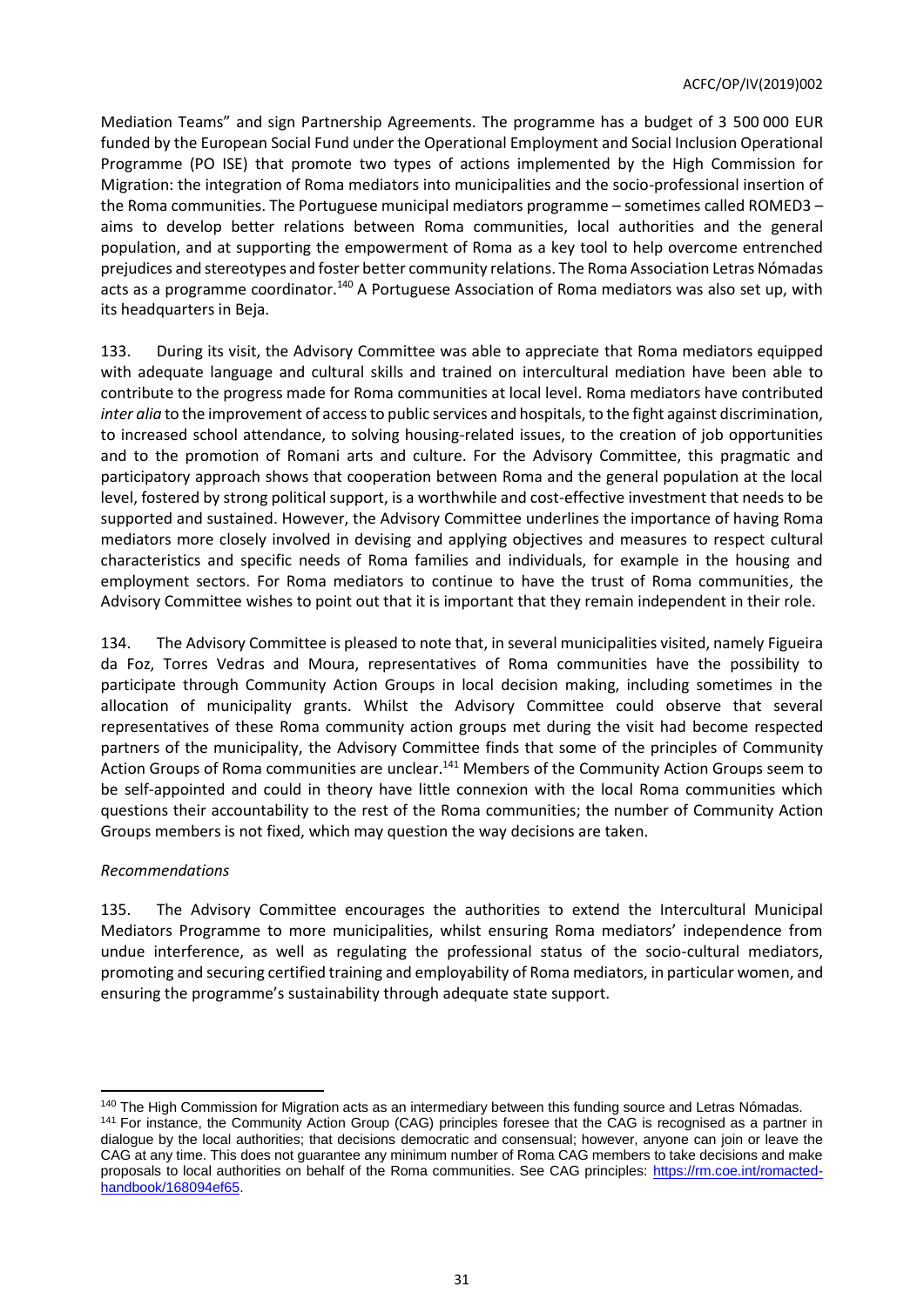136. The Advisory Committee suggests that some further clarity should be provided as regards the participation of members of the Roma communities in Community Action Groups.

### **Participation of persons belonging to the Roma communities in social and economic life**

### **Employment**

137. The Advisory Committee notes with regret that Portuguese Roma continue to experience a high unemployment rate which excludes them from effective participation in social and economic life.<sup>142</sup> Unemployment is still disproportionately high among Portuguese Roma adults<sup>143</sup> and many of them are at risk of poverty and social exclusion since they are only employed in low-skilled work. <sup>144</sup> Access to the labour market is complex, but in the case of persons belonging to Roma, discrimination appears to be an additional obstacle,<sup>145</sup> as well as stricter regulations in traditional activities of Roma families, such as street vending.<sup>146</sup>

138. The Advisory Committee was made aware during its visit in Moura that most of the Roma from this region work in Spain, mainly on agricultural land, in jobs which are not always declared to the authorities. According to Roma representatives in Moura, they have great difficulties in being offered a job in the municipality and the surrounding area.

139. Several measures are taken by the authorities to foster the employability of persons belonging to Roma communities under Roma Integration Strategy.<sup>147</sup> From January 2014 to July 2018, the Institute for Employment and Vocational Training (IEFP) identified a total of 13 991 persons as Roma and applied specific measures to increase their employability. A total of 30 643 interventions were carried out by the IEFP, in accordance with the Roma jobseekers' Personalised Employment Plans.<sup>148</sup>

l <sup>142</sup> For example, in Figueira da Foz, an unemployment rate of 90% among the Roma communities was mentioned by the Advisory Committee's interlocutors.

<sup>&</sup>lt;sup>143</sup> The analysis of data collected from 149 municipalities having participated the 2014 National Study on Roma Communities show that 11% of Roma respondents were professionally active, whilst 28% were unemployed (compared to 14% for the general population's unemployment rate in 2014), the rest being in invalidity, retirement or studying. Out of the ones who are professionally active, 23% of the respondents were self-employed and 15.8% were employees. See

[https://www.obcig.acm.gov.pt/documents/58622/201011/estudonacionalsobreascomunidadesciganas.pdf/89b05f10-](https://www.obcig.acm.gov.pt/documents/58622/201011/estudonacionalsobreascomunidadesciganas.pdf/89b05f10-9d1f-447b-af72-dac9419df91b) [9d1f-447b-af72-dac9419df91b.](https://www.obcig.acm.gov.pt/documents/58622/201011/estudonacionalsobreascomunidadesciganas.pdf/89b05f10-9d1f-447b-af72-dac9419df91b)

<sup>144</sup> There was a significant gender gap amongst respondents, men being more professionally active than women.

<sup>145</sup> According to the 2015 Eurobarometer, 19% of the respondents in Portugal replied that they would feel uneasy about having a person belonging to the Roma community as a colleague. During the visit, a Rom who works as a taxi driver said he had to hide his ethnic affiliation to avoid discrimination at work.

<sup>146</sup> Se[e Thematic Commentary No.4,](https://rm.coe.int/CoERMPublicCommonSearchServices/DisplayDCTMContent?documentId=09000016806a4811) para. 66. which states *inter alia* that "particular attention must be paid to members of the most disadvantaged segments of society, that is those who have been disempowered economically, socially or geographically, due to their size or because of past experiences of conflict."

 $147$  In total, 3 159 candidates covered by the Roma Integration Strategy; this resulted in 6 027 actions and 2 269 were directed to programmes and employment measures, professional guidance and RVCC. 94% of these were directed to professional training.

<sup>&</sup>lt;sup>148</sup> The "Personal Employment Plan" is a written document listing the services/response to be provided by the IEFP, in accordance with the jobseeker's profile. A total of 3 616 Personal Employment Plans have been established between January 2014 and July 2018. 8 883 referrals to Employment and Vocational Training Programmes were recorded, leading to the integration of 4 008 Roma in Vocational Training Measures and 208 in Employment Measures. Source: Human Rights Council in its National report on Portugal submitted in accordance with paragraph 5 of the annex to Human Rights Council resolution 16/21 (Thirty-third session of the Working Group on the Universal Periodic Review, 6–17 May 2019).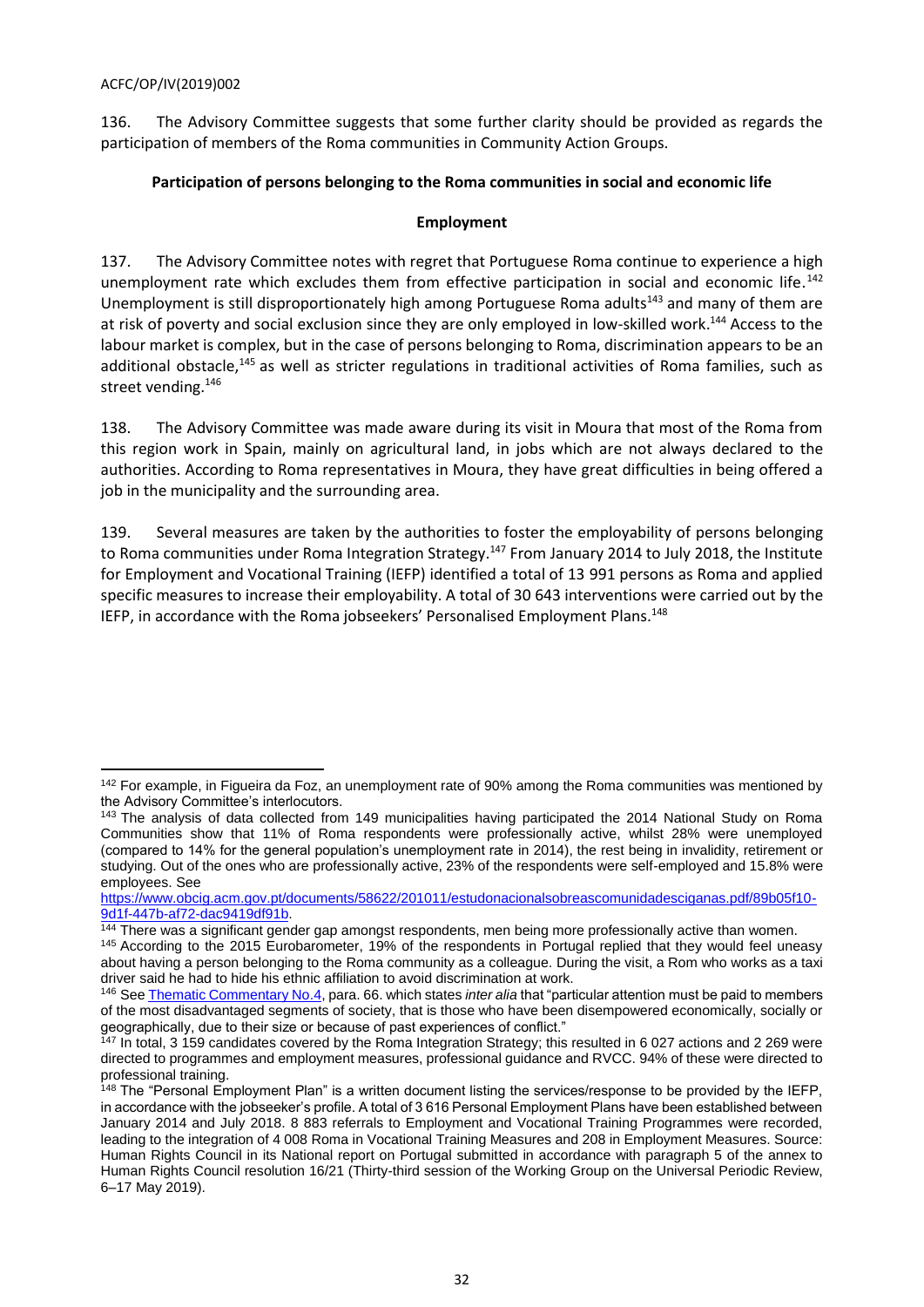140. In addition, the High Commission for Migration launched a programme to foster Roma labour market participation through vocational<sup>149</sup> and on-the-job training,<sup>150</sup> and as well as awareness-raising actions for employers and local employment agencies' staff.<sup>151</sup> The authorities reported that in order to facilitate access of persons belonging to Roma communities in employment, 572 persons were offered employment. Furthermore, some persons belonging to the Roma communities took part in Recognition, Validation and Certification of Competences (RVCC)<sup>152</sup> training actions and a further 25 persons belonging to Roma communities attended Apprenticeship and Adult Learning training actions in the sales field with the support of IEFP employment centres throughout the country.

141. The authorities also informed the Advisory Committee that the ACCEDER programme and campaigns inviting employers to recruit Roma, already implemented in Spain, will be tested in Portugal. The authorities also reported that in complement to the intervention of the Employment Services, persons belonging to Roma communities benefit from individual counselling provided by local structures in cooperation with IEFP Professional Integration Services (GIP).

142. The Choices Programme,<sup>153</sup> developed by the High Commission for Migration, promotes the social inclusion of children and young people from vulnerable socio-economic contexts particularly descendants of immigrants and ethnic minorities. Under this Programme, local projects are designed to match the specific needs of the target groups. One of the five strategic areas of the Choices Programme is "Employability and Employment", including support for transition into the labour market.

143. Specific measures, targets and indicators concerning Roma women and girls are being considered by the Commission for Citizenship and Gender Equality under the Action Plan "Equality between women and men 2018-2021" which it promotes and monitors under the National Strategy for Equality and Nondiscrimination 2018-2030. This Strategy is, alongside the Roma Integration Strategy, supervised by the High Commission for Migration. One of the measures of Objective 7 consists in providing training of professionals working with vulnerable groups, including ethnic minorities. The Advisory Committee observes, however, that the number of training sessions does not provide any information on whether these training sessions had an impact on professionals trained. 154

144. Whilst welcoming actions taken by the Institute for Employment and Vocational Training (IEFP) to address the situation of Roma unemployment, the Advisory Committee observes that from the total number of Roma who were referred to Employment and Vocational Training Programmes, about half underwent vocational training and only a few of the trained Roma were employed. This can indicate that there is not a complete match between vocational education and training and local employment needs. The Advisory Committee notes that statistical information provided by both the High Commission for Migration<sup>155</sup> and the IEFP reveal that, contrary to the common prejudice that Roma do not want to work, numerous applications for work are received from members of the Roma communities.

145. The Advisory Committee was also informed during the visit that certain measures proposed by Roma civil society – such as the recruitment of Roma mediators in local employment offices or the

 $\overline{a}$ <sup>149</sup> 2 126 candidates were advised and directed to professional training; 997 were actually trained. 740 persons benefitted from individual guidance and 351 participated in collective guidance sessions.

<sup>150 4</sup> Candidates were directed to this type of measure; 2 were integrated; 4 other young people were integrated in a measure called Youth Guarantee.

<sup>151</sup> Continuous pedagogic training of trainers and professional training in a context of cultural diversity were provided. 152 For further information on the Recognition, Validation and Certification of Competences (RVCC), see:

[https://www.researchgate.net/publication/261285140\\_Recognition\\_validation\\_and\\_certification\\_of\\_competences\\_Th](https://www.researchgate.net/publication/261285140_Recognition_validation_and_certification_of_competences_The_low-qualified_and_the_learning_paradigm_in_Portugal) [e\\_low-qualified\\_and\\_the\\_learning\\_paradigm\\_in\\_Portugal.](https://www.researchgate.net/publication/261285140_Recognition_validation_and_certification_of_competences_The_low-qualified_and_the_learning_paradigm_in_Portugal)

<sup>153</sup> [www.programaescolhas.pt](http://www.programaescolhas.pt/) (in Portuguese).

<sup>&</sup>lt;sup>154</sup> The indicator is the number of sessions for capacity building of human resources of the national equality bodies (Commission for Citizenship and Gender Equality, Commission for Equality in Labour and Employment and the High Commission for Migration) and the National Rehabilitation Institute.

<sup>155</sup> See additional statistics in the field of Roma employment in the fourth State Report, pages 48-49.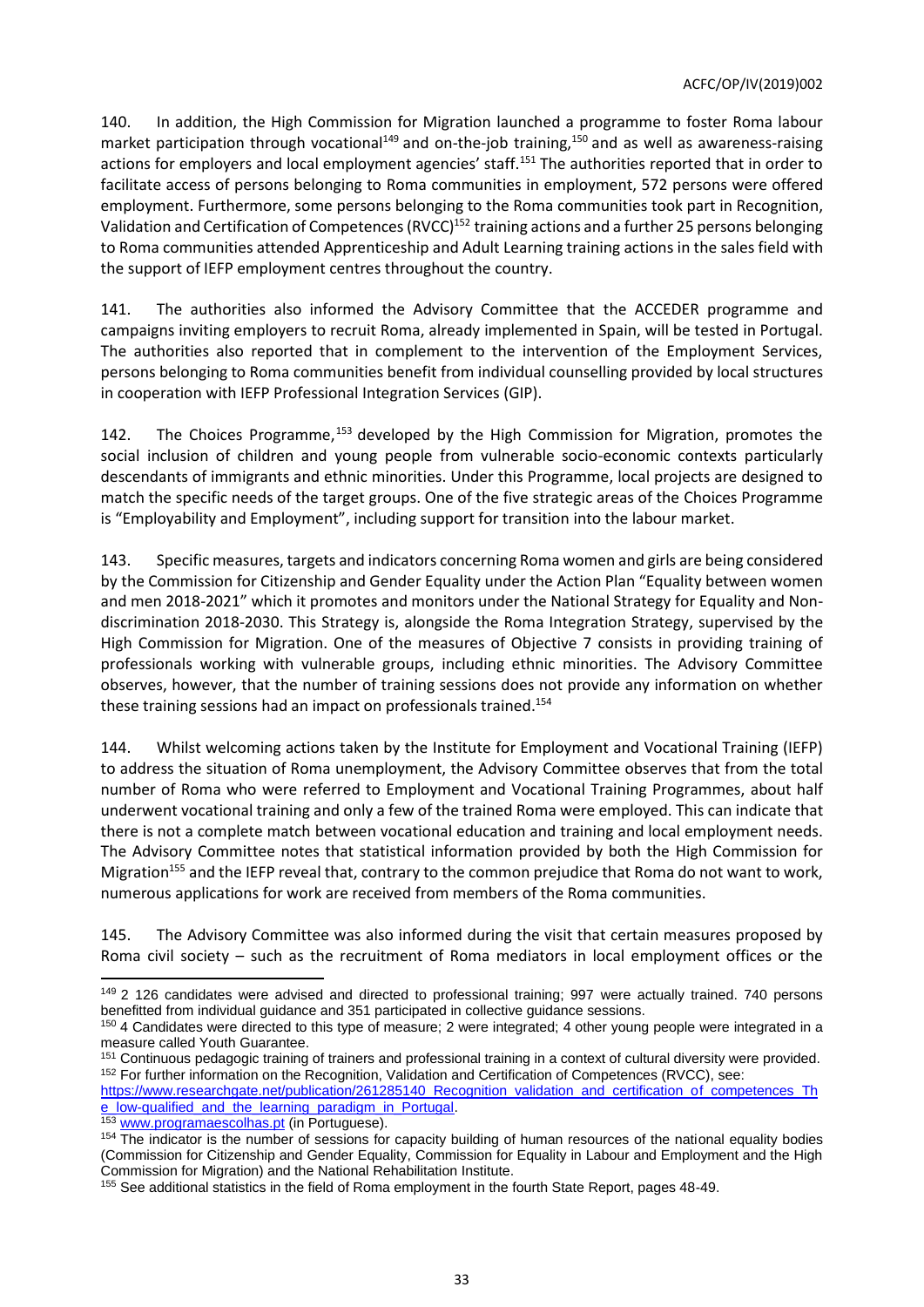introduction of incentives (tax reductions for employers as exist for disabled persons) to encourage employers to recruit Roma – have not been retained by the authorities in the Roma Integration Strategy. The explanation provided by the authorities during the visit was that as Roma are not officially considered as a minority, no such positive measures could be envisaged. Other possible measures, such as job fairs where Roma looking for employment meet potential employers, have not been explored.

### *Recommendations*

146. The Advisory Committee invites the authorities to develop a plan for vocational education and training of Roma which would better match local employment needs.

147. The Advisory Committee recommends that the authorities consider increasing the validation of professional skills of young non-graduate Roma through the system of Recognition, Validation and Certification of Competences (RVCC), further developing micro-credits for self-entrepreneurship and fighting discrimination systematically in the employment sector.

148. The Advisory Committee invites the authorities to find ways to encourage employers, in particular in the private and agricultural sectors, to hire Roma, through for instance the recruitment of Roma mediators in local employment offices, the introduction of financial incentives for employers, or the setting-up of job fairs.

#### **Health**

149. The Advisory Committee was informed that access to health care seems to be adequately provided for persons belonging to the Roma communities as for the general population. <sup>156</sup> Data collected from 149 municipalities which participated in the 2014 National Study on Roma Communities show that 92% of Roma respondents said that all members of their families had a doctor from the National Health Service.

150. The Advisory Committee is, however, concerned that, due to their poor living conditions, the health situation of Portuguese Roma remains critical, <sup>157</sup> as evidenced by their significantly lower life expectancy compared to the rest of the population.<sup>158</sup> The Advisory Committee welcomes support provided to initiatives, such as the SMILEY dental care project<sup>159</sup> that contribute to improve health conditions among the Roma communities.

### **Housing**

151. The Advisory Committee welcomes the fact that three Roma-specific housing-related studies were conducted between 2014 and 2018 which evidenced the very difficult housing conditions that many Roma experience in Portugal: an estimated 37% of the Portuguese Roma population live in shanty towns. These shanty towns can be found in more than 70 municipalities.<sup>160</sup> Another study revealed that 8.4% of the estimated Portuguese Roma population livesin precarious living conditions without a fixed residence;

 $\overline{a}$ <sup>156</sup> 96% of Roma respondents, aged 16 and over, indicated that they are covered by national basic health insurance and/or additional insurance. Source: FRA 2016 EU MIDIS II Survey.

<sup>157</sup> See Roma health report, health status of the Roma population, published by the European Union in 2014. [https://publications.europa.eu/en/publication-detail/-/publication/61505667-ec87-4a71-ba4f-845a4a510e11/language](https://publications.europa.eu/en/publication-detail/-/publication/61505667-ec87-4a71-ba4f-845a4a510e11/language-en)[en.](https://publications.europa.eu/en/publication-detail/-/publication/61505667-ec87-4a71-ba4f-845a4a510e11/language-en)

 $158$  See: "Promoting the social inclusion of Roma" by the EU Network of Independent Experts on Social Inclusion, December 2011, page 30, available at: [https://www.gitanos.org/upload/44/11/synthesis\\_report\\_2011-](https://www.gitanos.org/upload/44/11/synthesis_report_2011-2_final_3_1_.pdf) 2 final 3 1 .pdf; the average life expectancy of Portuguese Roma is estimated to be 15 years lower than the general population.

<sup>&</sup>lt;sup>159</sup> The SMILEY project implemented in Figueira da Foz was proposed by the Roma Community Action Group as an awareness-raising campaign among the Roma communities to visit a dentist.

<sup>&</sup>lt;sup>160</sup> Source: 2016 [Study](http://www.portaldahabitacao.pt/opencms/export/sites/portal/pt/portal/publicacoes/documentos/caraterizacao_condicoes_habitacao.pdf) on the Characterisation of the Housing Conditions of Roma Communities Residing in Portugal conducted by the Institute for Housing and Urban Rehabilitation (IHRU). See also para.22 above.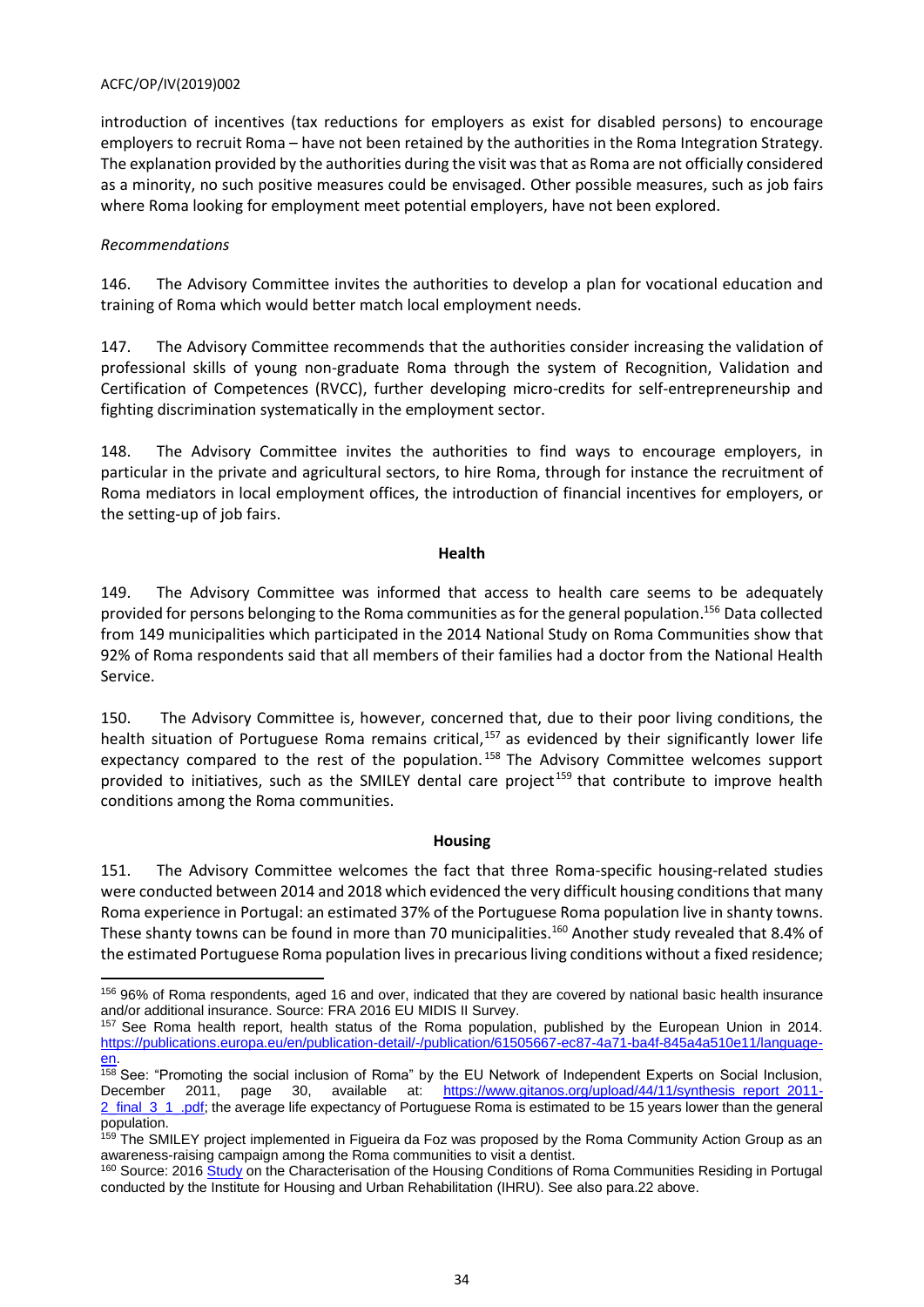and 15% live in tents or shacks on lands for which they had either a formal or informal authorisation from local authorities or private owners.<sup>161</sup> A 2014 study showed that 66.6% of Roma respondents were living in conventional dwellings (apartments and houses), whilst 27.5% were living in more informal constructions (wooden shacks). The same study reveals that 74.3% of Roma respondents had permanent access to public water supply and 77.4% to electricity; 26.8% of them had no toilet or a bathroom in their dwelling.<sup>162</sup>

152. The results of the 2016 IHRU study were submitted to the High Commission for Migration and used as complementary data to update the Roma Integration Strategy. They set the basis for the "New Generation of Housing Policies" launched by the State Secretary for Housing in October 2017. This Programme, which called for the guarantee of adequate housing for all those that due to situations of lack of resources and vulnerability are excluded from access to it, entered into force in 2018. The 2016 IHRU study also led to the adoption of the rehousing programme "First Right"<sup>163</sup> and the programme "From Housing to Habitat".<sup>164</sup> These two programmes are, however, too recent to have an impact assessment. In addition, until now, it has not been possible to disaggregate the number of the Roma beneficiaries from the First Right programme.

153. The Advisory Committee welcomes the determination of the central and of some local authorities to eradicate remaining slum areas though rehousing programmes, encouraging the municipalities to anticipate and solve the housing problems that still persist.<sup>165</sup> The Advisory Committee was informed that a significant number of Roma families have benefited from rehousing programmes in social housing, even though over 20% of Roma families have not benefited yet from these programmes, and are still living in slum areas and are, on occasions, subject to forced evictions.<sup>166</sup> The Advisory Committee was informed that, at present, there are no known cases of walls or fences separating Roma families from the local community, but neighbourhoods continue to be built exclusively for Roma, contrary to their wishes, and away from the centres of localities.

154. The Advisory Committee itself visited in the surroundings of Moura different sites where Roma are living, including social housing, slums, and illegally-built houses on farmland. The Roma are the official owners of the farmland, but the land is at present not able to be built on. Therefore, the families concerned have no access to public services, such as electricity, water and sewerage. During its visit, the Advisory Committee was also informed that Roma families and individuals, including elderly people, were living in the southern part of Portugal in tents with no access to public services.

 $\overline{a}$ <sup>161</sup> Source: *Na luta pelos bons lugares. Ciganos, visibilidade social e controvérsias espaciais*, Lisboa, ACM, 2016. This research also reveals that 74.5% of the 40,568 Portuguese Roma population lived in suitable housing conditions. See: [https://www.acm.gov.pt/documents/10181/167771/OLHARES-9\\_online.pdf/8b4d9e41-c146-4588-ab03](https://www.acm.gov.pt/documents/10181/167771/OLHARES-9_online.pdf/8b4d9e41-c146-4588-ab03-a9688a168a82) [a9688a168a82.](https://www.acm.gov.pt/documents/10181/167771/OLHARES-9_online.pdf/8b4d9e41-c146-4588-ab03-a9688a168a82)

<sup>162</sup> Source: Mendes, Magano & Candeias[, 2014 National Study on Roma Communities.](https://www.obcig.acm.gov.pt/documents/58622/201011/estudonacionalsobreascomunidadesciganas.pdf/89b05f10-9d1f-447b-af72-dac9419df91b.) See para.22 above.

<sup>&</sup>lt;sup>163</sup>Under this programme, only 10 municipalities already have a housing strategy in place, 71 municipalities requested funding to draw up a housing strategy and 50 municipalities expressed an interest in designing a strategy.

<sup>164</sup> The 4 neighbourhoods foreseen under this programme, all of them having Roma families, have already started work: Quinta da Fonte, Concelho de Loures; Cabo Mor, Concelho de Vila Nova de Gaia; São Pedro de Elvas, Concelho de Elvas; and Zona da Escola Técnica, Concelho de Ponte de Lima.

<sup>&</sup>lt;sup>165</sup> The Consultative Group for the Integration of Roma Communities issued a statement on 9 March 2018 pointing out in particular the housing rights and reinforcing the importance of the municipalities to have a proactive attitude. The statement is available for consultation (in Portuguese) at https://www.acm.gov.pt/-/comunicado-concig

<sup>166</sup> A 2018 Study on Rehousing Needs was conducted by the Institute for Housing and Urban Rehabilitation (IHRU). Conclusions showed that 25 762 families (not just Roma families) in 187 municipalities needed rehousing solutions in Portugal (i.e. 0.78% of the families residing in those municipalities). The study is available here (in Portuguese): [https://www.portaldahabitacao.pt/opencms/export/sites/portal/pt/portal/habitacao/levantamento\\_necessidades\\_habit](https://www.portaldahabitacao.pt/opencms/export/sites/portal/pt/portal/habitacao/levantamento_necessidades_habitacionais/Relatorio_Final_Necessidades_Realojamento.pdf) [acionais/Relatorio\\_Final\\_Necessidades\\_Realojamento.pdf.](https://www.portaldahabitacao.pt/opencms/export/sites/portal/pt/portal/habitacao/levantamento_necessidades_habitacionais/Relatorio_Final_Necessidades_Realojamento.pdf)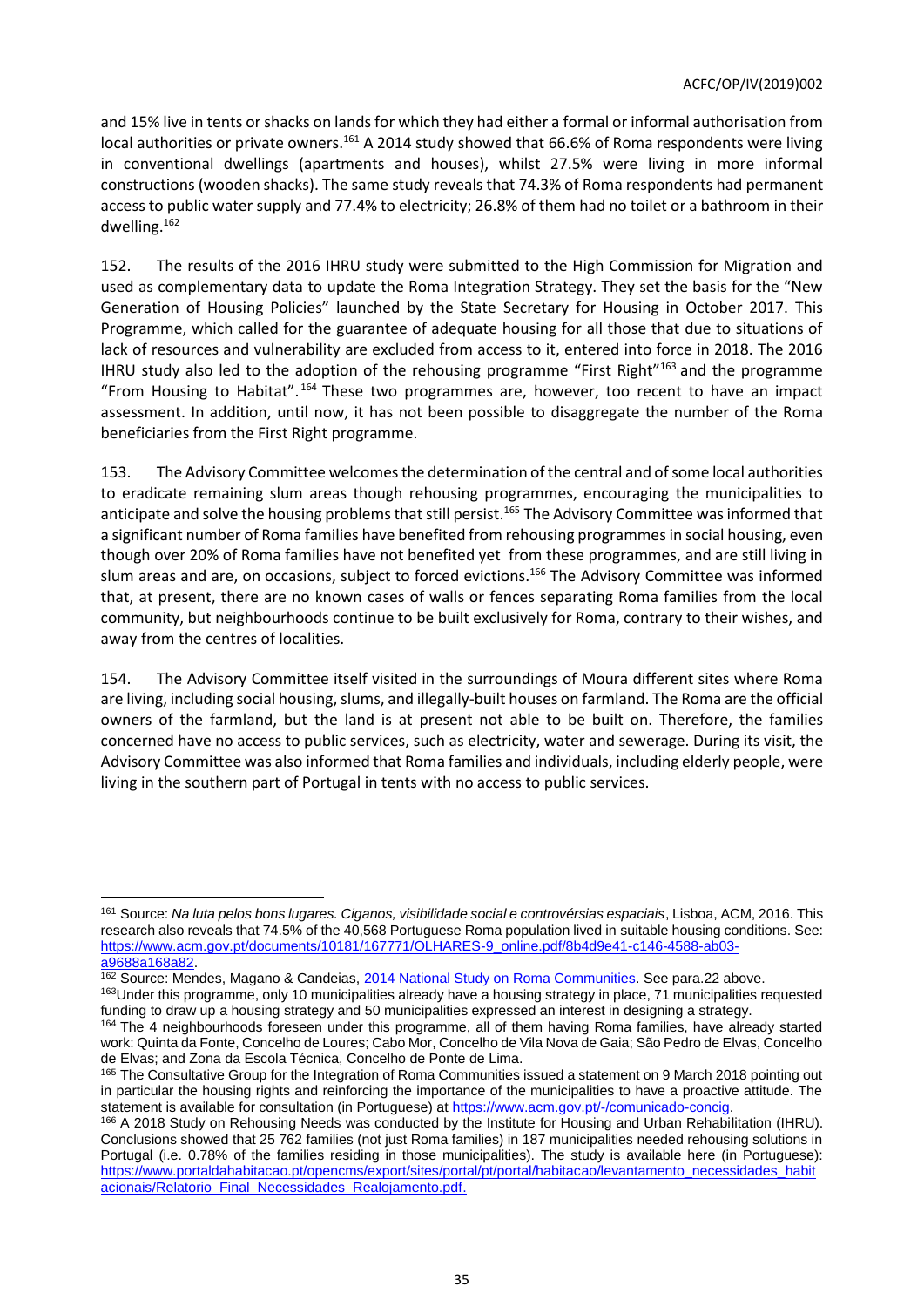155. The Advisory Committee was made aware of certain major concerns related to rehousing programmes: one the one hand, the main approach seems to have been to reallocate families almost entirely to social housing, leaving aside other possible alternatives; <sup>167</sup> due to the location of these social housing units outside city centres and the high number of Roma families rehoused in those places, social housing policies have resulted in spatial segregation or ghetto-like situations in different municipalities, thus reinforcing stigma against Roma among the local population and to some extent creating other social problems. Children from these families tend to be all enrolled in the closest school, leading to *de facto* "gypsy schools".<sup>168</sup> Social housing units tend to get easily overcrowded since housing policies did not take into consideration family expansion.

## *Recommendations*

156. The Advisory Committee urges authorities to implement as soon as possible national and local plans to develop affordable and adequate housing conditions for vulnerable Roma communities, to rehouse as a priority those Roma families and individuals still living in substandard housing conditions. $^{169}$ 

157. The Advisory Committee calls on the authorities to promote transparency in the processes of access to social housing, in particular in terms of the eligibility and allocation criteria and place on the waiting list; clear guidelines for the elaboration of regulations for access and allocation of social housing should be centrally produced.

158. The Advisory Committee recommends that the authorities change, where possible, the legal status of farmland into building land in order to remedy the situation whereby Roma have purchased land but cannot access public services or utilities (water, electricity, sewerage, etc.).

159. The Advisory Committee strongly encourages the authorities at both state and local levels to revise the social housing policies and regulations so as to avoid spatial segregation.

## <span id="page-35-0"></span>**Articles 17 and 18 of the Framework Convention**

## **Bilateral and multilateral cooperation**

160. The Advisory Committee welcomes efforts to promote Roma-related cooperation initiatives especially across the border with Spain with the effective participation of persons belonging to the Roma communities. For example, in September 2016, a Portuguese governmental committee, with the participation of the Secretary of State for Citizenship and Equality, representatives of the High Commission for Migration, civil society organisations and the Institute of Employment and Vocational Training visited the *Fundación Secretariado Gitano* to learn more about the good practices in national employment and vocational training and measures implemented in Spain.

## <span id="page-35-1"></span>**III. Conclusions**

161. The Advisory Committee considers that the present concluding remarks and recommendations could serve as the basis for the resolution to be adopted by the Committee of Ministers with respect to the implementation of the Framework Convention by Portugal.

 $\overline{a}$ <sup>167</sup> The Advisory Committee was informed that in certain municipalities, such as Porto, 90% of Roma families live in social housing.

<sup>&</sup>lt;sup>168</sup> The Advisory Committee was informed that even if parents have the theoretical possibility to enrol their children in schools other than those closest to their residence, Roma children are often in practice refused by those schools. 169 See ECRI [fifth monitoring cycle report](https://rm.coe.int/fifth-report-on-portugal/16808de7da) on Portugal, para. 83.